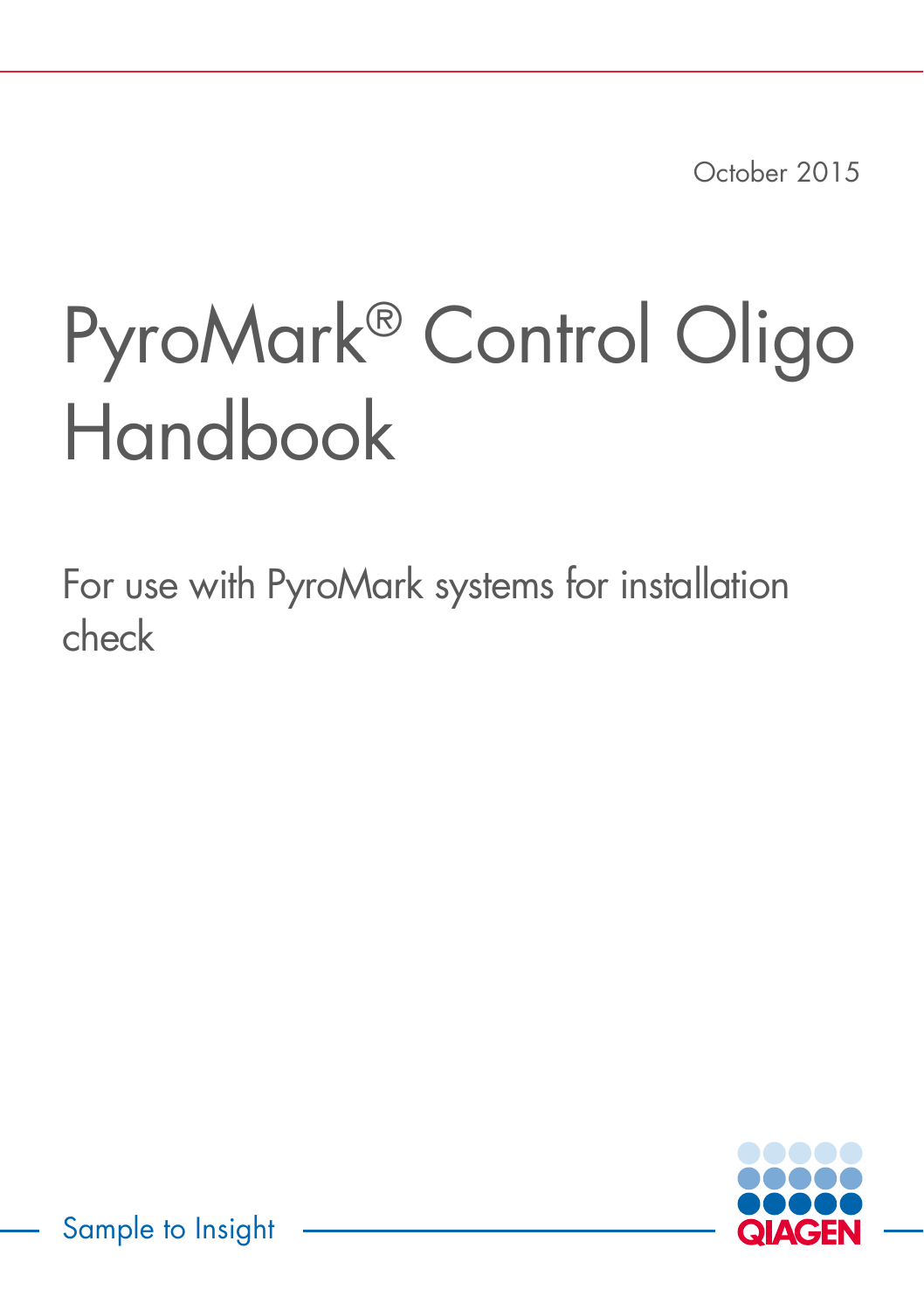### **Contents**

| Protocol: Verifying the Function of PyroMark Q24 or PyroMark Q24 Advanced  11           |
|-----------------------------------------------------------------------------------------|
| Protocol: Verifying the Function of PyroMark Q24 or PyroMark Q24 Advanced together with |
| Protocol: Troubleshooting Procedure for PyroMark Q24 or PyroMark Q24 Advanced           |
| Protocol: Troubleshooting Procedure for PyroMark Q96 ID together with the PyroMark Q96  |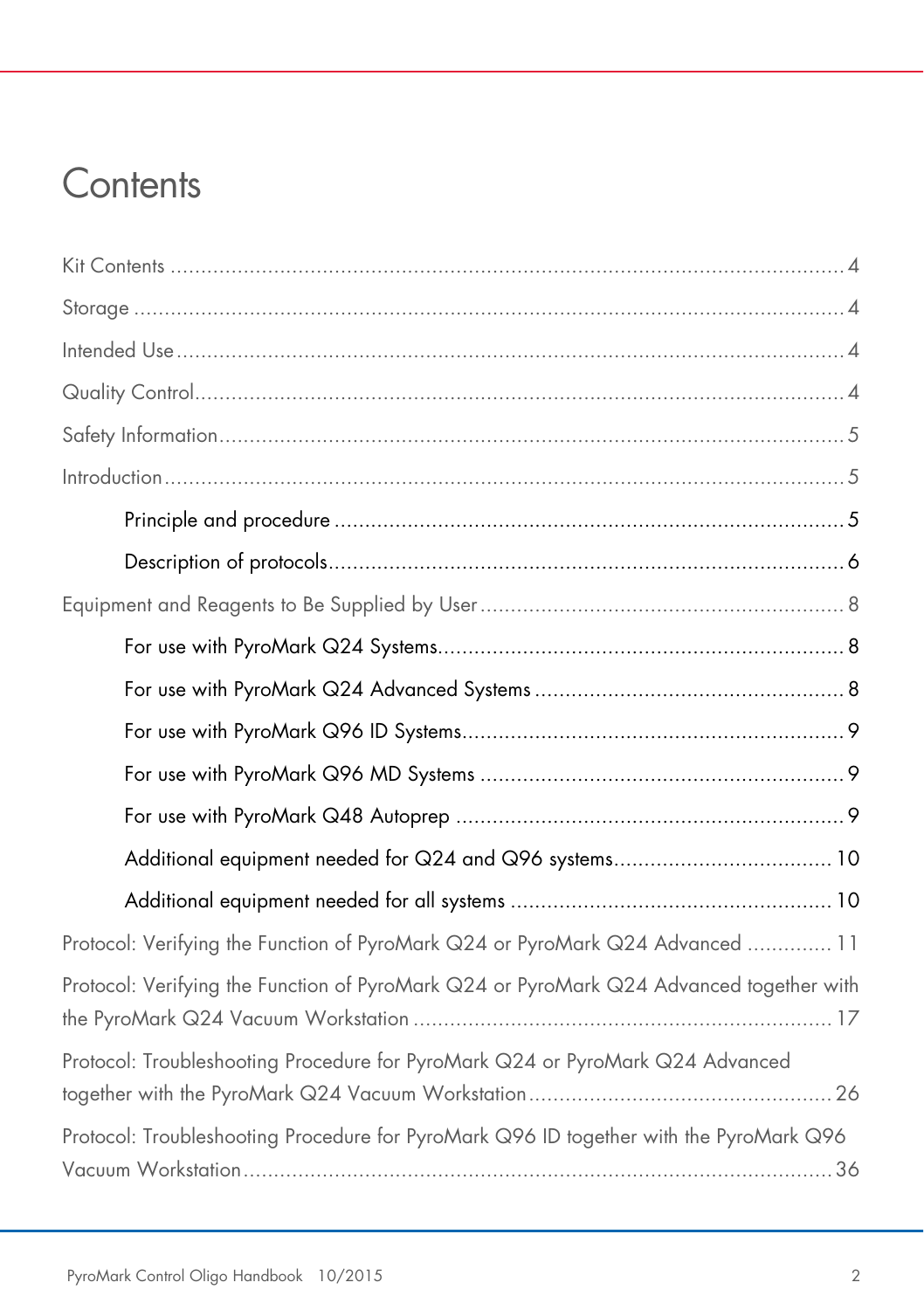| Protocol: Troubleshooting Procedure for PyroMark Q96 MD together with the PyroMark Q96 |
|----------------------------------------------------------------------------------------|
|                                                                                        |
|                                                                                        |
|                                                                                        |
|                                                                                        |
|                                                                                        |
|                                                                                        |
|                                                                                        |
|                                                                                        |
| Appendix A: Preparation of the PyroMark Q24 Vacuum Workstation71                       |
|                                                                                        |
|                                                                                        |
|                                                                                        |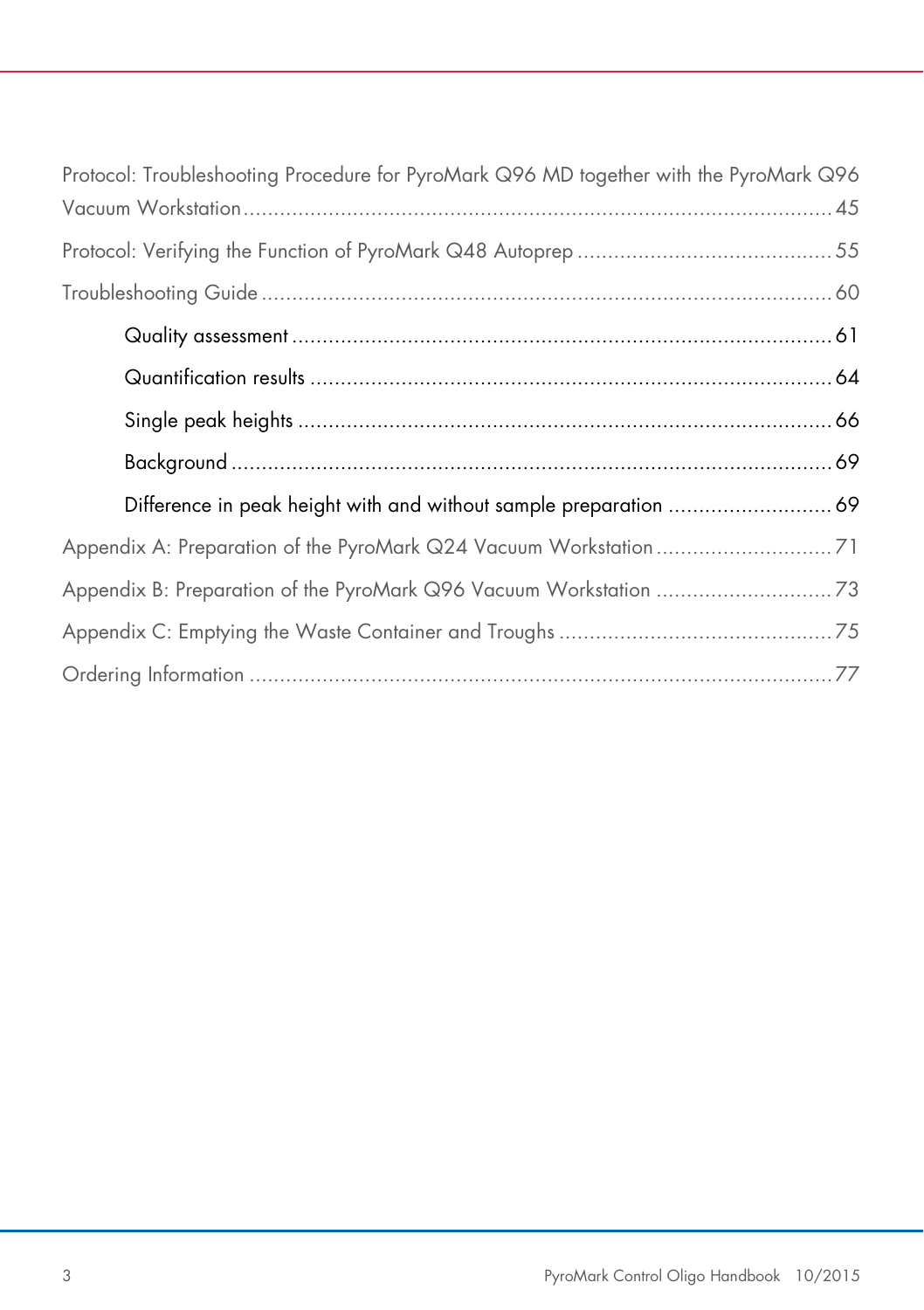### <span id="page-3-0"></span>Kit Contents

| PyroMark Control Oligo |                   |  |  |  |  |  |
|------------------------|-------------------|--|--|--|--|--|
| Catalog no.            | 979203            |  |  |  |  |  |
| Control Oligo 20 µM    | $50$ $\mu$        |  |  |  |  |  |
| 10x Dilution Buffer    | $2 \times 1$ 7 ml |  |  |  |  |  |
| Handbook               |                   |  |  |  |  |  |

### <span id="page-3-1"></span>Storage

The PyroMark Control Oligo should be stored at –15 to –30°C upon arrival. Repeated thawing and freezing (>5 x per year) should be avoided. The PyroMark Control Oligo is stable until the expiration date when stored under these conditions.

### <span id="page-3-2"></span>Intended Use

PyroMark Control Oligo is intended for molecular biology applications. This product is not intended for the diagnosis, prevention, or treatment of a disease.

All due care and attention should be exercised in the handling of the products. We recommend all users of QIAGEN products to adhere to the NIH guidelines that have been developed for recombinant DNA experiments, or to other applicable guidelines.

## <span id="page-3-3"></span>Quality Control

In accordance with QIAGEN's ISO-certified Quality Management System, each lot of PyroMark Control Oligo is tested against predetermined specifications to ensure consistent product quality.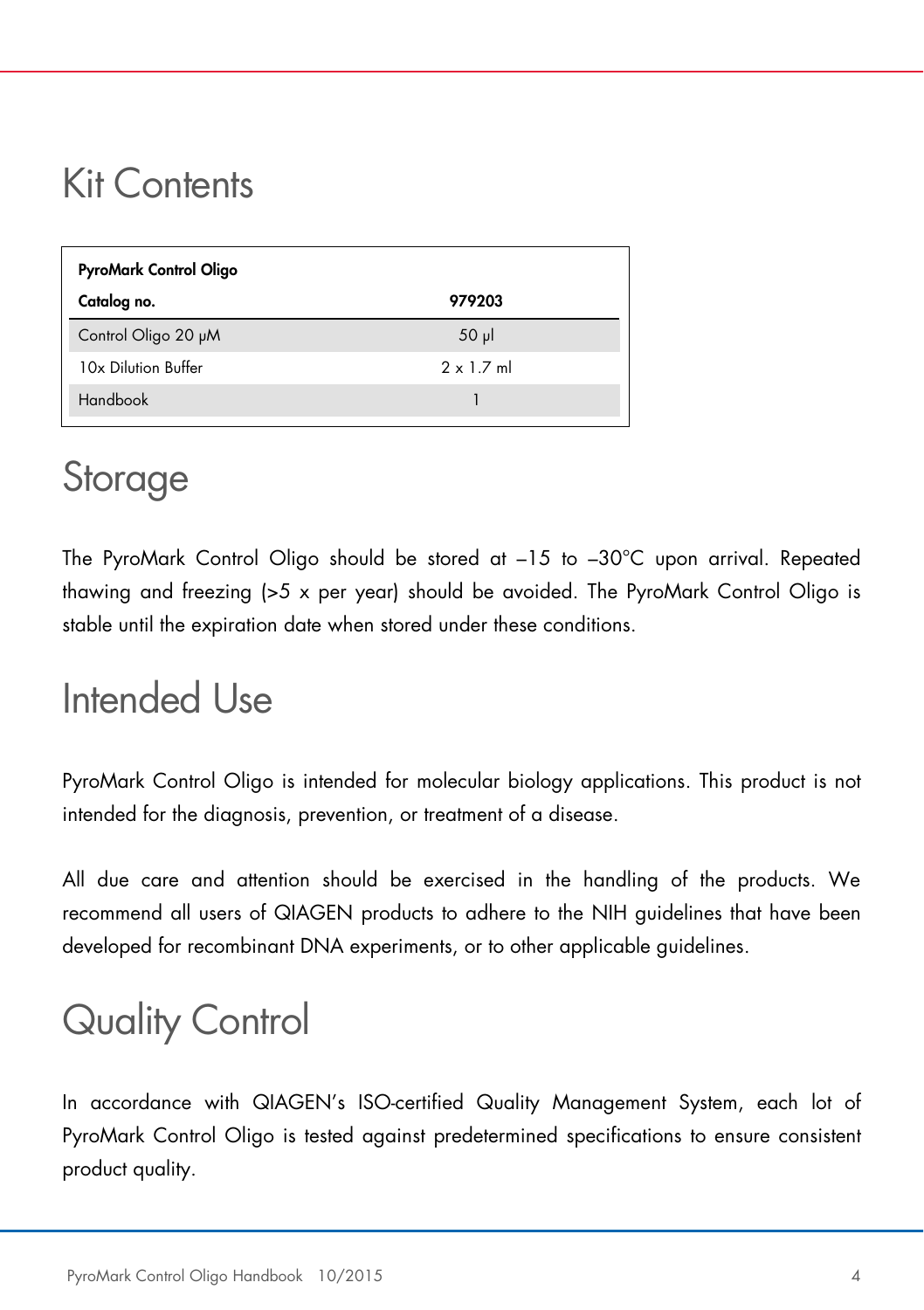### <span id="page-4-0"></span>Safety Information

When working with chemicals, always wear a suitable lab coat, disposable gloves and protective goggles. For more information, please consult the appropriate safety data sheets (SDSs). These are available online in convenient and compact PDF format at www.qiagen.com/safety where you can find, view and print the SDS for each QIAGEN kit and kit component.

### <span id="page-4-1"></span>**Introduction**

PyroMark Control Oligo provides a means to verify proper installation of PyroMark systems. In addition, PyroMark Control Oligo can be used in troubleshooting to determine if an unexpected result is related to the instrument, to the PyroMark Vacuum Workstations, or to the assay.

### <span id="page-4-2"></span>Principle and procedure

PyroMark Control Oligo is a biotinylated oligonucleotide, which allows the user to verify that all PyroMark instruments and PyroMark Vacuum Workstations are functioning properly.

Under defined conditions, the oligonucleotide can form an internal stem–loop structure. This structure enables self-priming of the oligonucleotide for extension by the DNA polymerase and eliminates the need for a sequencing primer in the Pyrosequencing® reaction. The sequenced region includes single bases of all nucleotides, homopolymers of 2 and 3 bases, and a wobbled/degenerated base. This variable position is automatically analyzed by the software, and results are presented as %C and %T. [Figure 1](#page-5-1) shows the structure of the oligonucleotide.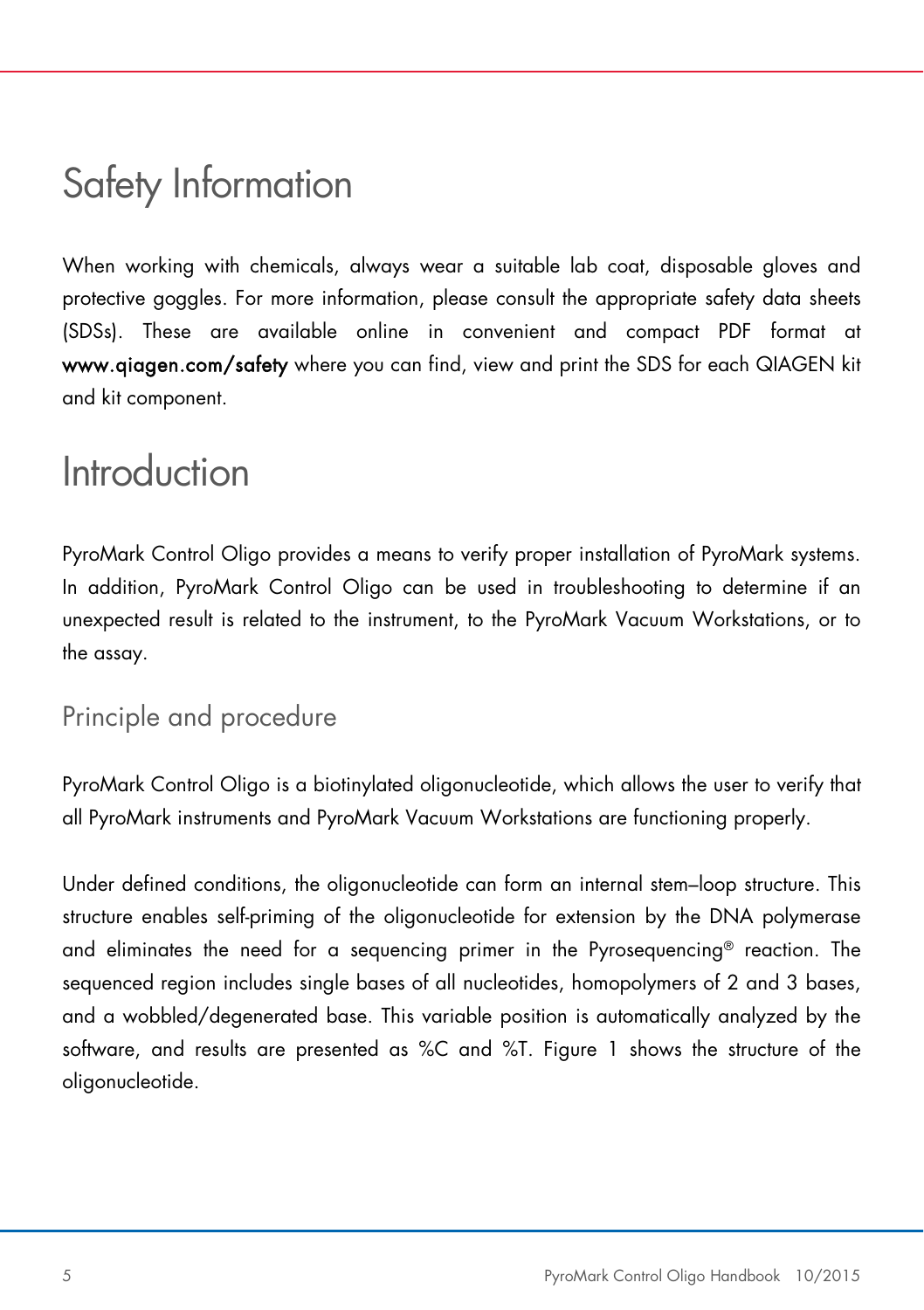

<span id="page-5-1"></span>Figure 1. Structure of the PyroMark Control Oligo. [A] The open structure of the oligonucleotide. [B] The self-primed structure of the oligonucleotide, with the analyzed sequence indicated.

### <span id="page-5-0"></span>Description of protocols

It is recommended that 2 runs be performed to verify proper installation of PyroMark instruments.

#### Function of PyroMark Q24 or PyroMark Q24 Advanced

To verify correct function of PyroMark Q24 or PyroMark Q24 Advanced, follow "Protocol: Verifying the Function of PyroMark Q24 or PyroMark Q24 Advanced", page [11.](#page-10-0) PyroMark Control Oligo is added directly to PyroMark Q24 Plate without prior preparation on the PyroMark Q24 Vacuum Workstation.

### Function of PyroMark Q24 or PyroMark Q24 Advanced together with the PyroMark Q24 Vacuum Workstation

To verify correct function of PyroMark Q24 or PyroMark Q24 Advanced and PyroMark Q24 Vacuum Workstation, follow "Protocol: Verifying the Function of PyroMark Q24 or PyroMark Q24 Advanced and PyroMark Q24 Vacuum Workstation", page [17.](#page-16-0) PyroMark Control Oligo is prepared using the PyroMark Q24 Vacuum Workstation before analysis on PyroMark Q24 or PyroMark Q24 Advanced.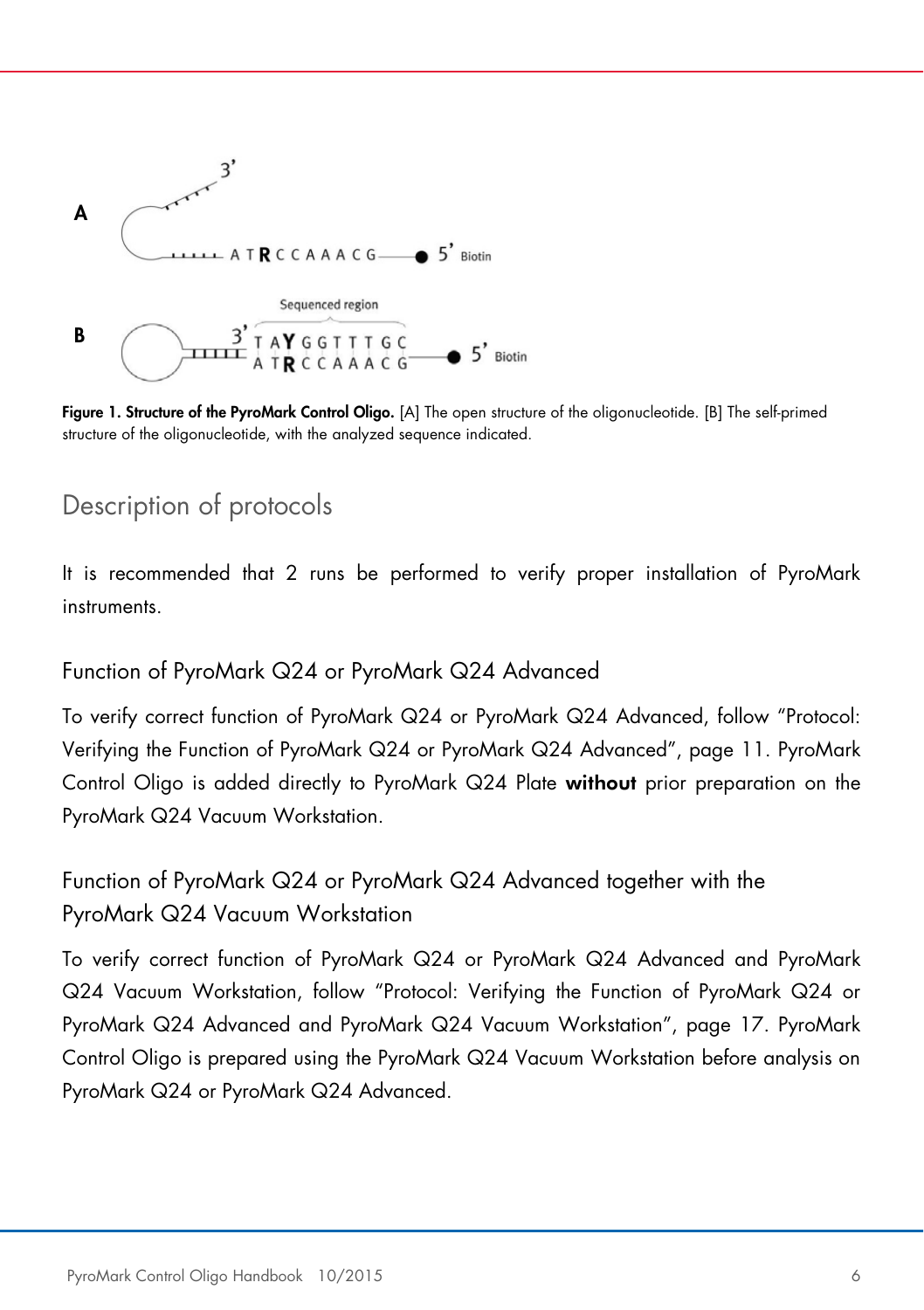Troubleshooting PyroMark Q24 or PyroMark Q24 Advanced together with the PyroMark Q24 Vacuum Workstation

To perform a troubleshooting of PyroMark Q24 or PyroMark Q24 Advanced and PyroMark Q24 Vacuum Workstation, follow ["Protocol: Troubleshooting Procedure](#page-25-0) for PyroMark Q24 or PyroMark Q24 Advanced and PyroMark Q24 Vacuum Workstation", page [26.](#page-25-0) A Pyrosequencing reaction is performed with 8 wells containing PyroMark Control Oligo and 8 wells containing PyroMark Control Oligo prepared on the PyroMark Q24 Vacuum **Workstation** 

#### Troubleshooting PyroMark Q96 ID and PyroMark Vacuum Workstation

To perform a troubleshooting of PyroMark Q96 ID and PyroMark Q96 Vacuum Workstation, follow ["Protocol: Troubleshooting Procedure](#page-25-0) for PyroMark Q96 ID and PyroMark Q96 Vacuum Workstation", page [36.](#page-35-0) A Pyrosequencing reaction is performed with 8 wells containing PyroMark Control Oligo and 8 wells containing PyroMark Control Oligo prepared on the PyroMark Q96 Vacuum Workstation.

### Troubleshooting PyroMark Q96 MD together with the PyroMark Q96 Vacuum **Workstation**

To perform a troubleshooting of PyroMark Q96 MD and PyroMark Q96 Vacuum Workstation, follow ["Protocol: Troubleshooting Procedure](#page-25-0) for Q96 MD and PyroMark Q96 Vacuum Workstation", page [45.](#page-43-0) A Pyrosequencing reaction is performed with 8 wells containing PyroMark Control Oligo and 8 wells containing PyroMark Control Oligo prepared on the PyroMark Q96 Vacuum Workstation.

#### Function of the PyroMark Q48 Autoprep

To verify correct function of PyroMark Q48 Autoprep, follow ["Protocol: Verifying the](#page-54-0)  [Function of PyroMark Q48 Autoprep"](#page-54-0), page [55.](#page-54-0)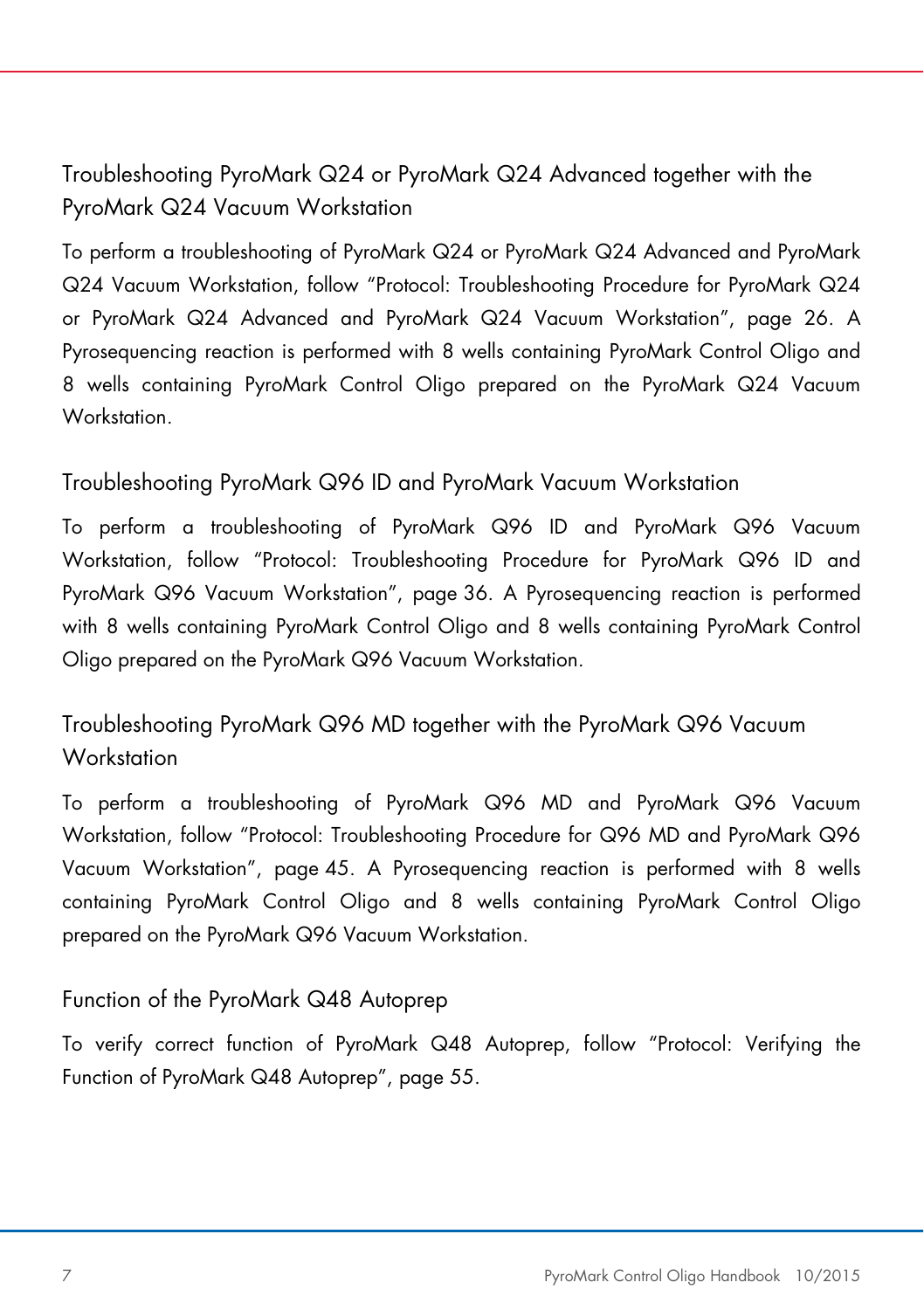## <span id="page-7-0"></span>Equipment and Reagents to Be Supplied by User

When working with chemicals, always wear a suitable lab coat, disposable gloves, and protective goggles. For more information, consult the appropriate safety data sheets (SDSs), available from the product supplier.

<span id="page-7-1"></span>For use with PyroMark Q24 Systems

- PyroMark Q24 (cat. no. 9001514)[\\*](#page-7-3)
- PyroMark Q24 Software (cat. no. 9019062)
- PyroMark Q24 Plate (100) (cat. no. 979201)
- PyroMark Q24 Cartridge (3) (cat. no. 979202)
- PyroMark Q24 Vacuum Workstation (cat. no. 9001518 [220V]; 9001516 [110V]; 9001519 [100V])\*
- PyroMark Gold Q24 Reagents (5 x 24) (cat. no. 970802)

<span id="page-7-2"></span>For use with PyroMark Q24 Advanced Systems

- PyroMark Q24 Advanced (cat. no. 9002270)\*
- PyroMark Q24 Advanced Software (cat. no. 9022779)
- PyroMark Q24 Plate (100) (cat. no. 979201)
- PyroMark Q24 Cartridge (3) (cat. no. 979202)
- PyroMark Q24 Vacuum Workstation (cat. no. 9001518 [220V]; 9001516 [110V]; 9001519 [100V])\*
- PyroMark Q24 Advanced Reagents (4 x 24) (cat. no. 970902)

<span id="page-7-3"></span><sup>\*</sup> Ensure that instruments have been checked and calibrated according to the manufacturer's recommendations.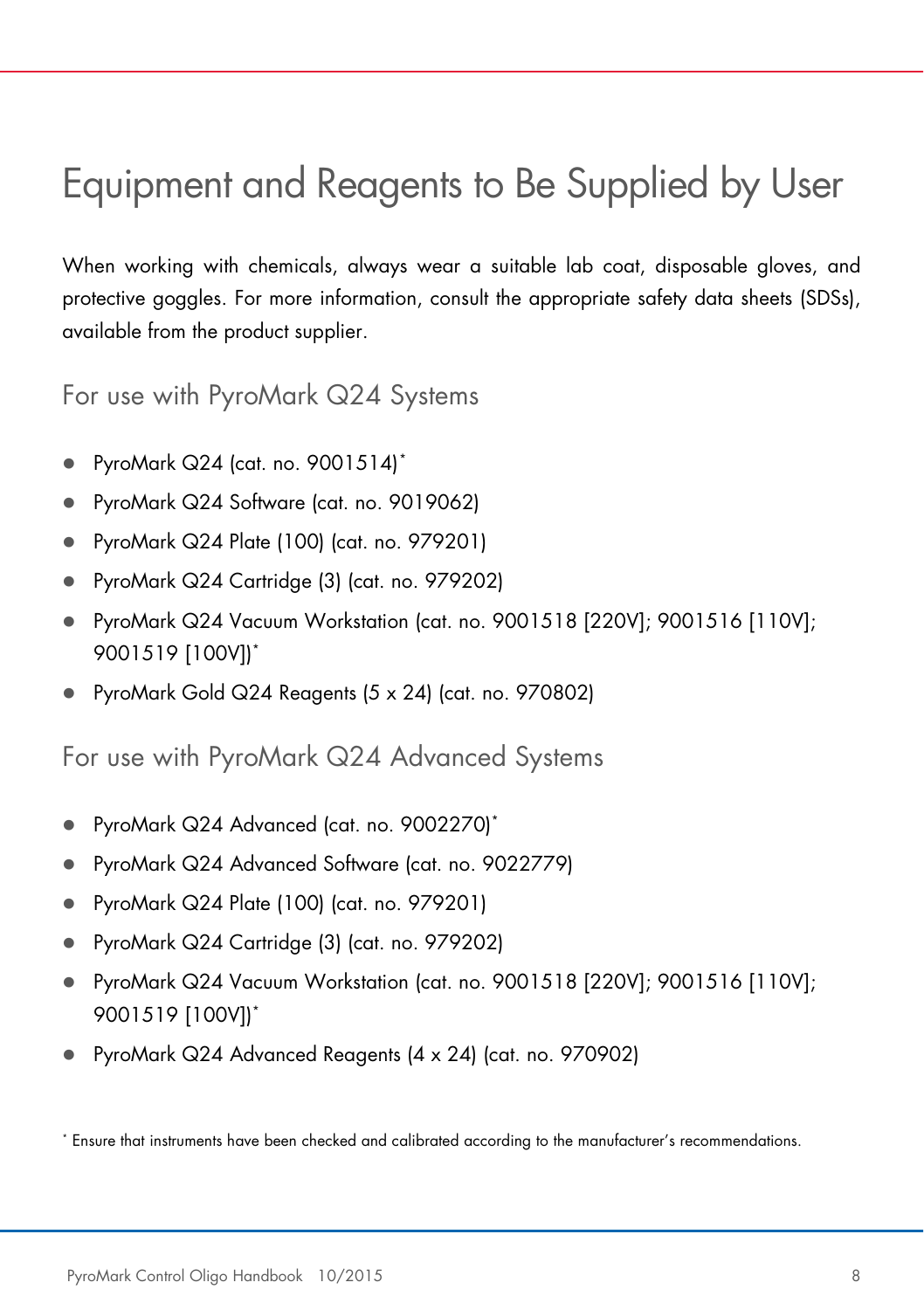<span id="page-8-0"></span>For use with PyroMark Q96 ID Systems

- PyroMark Q96 ID (cat. no. 9001525)[\\*](#page-8-3)
- PyroMark Q96 ID Software (cat. no. 9019083)
- PyroMark Q96 Plate Low (100) (cat. no. 979002)
- PyroMark Q96 Cartridge (3) (cat. no. 979004)
- PyroMark Gold Q96 Reagents (5x96) (cat. no. 972804)
- PyroMark Q96 Vacuum Workstation (cat. no. 9001529 [220 V]; 9001528 [110V]; 9001740 [UK])\*

<span id="page-8-1"></span>For use with PyroMark Q96 MD Systems

- PyroMark Q96 MD (cat. no. 9001526) \*
- PyroMark Q96 MD Software (cat. no. 9019085)
- PyroMark Q96 HS Plate (100) (cat. no. 979101)
- PyroMark Q96 HS Dispensing Tip Holder (cat. no. 9019075)
- PyroMark Q96 HS Reagent Tips (4) (cat. no. 979102)
- PyroMark Q96 HS Nucleotide Tips (8) (cat. no. 979103)
- PyroMark Gold Q96 Reagents (5 x 96) (cat. no. 972804)
- PyroMark Q96 Vacuum Workstation (cat. no. 9001529 [220 V]; 9001528 [110V]; 9001740 [UK])\*

### <span id="page-8-2"></span>For use with PyroMark Q48 Autoprep

 PyroMark Q48 Autoprep instrument (cat. no. 9002470, including PyroMark Q48 Cartridges and PyroMark Q48 Autoprep software)\*

<span id="page-8-3"></span><sup>\*</sup> Ensure that instruments have been checked and calibrated according to the manufacturer's recommendations.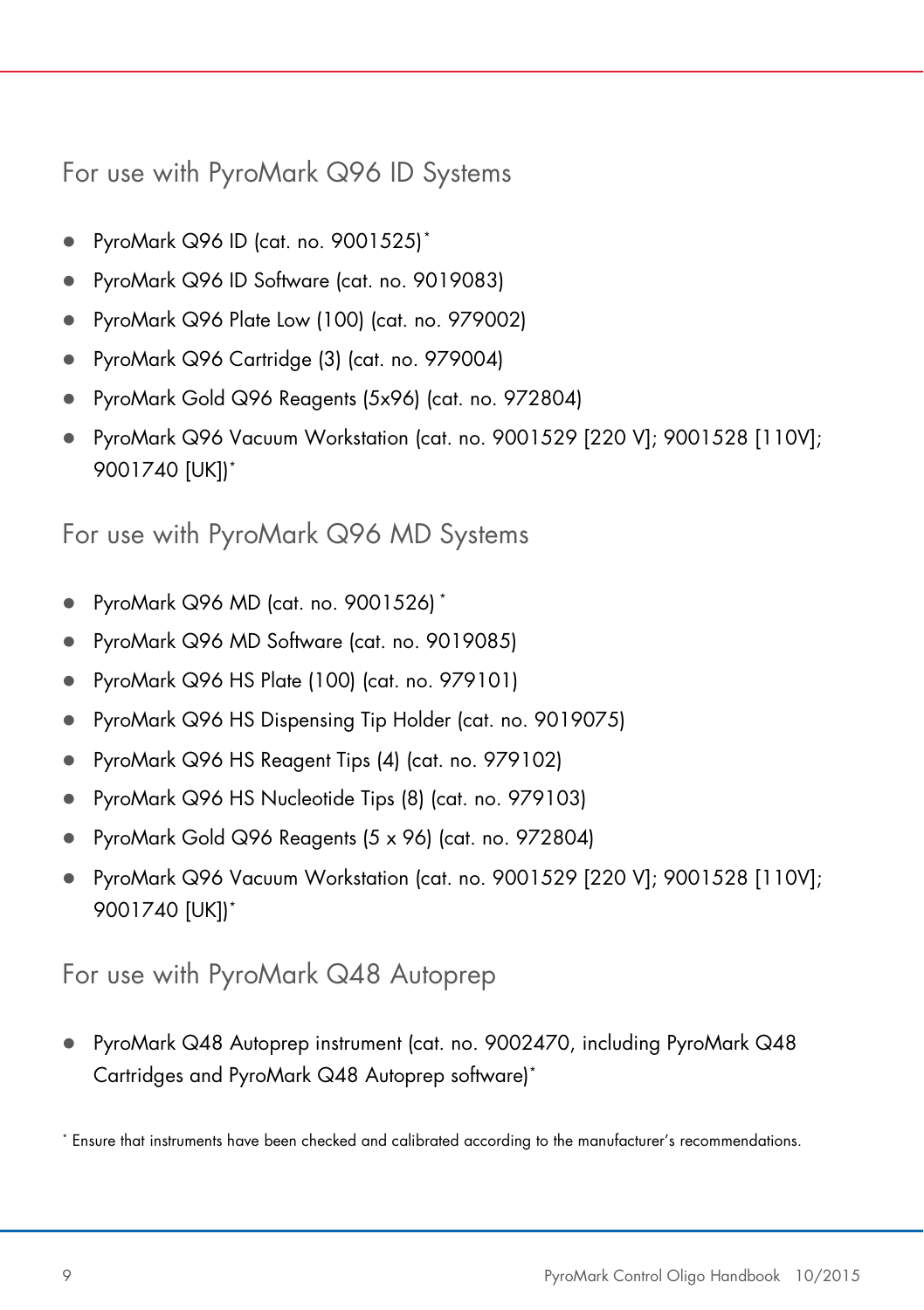- PyroMark Q48 Discs (cat. no. 974901)
- PyroMark Q48 Advanced Reagents (cat. no. 974002) or PyroMark Q48 Advanced CpG Reagents (cat. no. 974022)
- PyroMark Q48 Magnetic Beads (cat. no. 974203)
- PyroMark Q48 Absorber Strips (cat. no. 974912)

<span id="page-9-0"></span>Additional equipment needed for Q24 and Q96 systems

- PyroMark Binding Buffer (cat. no. 979006)
- PyroMark Denaturation Solution (cat. no. 979007)
- PyroMark Wash Buffer, concentrate (cat. no. 979008)
- PyroMark Annealing Buffer (cat. no. 979009)
- Plate mixer<sup>[\\*](#page-9-2)</sup> for immobilization to beads
- Heating block\* capable of attaining 80°C
- 24- or 96-well PCR plate or strips
- Strip caps
- Streptavidin Sepharose® High Performance (GE Healthcare, cat. no. 17-5113-01)

<span id="page-9-1"></span>Additional equipment needed for all systems

- 1.5 ml or 2 ml microcentrifuge tubes for dilution of the PyroMark Control Oligo
- Pipets (adjustable)\*
- Sterile pipet tips
- High-purity water (Milli-Q® 18.2 MΩ x cm or equivalent)
- Ethanol (70%)

<span id="page-9-2"></span>\* Ensure that instruments have been checked and calibrated according to the manufacturer's recommendations.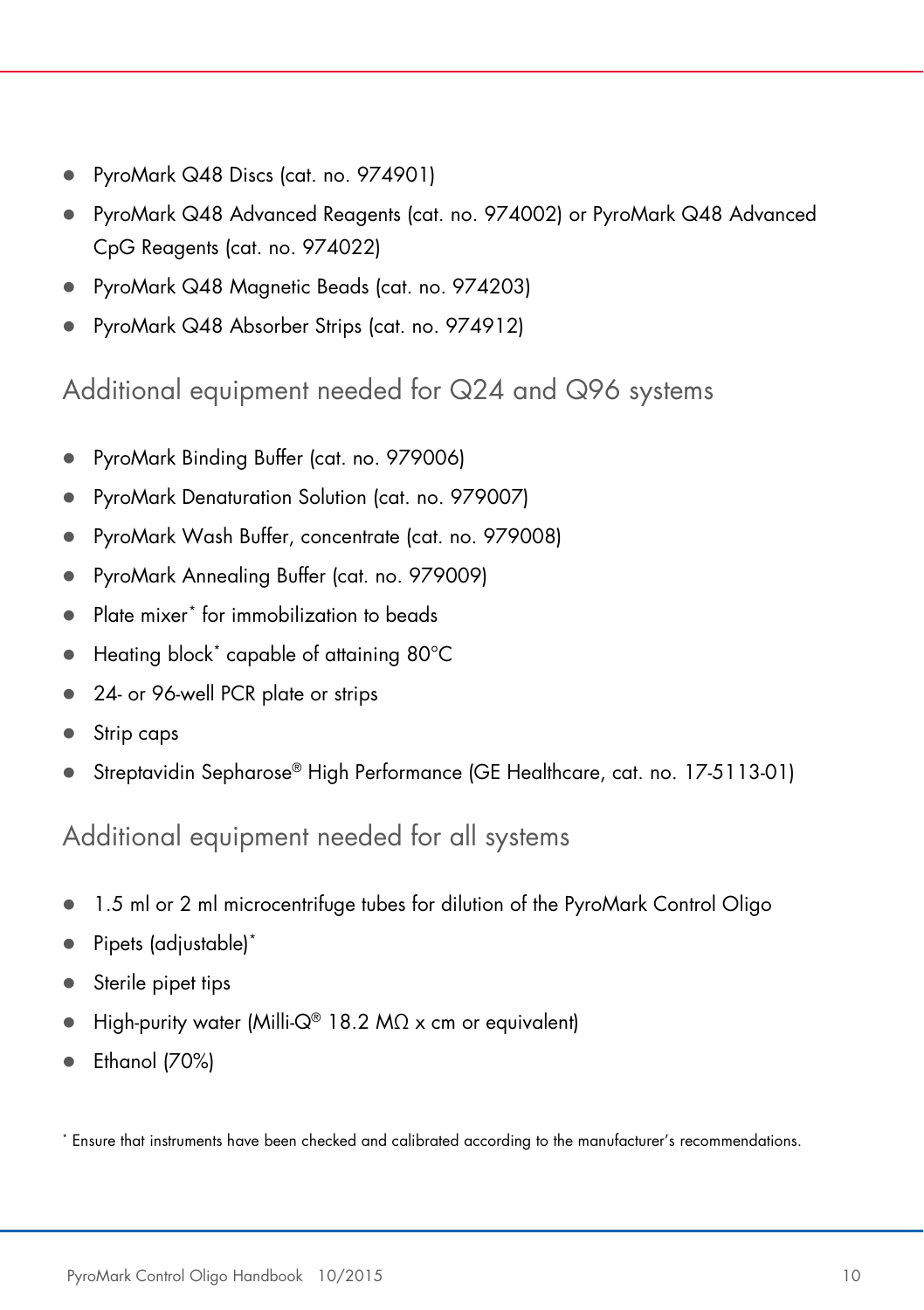# <span id="page-10-0"></span>Protocol: Verifying the Function of PyroMark Q24 or PyroMark Q24 Advanced

This protocol describes how to use the PyroMark Control Oligo to verify the function of PyroMark Q24 or PyroMark Q24 Advanced. To also verify the function of the PyroMark Q24 Vacuum Workstation, see ["Protocol: Verifying the Function of PyroMark Q24 or](#page-16-0)  [PyroMark Q24 Advanced together with the PyroMark Q24 Vacuum Workstation"](#page-16-0), page [17.](#page-16-0)

#### Important points before starting

- The procedure for PyroMark Q24 Systems differs slightly from the procedure for PyroMark Q24 Advanced Systems. If using a PyroMark Q24 System, follow the instructions marked with a triangle  $(A)$ . If using a PyroMark Q24 Advanced System, follow the instructions marked with a square  $(\blacksquare)$ .
- PyroMark Q24 Software cannot be used with PyroMark Q24 Advanced Reagents. PyroMark Q24 Advanced Software cannot be used with PyroMark Gold Q24 Reagents. Using the incorrect reagent and software combination will result in incorrect reagent dispensations and lead to inaccurate results.
- For further information on how to create an Assay Setup and a Run Setup, see the *PyroMark Q24 Software User Guide* or *PyroMark Q24 Advanced Software User Guide*.

#### <span id="page-10-1"></span>Things to do before starting

- Follow the instructions in *PyroMark Q24 User Manual* or *PyroMark Q24 Advanced User Manual* to install the PyroMark Q24.
- The dilution buffer provided with the PyroMark Control Oligo needs to be diluted before use. Prepare 1x dilution buffer by mixing 200 µl of 10x dilution buffer with 1800 µl of high-purity water.
- Prewarm the PyroMark Q24 Plate Holder on a heating block at 80°C for use in step [14.](#page-13-0)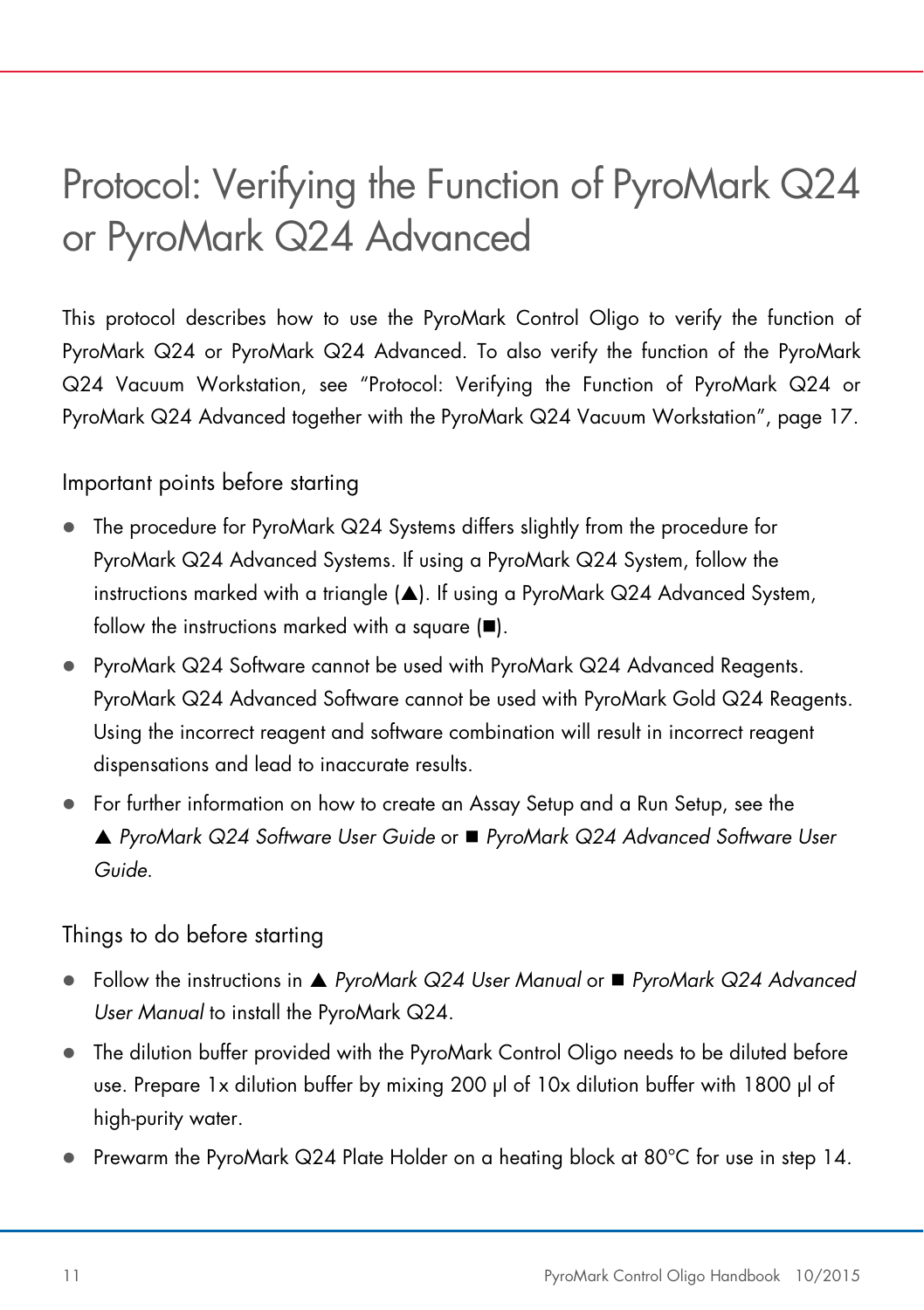Allow all required reagents and solutions to reach room temperature (15–25°C) before starting.

#### Procedure

- 1. Set up an assay for the PyroMark Control Oligo in the ▲ PyroMark Q24 Software or PyroMark Q24 Advanced Software.
- 2. Click in the toolbar and select **New AQ Assay.**
- 3. Type the following sequence in Sequence to Analyze: TAYGGTTTGC.
- 4. Click the Generate Dispensation Order icon to get the following nucleotide dispensation order: CTGACTGTG.



Figure 2. Histogram for AQ mode. Nucleotide additions 1 and 3 are blank dispensations and serve as negative controls. The fifth and the sixth dispensations analyze the variable position (wobbled/degenerated base).

- 5. Click in the toolbar to save the assay.
- 6. Create a Run Setup by importing the assay parameters to all 24 wells.

To add an assay to a well, you can either:

- Right-click the well and select **Load Assay** from the context menu, or
- Select the assay in the shortcut browser, and click and drag the assay to the well.

A well is color-coded according to the assay type loaded to the well.

- 7. Save the **Run Setup** to a USB memory stick (supplied with PyroMark Q24).
- <span id="page-11-0"></span>8. Print a list of required volumes of enzyme mix, substrate mix, and nucleotides, and the plate setup. Select Pre Run Information from the Tools menu and, when the report appears, click  $\blacksquare$ .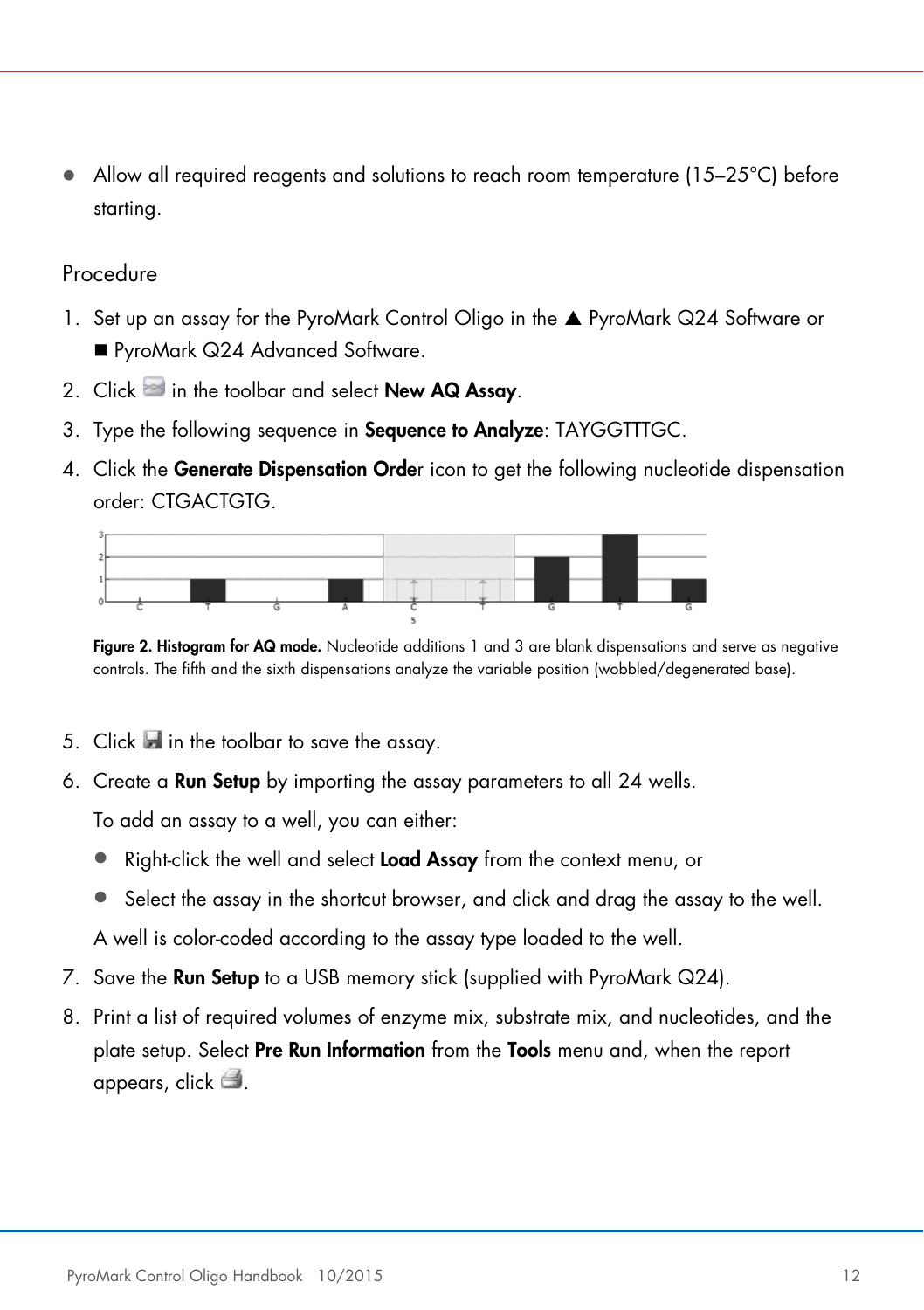9. Load the PyroMark Q24 Cartridge with the appropriate volumes of  $\blacktriangle$  PyroMark Gold  $Q24$  Reagents or **P**yroMark  $Q24$  Advanced Reagents, as given in the Pre Run Information report from step 8.

Note: Make sure that no air bubbles are transferred from the pipet to the tips, and that all liquid is collected at the bottom of the cartridge. (See "Troubleshooting Guide", page [60,](#page-59-0) for more information.)

The Pre Run Information report, found in the Tools menu at run setup (see the  $\blacktriangle$ *PyroMark Q24 Software User Guide* or *PyroMark Q24 Advanced Software User Guide*), provides information about the volume of nucleotides, enzyme mixture, and substrate mixture needed for the assay.

Note: If pipetting small volumes of reagents into the cartridge (e.g., below 50 µl per well) make sure that all liquid is collected at the bottom of the cartridge. For example, this can be accomplished by gently tapping the cartridge several times on a smooth work bench.

Important: Avoid tapping the cartridge too hard or on uneven surfaces, as this can damage the needles. Alternatively, the volume of the liquid used can be increased.

- 10.Open the cartridge gate and insert the filled PyroMark Q24 Cartridge with the label facing out. Push the cartridge in fully and then push it down.
- 11.Ensure that the cartridge is properly inserted and close the gate.
- 12. Dilute the PyroMark Control Oligo to 0.04  $\mu$ M as shown in Table 1.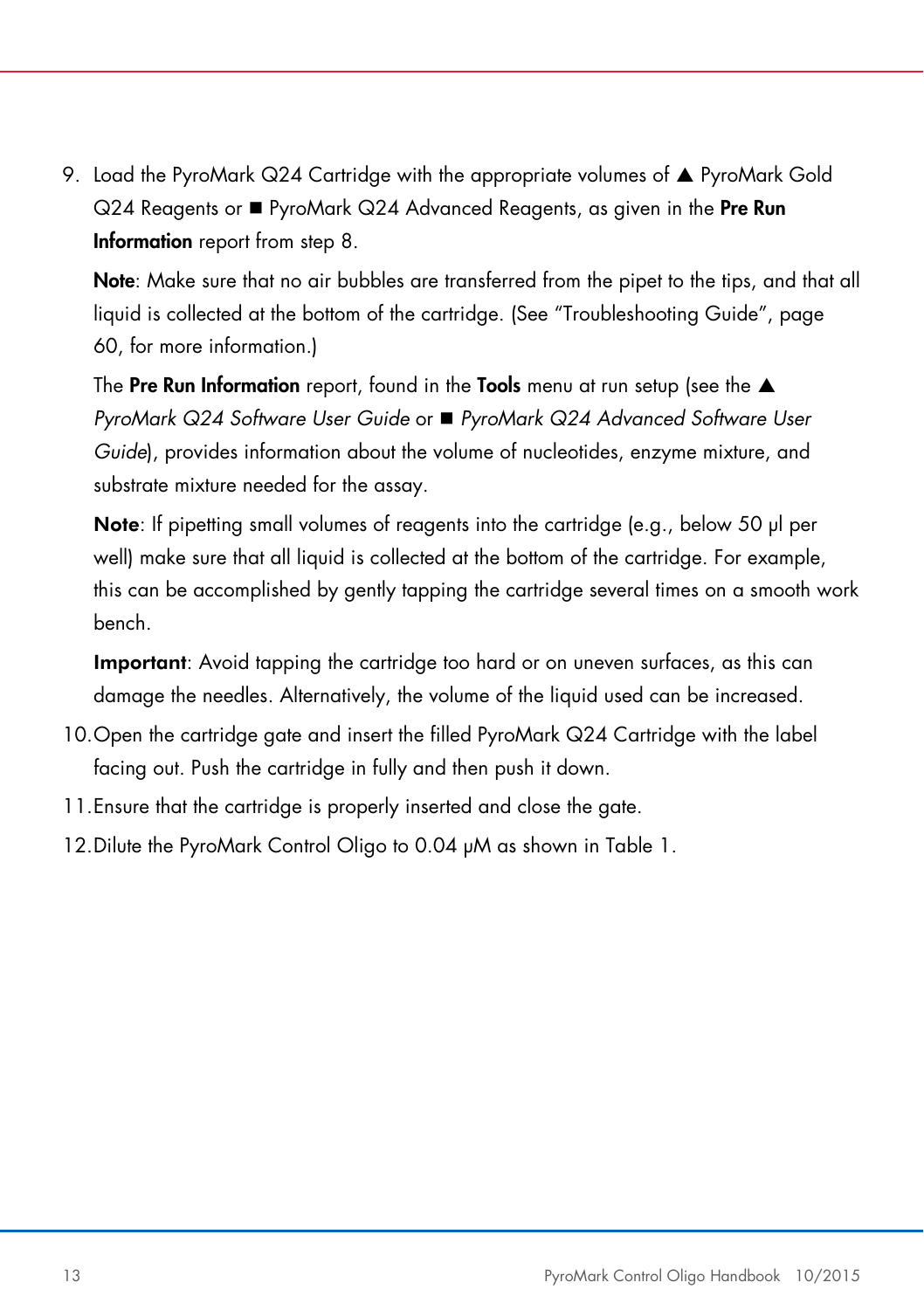Table 1. Dilution of the PyroMark Control Oligo

| Component                                                            | Volume               | Concentration |
|----------------------------------------------------------------------|----------------------|---------------|
| PyroMark Control Oligo                                               | ار 10                | 20 µM         |
| 1x Dilution buffer*                                                  | 90 µl                |               |
| <b>First serial dilution</b>                                         | 100 µl               | 2 μΜ          |
| First serial dilution (from above)                                   | 30 <sub>µ</sub>      | $2 \mu M$     |
| ▲ 1x Dilution buffer* or ■ PyroMark<br>Q24 Advanced Annealing Buffer | 1470 µl              |               |
| <b>Final dilution</b>                                                | 1500 µl <sup>†</sup> | $0.04 \mu M$  |

\* Make sure that the 10x dilution buffer supplied with the PyroMark Control Oligo is diluted with high-purity water before use. See ["Things to do before starting"](#page-10-1), page [17.](#page-16-1)

† Provides a sufficient amount for 60 PyroMark Q24 test reactions or 75 PyroMark Q24 Advanced test reactions.

- 13.Add ▲ 25 µl or 20 µl of the diluted (0.04 µM) PyroMark Control Oligo to each well of a PyroMark Q24 Plate.
- <span id="page-13-0"></span>14. Heat the PyroMark Q24 Plate with the PyroMark Oligo at 80°C for  $\triangle$  2 min or  $\blacksquare$  5 min or using a heating block and the prewarmed PyroMark Q24 Plate Holder.
- 15. Remove the PyroMark Q24 Plate from the plate holder, and let the samples cool to room temperature (15–25°C) for at least 5 min. Open the plate-holding frame and place the plate on the heating block of the PyroMark Q24.

 $\blacksquare$  Remove the PyroMark Q24 Plate together with the hot plate holder from the heating block. Open the plate-holding frame and place the plate immediately on the heating block of the PyroMark Q24. Proceed with the next steps to start the run immediately.

Important: If using a PyroMark Q24 Advanced System, the time between removing the plate holder from the heating block and placing the PyroMark Q24 plate in the PyroMark Q24 and starting the run should not exceed 30 seconds.

- 16.Close the plate-holding frame and the instrument lid.
- 17.Insert the USB memory stick (containing the run file) into the USB port at the front of the instrument.

Do not remove the USB memory stick before the run is finished.

18. Select **Run** in the main menu (using the  $\rightarrow$  and  $\rightarrow$  screen buttons) and press **OK**.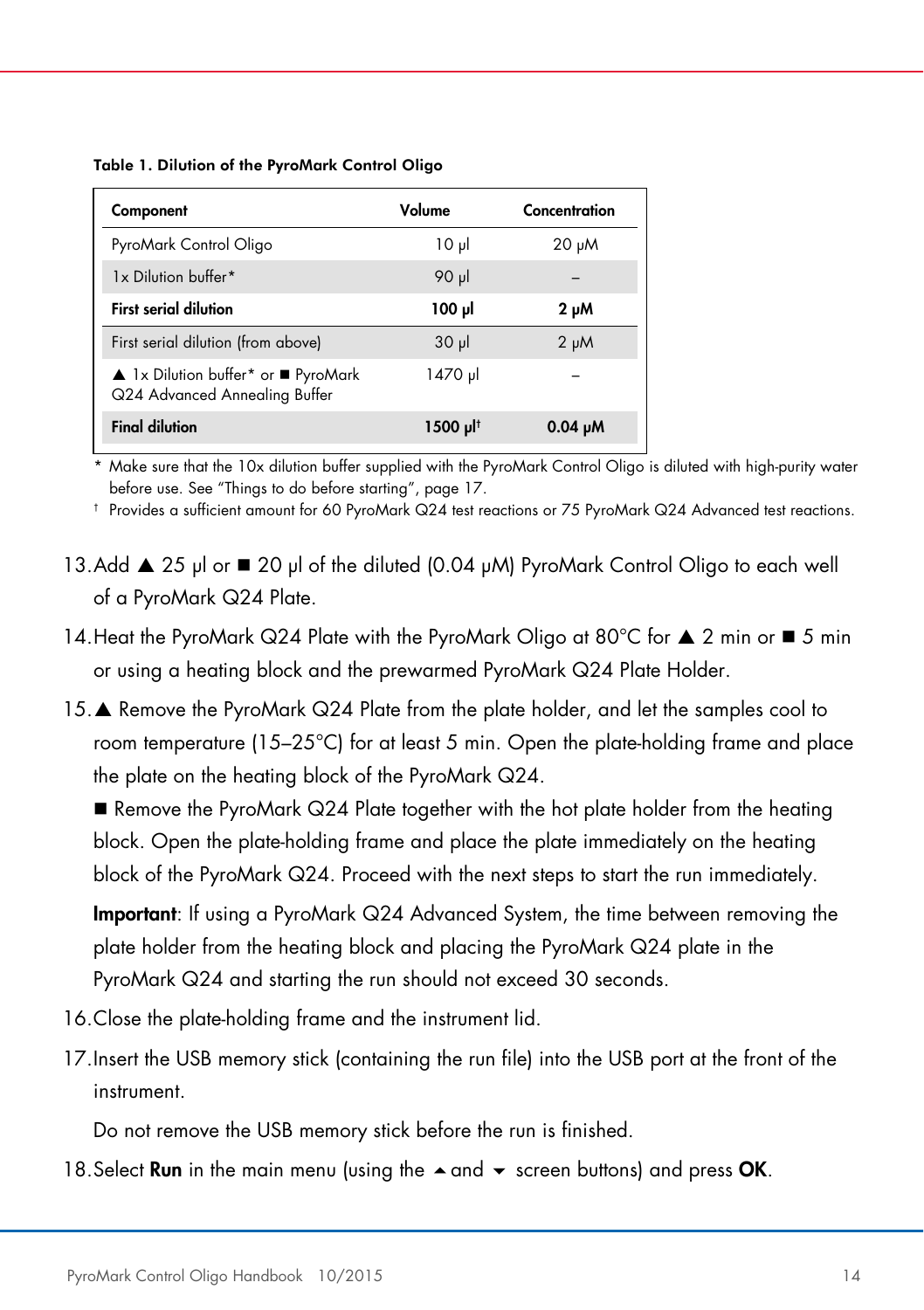19. Select the run file using the  $\triangle$  and  $\blacktriangledown$  screen buttons.

To view the contents of a folder, select the folder and press **Select**. To go back to the previous view, press Back.

- 20. When the run file is selected, press **Select** to start the run.
- 21.When the run is finished and the instrument confirms that the run file has been saved to the USB memory stick, press **Close**.
- 22.Remove the USB memory stick.
- 23.Open the instrument lid.
- 24.Open the cartridge gate and remove the PyroMark Q24 Cartridge by lifting it up and pulling it out.
- 25. Close the gate.
- 26.Open the plate-holding frame and remove the PyroMark Q24 Plate from the heating block.
- 27.Close the plate-holding frame and the instrument lid.
- 28.Discard the PyroMark Q24 Plate and clean the PyroMark Q24 Cartridge (see the *PyroMark Gold Q24 Reagents Handbook* or the *PyroMark Q24 Advanced Reagents Handbook*).
- 29. Open the run in the  $\triangle$  PyroMark Q24 Software or the  $\blacksquare$  PyroMark Q24 Advanced Software and analyze all wells. The peak pattern for Run 1 should look like the one in [Figure 3.](#page-15-0)

To obtain peak height values, select **Export Peak Heights** from the **Tools** menu. Save the data in a suitable format (\*.csv or \*.tsv). Open this file in Microsoft® Excel® (Delimited), and calculate the mean single peak height for each well as described on the next page.

#### Perform a quality assessment.

All wells should give "Passed" quality, shown as a blue bar in the bottom field of the well when looking at the overview tab and with %C indicated in a blue rectangle in the Pyrogram®. If the quality assessment is "Check" or "Failed", look in Well Information for explanations.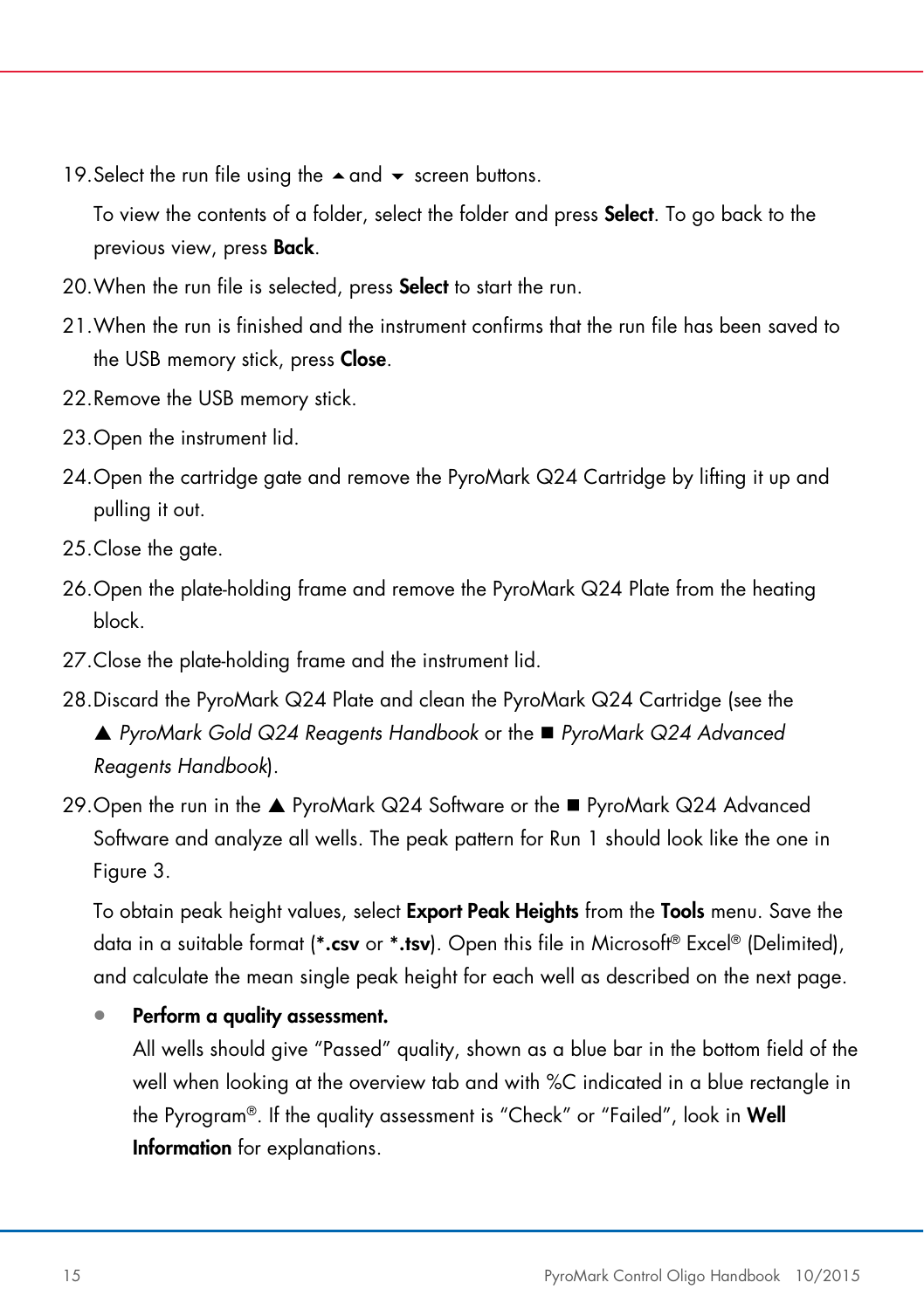#### • Evaluate peak heights.

The single peak height (dispensations 2, 4, and 9) should be 95 ±55 RLU. If the values are within the set limits, the system is properly installed. If the results are not as stated above, see "Troubleshooting Guide", page [60,](#page-59-0) for possible reasons for the failure and rerun Run 1. If the repeat of Run 1 fails, please see our Technical Support Center at www.qiagen.com/Support or call one of the QIAGEN Technical Service Departments or local distributors (see back cover or visit www.qiagen.com).

<span id="page-15-0"></span>

PyroMark Control Oligo Handbook 10/2015 16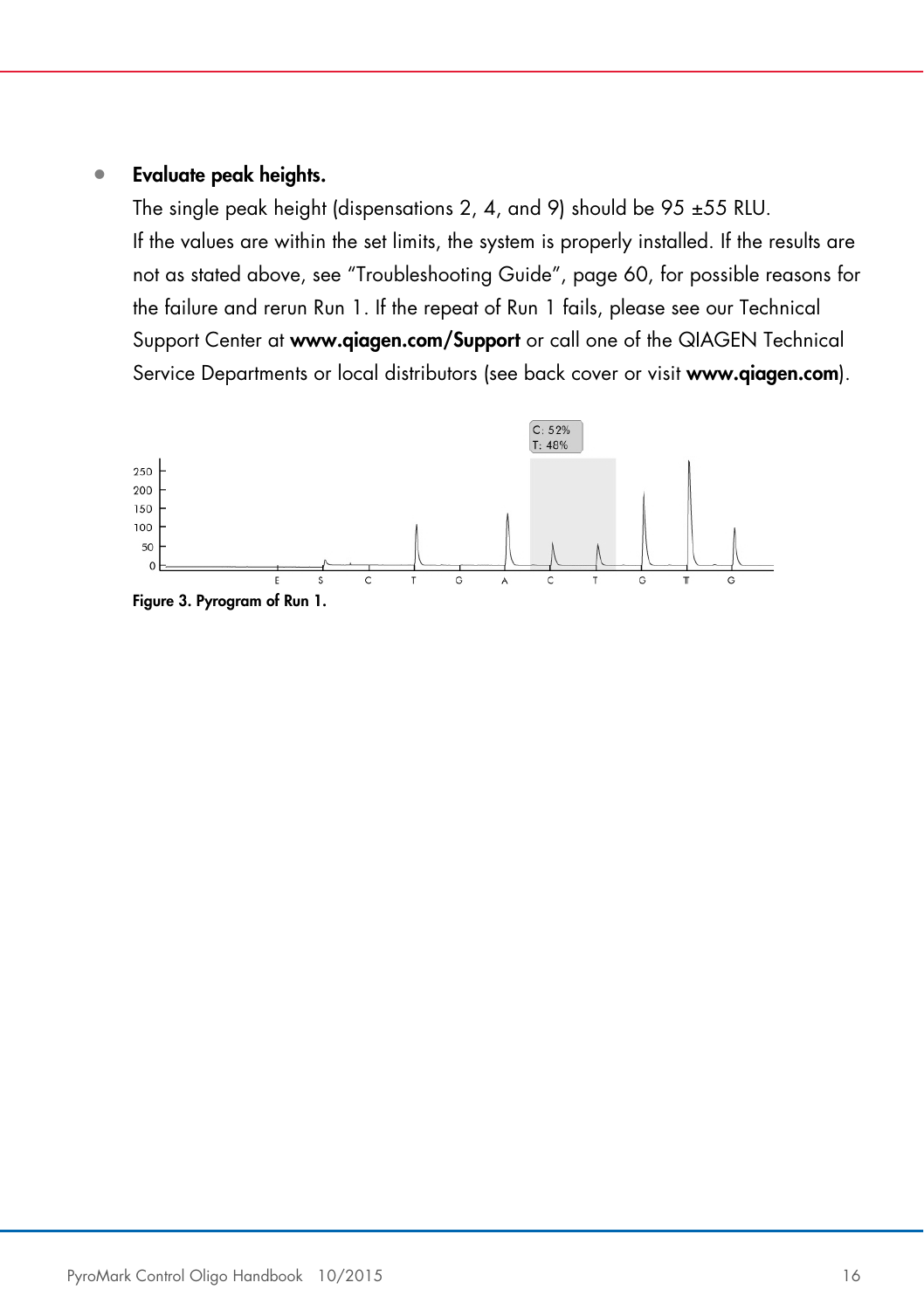# <span id="page-16-0"></span>Protocol: Verifying the Function of PyroMark Q24 or PyroMark Q24 Advanced together with the PyroMark Q24 Vacuum Workstation

This protocol describes how to use PyroMark Control Oligo to verify the function of PyroMark Q24 or PyroMark Q24 Advanced together with the PyroMark Q24 Vacuum Workstation. To verify the function of PyroMark Q24 or PyroMark Q24 Advanced only, see ["Protocol: Verifying the Function of PyroMark Q24 or PyroMark Q24 Advanced"](#page-10-0), page [11.](#page-10-0)

Important point before starting

- The procedure for PyroMark 24 Systems differs slightly from the procedure for PyroMark Q24 Advanced Systems. If using a PyroMark Q24 System, follow the instructions marked with a triangle  $(\triangle)$ . If using a PyroMark Q24 Advanced System, follow the instructions marked with a square  $(\blacksquare)$ .
- PyroMark Q24 Software cannot be used with PyroMark Q24 Advanced Reagents. PyroMark Q24 Advanced Software cannot be used with PyroMark Gold Q24 Reagents. Using the incorrect reagent and software combination will result in incorrect reagent dispensations and lead to inaccurate results.
- For further information on how to create an **Assay Setup** and a **Run Setup**, see the *PyroMark Q24 Software User Guide* or *PyroMark Q24 Advanced Software User Guide*.

<span id="page-16-1"></span>Things to do before starting

 Follow the instructions in *PyroMark Q24 User Manual* or *PyroMark Q24 Advanced User Manual* to install the PyroMark Q24.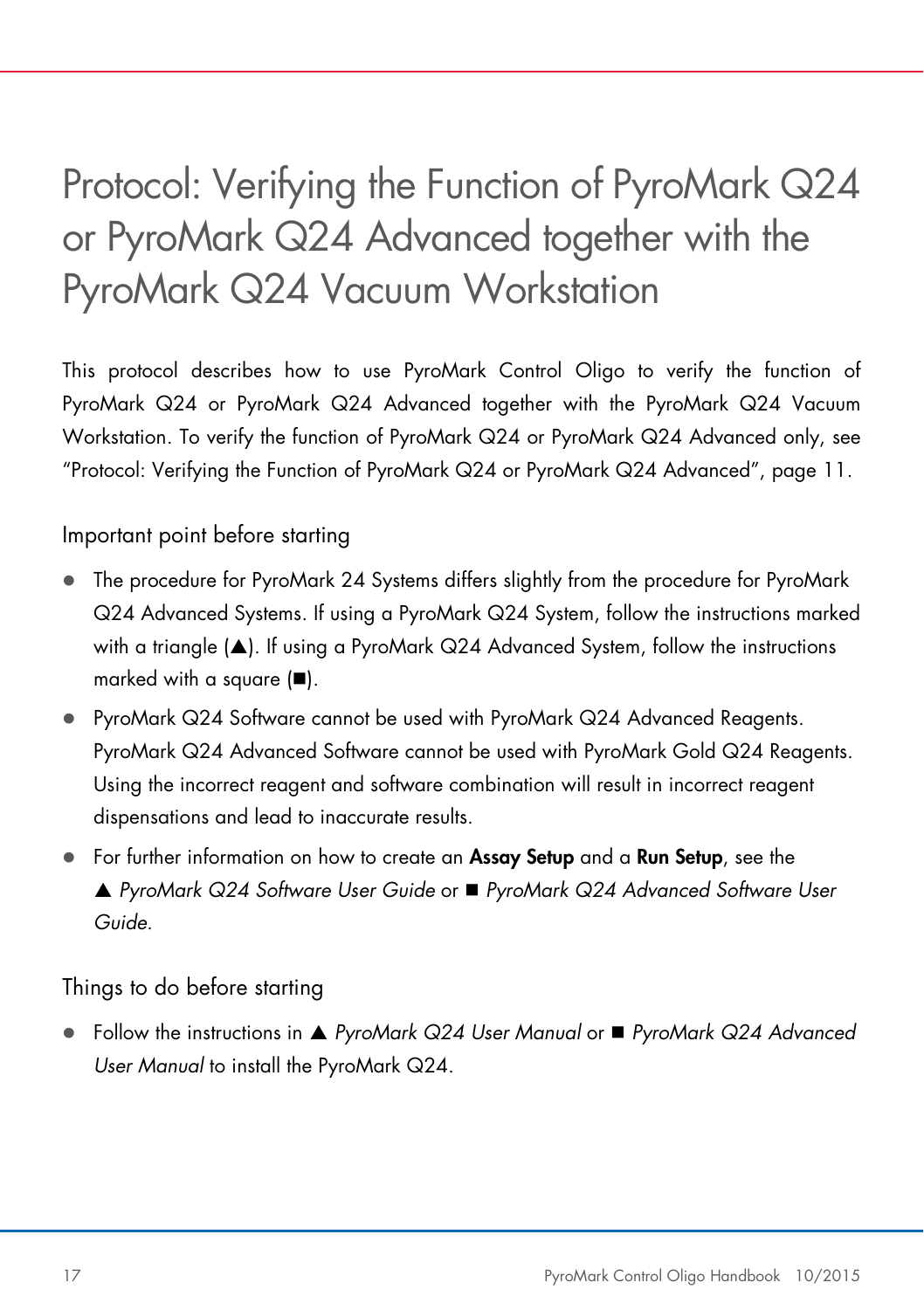- The dilution buffer provided with the PyroMark Control Oligo needs to be diluted before use. Prepare 1x dilution buffer by mixing 200 µl of 10x dilution buffer with 1800 µl of high-purity water.
- Prewarm the PyroMark Q24 Plate Holder on a heating block at 80°C for use in step [33.](#page-22-0)
- Allow all required reagents and solutions to reach room temperature (15–25°C) before starting.

#### Procedure

- 1. Set up an assay for the PyroMark Control Oligo by using the PyroMark Q24 Software.
- 2. Click in the toolbar and select New AQ Assay.
- 3. Type the following sequence in Sequence to Analyze: TAYGGTTTGCA.
- 4. Manually enter the following Dispensation Order: CGTTATCGTTGC.



Figure 4. Histogram for AQ mode. Nucleotide additions 1, 2, 3, 5, and 11 are blank and serve as negative controls. The seventh and the eight dispensations analyze the variable position.

- 5. Click **in** the toolbar to save the assay.
- 6. Create a Run Setup by importing the assay parameters to all 24 wells.

To add an assay to a well, you can either:

- Right-click the well and select **Load Assay** from the context menu, or
- Select the assay in the shortcut browser, and click and drag the assay to the well. A well is color-coded according to the assay type loaded to the well.
- 7. Save the Run Setup to a USB memory stick (supplied with PyroMark Q24).
- 8. Print a list of required volumes of enzyme mix, substrate mix, and nucleotides, and the plate setup. Select Pre Run Information from the Tools menu and, when the report appears, click .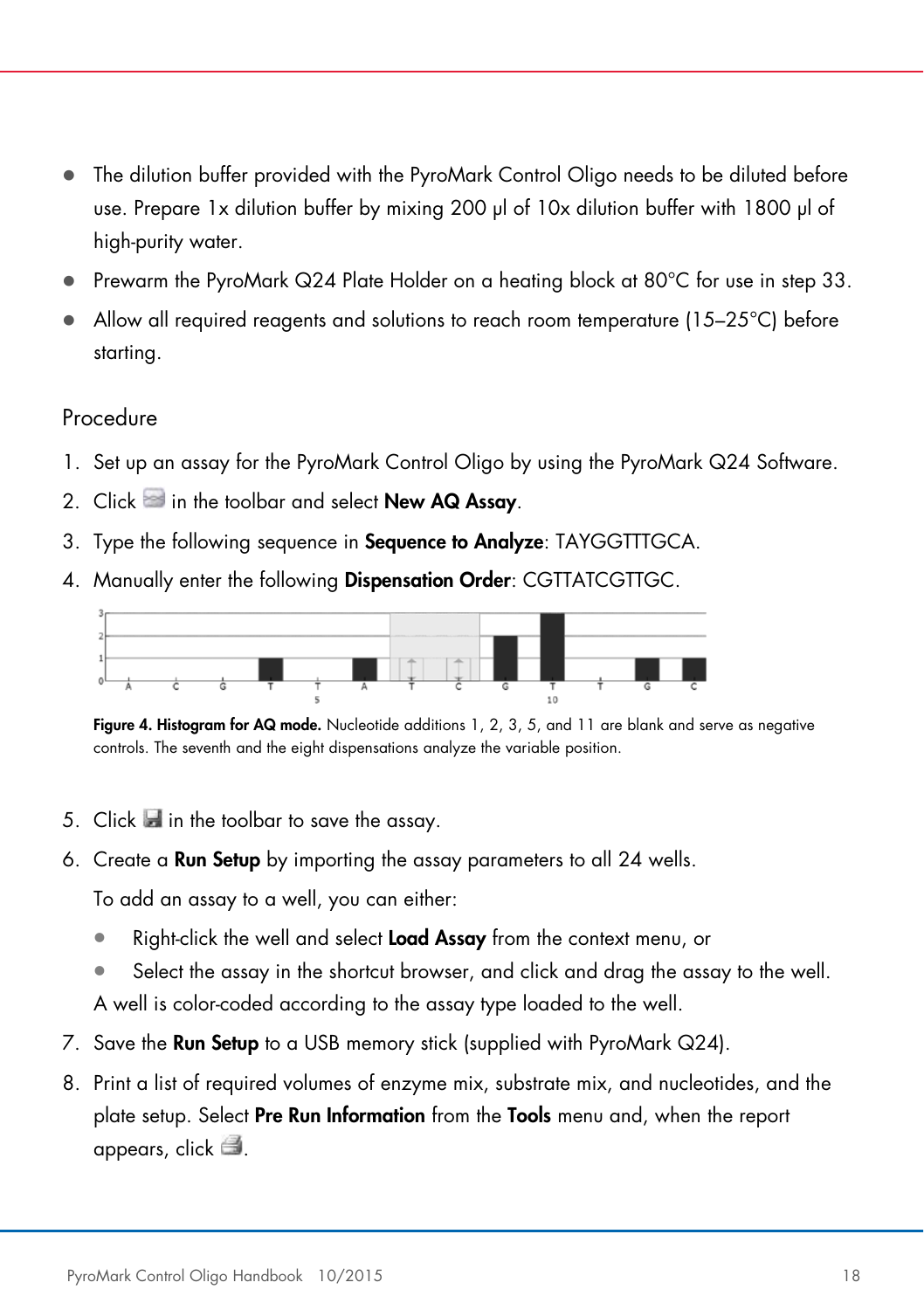- 9. Gently shake the bottle containing Streptavidin Sepharose High Performance (HP) until it is a homogeneous solution.
- 10.Prepare a master mix for DNA immobilization. Check the lot number of the Streptavidin Sepharose HP, and use the volume of beads specified for the particular lot number. For  $\triangle$  PyroMark Q24 Systems, prepare the master mix accordina to [Table 2.](#page-18-0) For PyroMark Q24 Advanced Systems, use [Table 3.](#page-18-1) Prepare a volume at least 10% greater than that required for the total number of reactions to be performed.

<span id="page-18-0"></span>Table 2. Master mix for DNA immobilization using PyroMark Q24 Systems

|                                            | For Sepharose lot number<br>10057037 or higher |            |          | For Sepharose lot numbers<br>lower than 10057037 |
|--------------------------------------------|------------------------------------------------|------------|----------|--------------------------------------------------|
| Number of samples                          |                                                | $26*$      |          | $26*$                                            |
| Streptavidin Sepharose High<br>Performance | $1 \mu$                                        | $26$ $\mu$ | $2 \mu$  | $52 \mu$                                         |
| PyroMark Binding Buffer                    | 40 µl                                          | $1040 \mu$ | $40$ pl  | 1040 µl                                          |
| High-purity water                          | $14 \mu$                                       | $364$ pl   | $13 \mu$ | $338$ pl                                         |
| <b>Total volume</b>                        | 55 pl                                          | 1430 µl    | 55 թվ    | ار 1430                                          |

\* Provides a sufficient amount for the 24 samples required.

<span id="page-18-1"></span>

|  |  | Table 3. ■ Master mix for DNA immobilization using PyroMark Q24 Advanced Systems |  |  |  |
|--|--|----------------------------------------------------------------------------------|--|--|--|
|  |  |                                                                                  |  |  |  |

|                                            | For Sepharose lot number<br>10057037 or higher |            |          | For Sepharose lot numbers<br>lower than 10057037 |
|--------------------------------------------|------------------------------------------------|------------|----------|--------------------------------------------------|
| Number of samples                          |                                                | $26*$      |          | $26*$                                            |
| Streptavidin Sepharose High<br>Performance | 1 µl                                           | $26$ $\mu$ | $2 \mu$  | $52 \mu$                                         |
| PyroMark Binding Buffer                    | $40$ pl                                        | 1040 µl    | $40 \mu$ | 1040 µl                                          |
| High-purity water                          | $19 \mu$                                       | 494 µl     | $18 \mu$ | $468$ pl                                         |
| <b>Total volume</b>                        | 60 µl                                          | 1560 µl    | 60 µl    | 1560 µl                                          |

\* Provides a sufficient amount for the 24 samples required.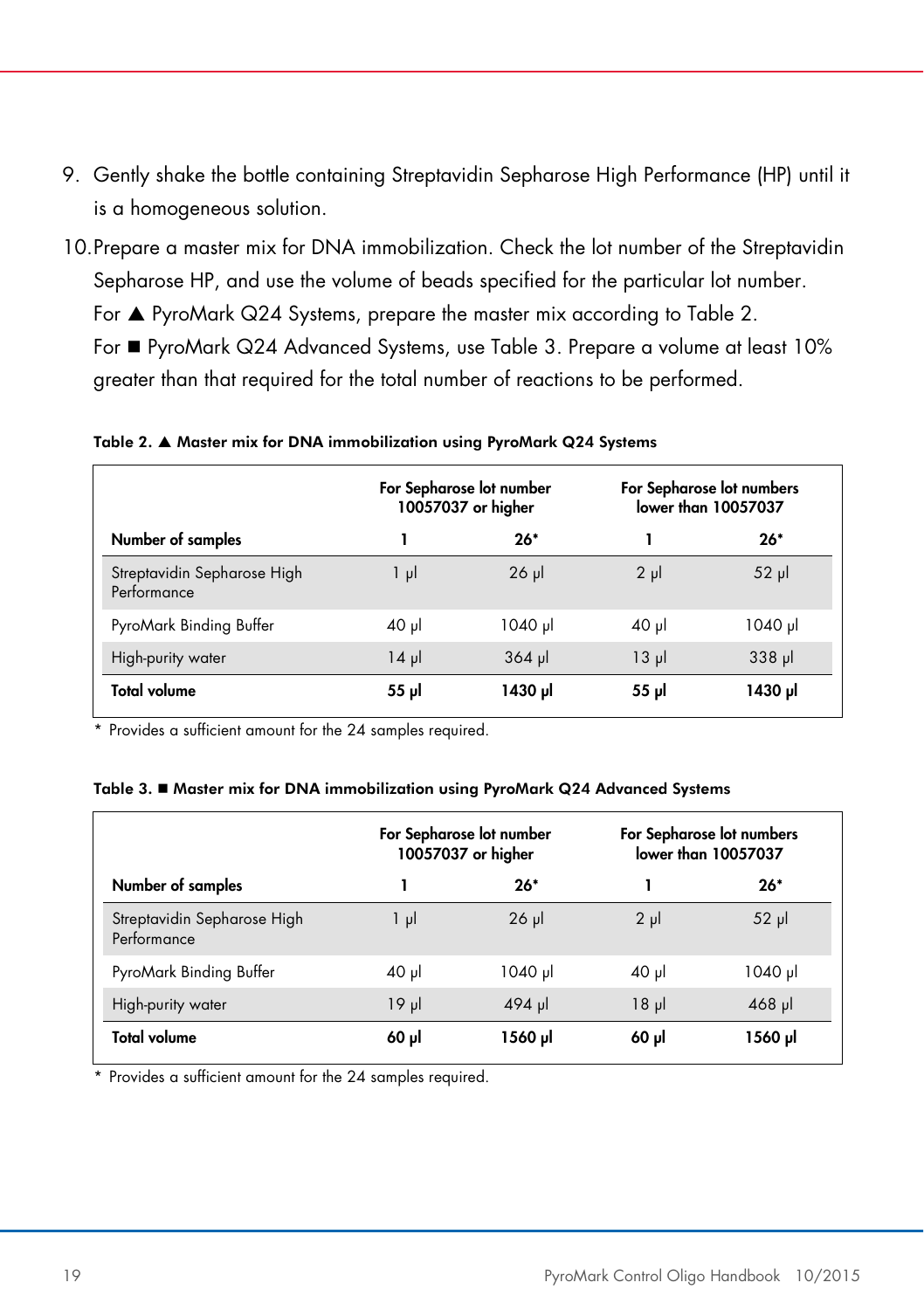#### <span id="page-19-0"></span>11. Dilute the PyroMark Control Oligo to 0.04 µM as shown in [Table 4.](#page-19-0)

| Component                                                            | Volume               | Concentration |
|----------------------------------------------------------------------|----------------------|---------------|
| PyroMark Control Oligo                                               | $10 \mu$             | $20 \mu M$    |
| 1x Dilution buffer*                                                  | 90 µl                |               |
| <b>First serial dilution</b>                                         | ار 100               | $2 \mu M$     |
| First serial dilution (from above)                                   | $30 \mu$             | $2 \mu M$     |
| ▲ 1x Dilution buffer* or ■ PyroMark<br>Q24 Advanced Annealing Buffer | 1470 µl              |               |
| <b>Final dilution</b>                                                | 1500 µl <sup>†</sup> | $0.04 \mu M$  |

Table 4. Dilution of the PyroMark Control Oligo

\* Make sure that the 10x dilution buffer supplied with the PyroMark Control Oligo is diluted with high-purity water before use. See ["Things to do before starting"](#page-10-1), page [17.](#page-16-1)

† Provides a sufficient amount for 60 PyroMark Q24 test reactions or 75 PyroMark Q24 Advanced test reactions.

- 12. Shake the tube containing the master mix, and add  $\triangle$  55 µl or  $\Box$  60 µl of the master mix and  $\triangle$  25 µl or  $\triangleq$  20 µl of the diluted (0.04 µM) PyroMark Control Oligo to all 24 wells of a 24-well PCR plate or strips.
- 13. Seal the PCR plate (or strips) using strip caps.
- 14.Agitate the PCR plate at room temperature (15–25°C) for 5–10 min at 1400 rpm.

Sepharose beads sediment quickly. Capturing of beads must take place immediately following agitation.

During this step, prepare the PyroMark Q24 Vacuum Workstation for sample preparation (see Appendix A, page [71\).](#page-70-0)

15. Load the PyroMark Q24 Cartridge with the appropriate volumes of  $\blacktriangle$  PyroMark Gold  $Q24$  Reagents or  $\blacksquare$  PyroMark  $Q24$  Advanced Reagents, as given in the Pre Run Information report from step [8.](#page-11-0) 

Note: Make sure that no air bubbles are transferred from the pipet to the tips, and that all liquid is collected at the bottom of the cartridge. (See "Troubleshooting Guide", page [60,](#page-59-0) for more information.)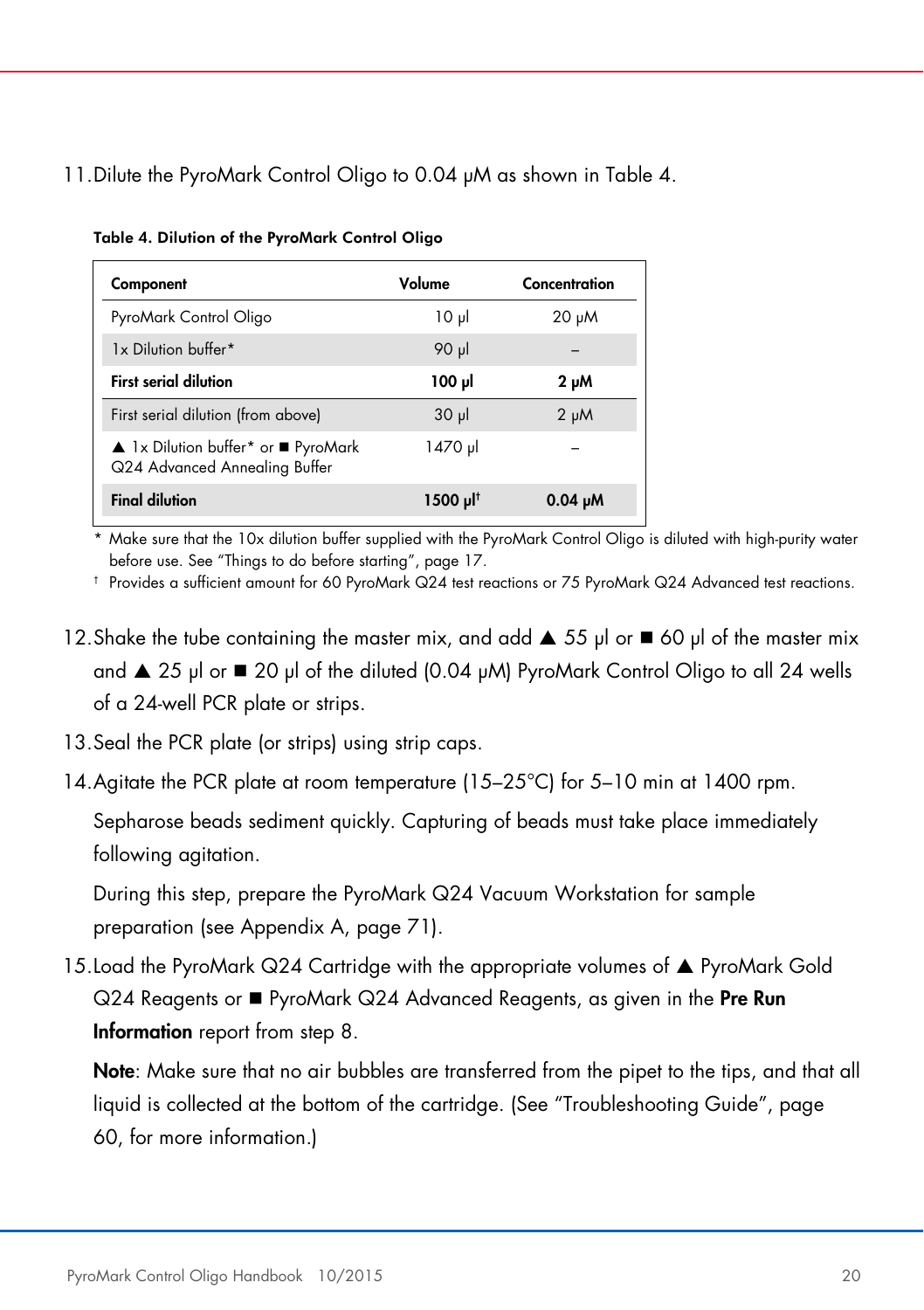The Pre Run Information report, found in the Tools menu at run setup (see the *PyroMark Q24 Software User Guide* or *PyroMark Q24 Advanced Software User Guide*), provides information about the volume of nucleotides, enzyme mixture, and substrate mixture needed for the assay.

Note: If pipetting small volumes of reagents into the cartridge (e.g., below 50 ul per well) make sure that all liquid is collected at the bottom of the cartridge. This can be accomplished by gently tapping the cartridge several times on a smooth work bench.

Important: Avoid tapping the cartridge too hard or on uneven surfaces, as this can damage the needles. Alternatively, the volume of the liquid used can be increased.

- 16.Open the cartridge gate and insert the filled PyroMark Q24 Cartridge with the label facing out. Push the cartridge in fully and then push it down.
- 17.Ensure that the cartridge is properly inserted and close the gate.
- 18.Add ▲ 25 µl of PyroMark Annealing Buffer or 20 µl of PyroMark Advanced Annealing Buffer to each well of a PyroMark Q24 Plate.

Keep one of the PyroMark Q24 Plate Holders (supplied with the PyroMark Q24 Vacuum Workstation) at room temperature (15–25°C), and use it as support when preparing and moving the plate.

19.Place the PCR plate (or strips) and the PyroMark Q24 Plate on the worktable of the prepared PyroMark Q24 Vacuum Workstation (see [Figure 5\)](#page-20-0).

Ensure that the plate is in the same orientation as when samples were loaded.

<span id="page-20-0"></span>

Figure 5. Placement of PCR plate (or strips) and PyroMark Q24 Plate on the PyroMark Q24 Vacuum Workstation. The marked positions contain 70% ethanol (1), PyroMark Denaturation Solution (2), PyroMark Wash Buffer (3), and high-purity water (4, 5). P: Parking position.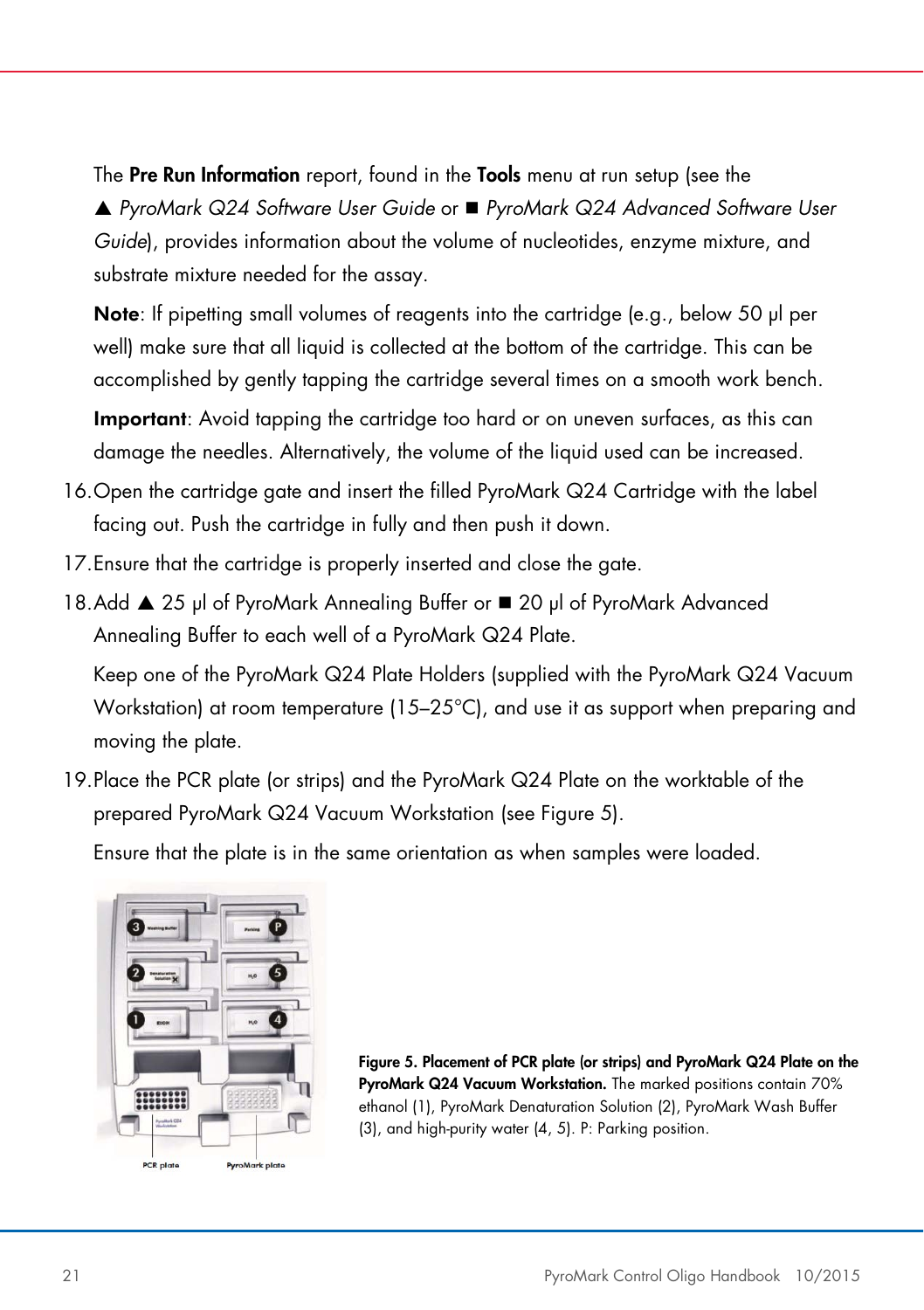- 20.Apply vacuum to the vacuum tool by opening the vacuum switch.
- 21.Carefully lower the filter probes into the PCR plate (or strips) to capture the beads containing immobilized template. Hold the probes in place for 15 s. Take care when picking up the tool.

Sepharose beads sediment quickly. If more than 1 min has elapsed since the plate (or strips) was agitated, agitate again for 1 min before capturing the beads.

- 22.Transfer the tool to the trough containing 70% ethanol (trough 1). Flush the filter probes for  $5 s$ .
- 23.Transfer the tool to the trough containing PyroMark Denaturation Solution (trough 2). Flush the filter probes for 5 s.
- 24.Transfer the tool to the trough containing PyroMark Wash Buffer (trough 3). Flush the filter probes for 10 s.
- 25.Raise the tool up and back, beyond 90° vertical, for 5 s to drain liquid from the filter probes (see [Figure 6](#page-21-0)).



Figure 6. Illustration of the vacuum tool raised to beyond 90° vertical.

- <span id="page-21-0"></span>26.While the tool is held over the PyroMark Q24 Plate, close the vacuum switch on the tool (Off).
- 27. Release the beads in the plate containing  $\triangle$  25 µl or  $\Box$  20 µl PyroMark Annealing Buffer by shaking the tool from side to side. Allow the filter probes to rest on the bottom of the wells.
- 28.Transfer the tool to the first trough containing high-purity water (trough 4) and agitate the tool for  $10<sub>s</sub>$ .
- 29.Wash the filter probes by lowering the probes into the second trough with high-purity water (trough 5) and applying vacuum. Flush the probes with 70 ml high-purity water.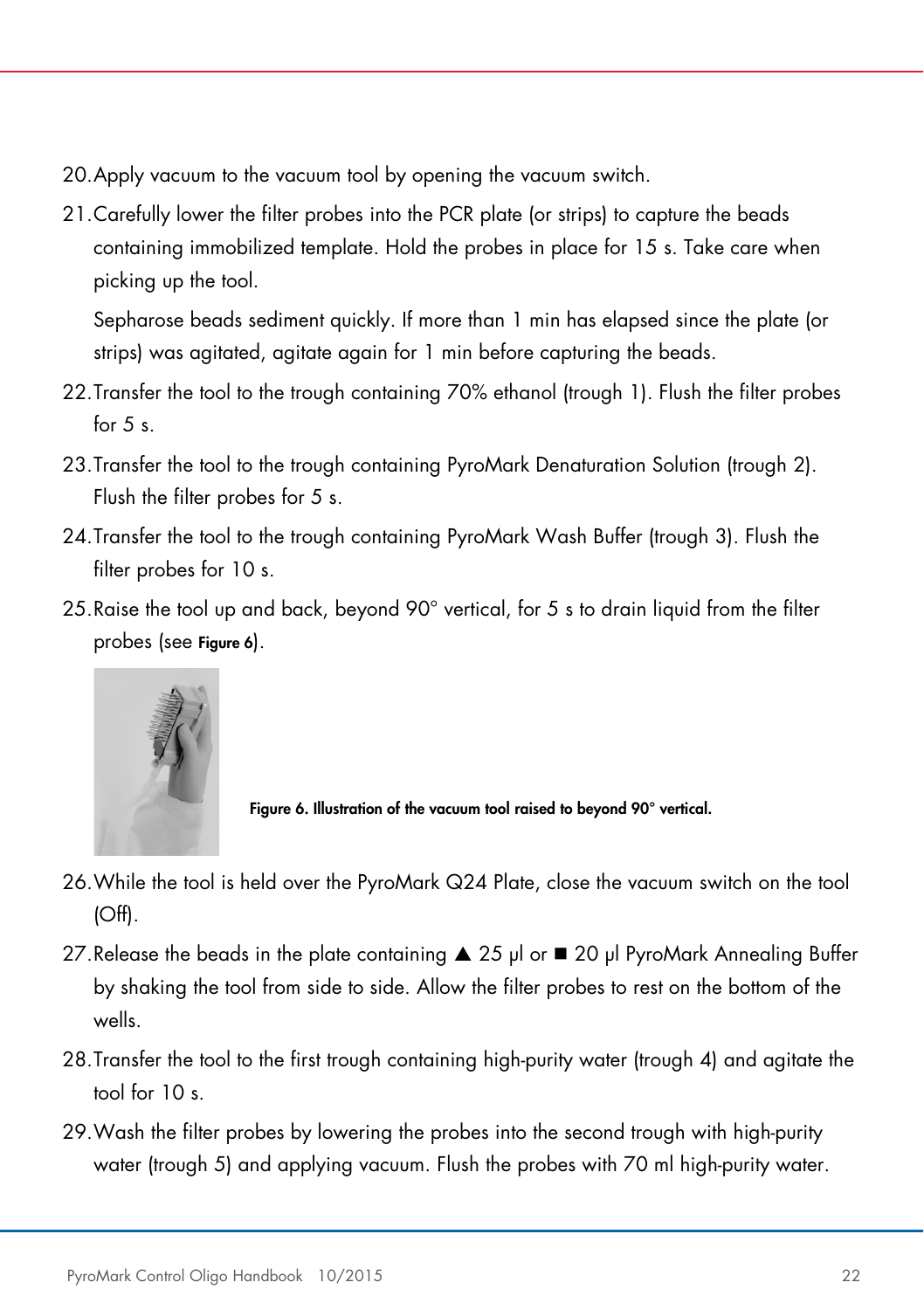- 30.Raise the tool up and back, beyond 90° vertical, for 5 s to drain liquid from the filter probes (see [Figure 6\)](#page-21-0).
- 31.Close the vacuum switch on the tool (Off), and place the tool in the Parking (P) position.
- 32.Turn off the vacuum pump.

At the end of a working day, liquid waste and remaining solutions should be discarded and the PyroMark Q24 Vacuum Workstation should be checked for dust and spillage, see Appendix C, page [75.](#page-73-0)

- <span id="page-22-0"></span>33. Heat the PyroMark Q24 Plate with the PyroMark Oligo at 80°C for  $\blacktriangle$  2 min or  $\blacktriangle$  5 min or using a heating block and the prewarmed PyroMark Q24 Plate Holder.
- 34. Remove the PyroMark Q24 Plate from the plate holder, and let the samples cool to room temperature (15–25°C) for at least 5 min. Open the plate-holding frame and place the plate on the heating block of the PyroMark Q24.

Remove the PyroMark Q24 Plate together with the hot plate holder from the heating block. Open the plate-holding frame and place the plate immediately on the heating block of the PyroMark Q24. Proceed with the next steps to start the run immediately.

Important: If using a PyroMark Q24 Advanced System, the time between removing the plate holder from the heating block and placing the PyroMark Q24 plate in the PyroMark Q24 and starting the run should not exceed 30 seconds.

- 35.Close the plate-holding frame and the instrument lid.
- 36.Insert the USB memory stick (containing the run file) into the USB port at the front of the instrument.

Do not remove the USB memory stick before the run is finished.

- 37. Select **Run** in the main menu (using the  $\blacktriangle$  and  $\blacktriangledown$  screen buttons) and press **OK**.
- 38. Select the run file using the  $\triangle$  and  $\blacktriangledown$  screen buttons.

To view the contents of a folder, select the folder and press **Select**. To go back to the previous view, press Back.

39. When the run file is selected, press **Select** to start the run.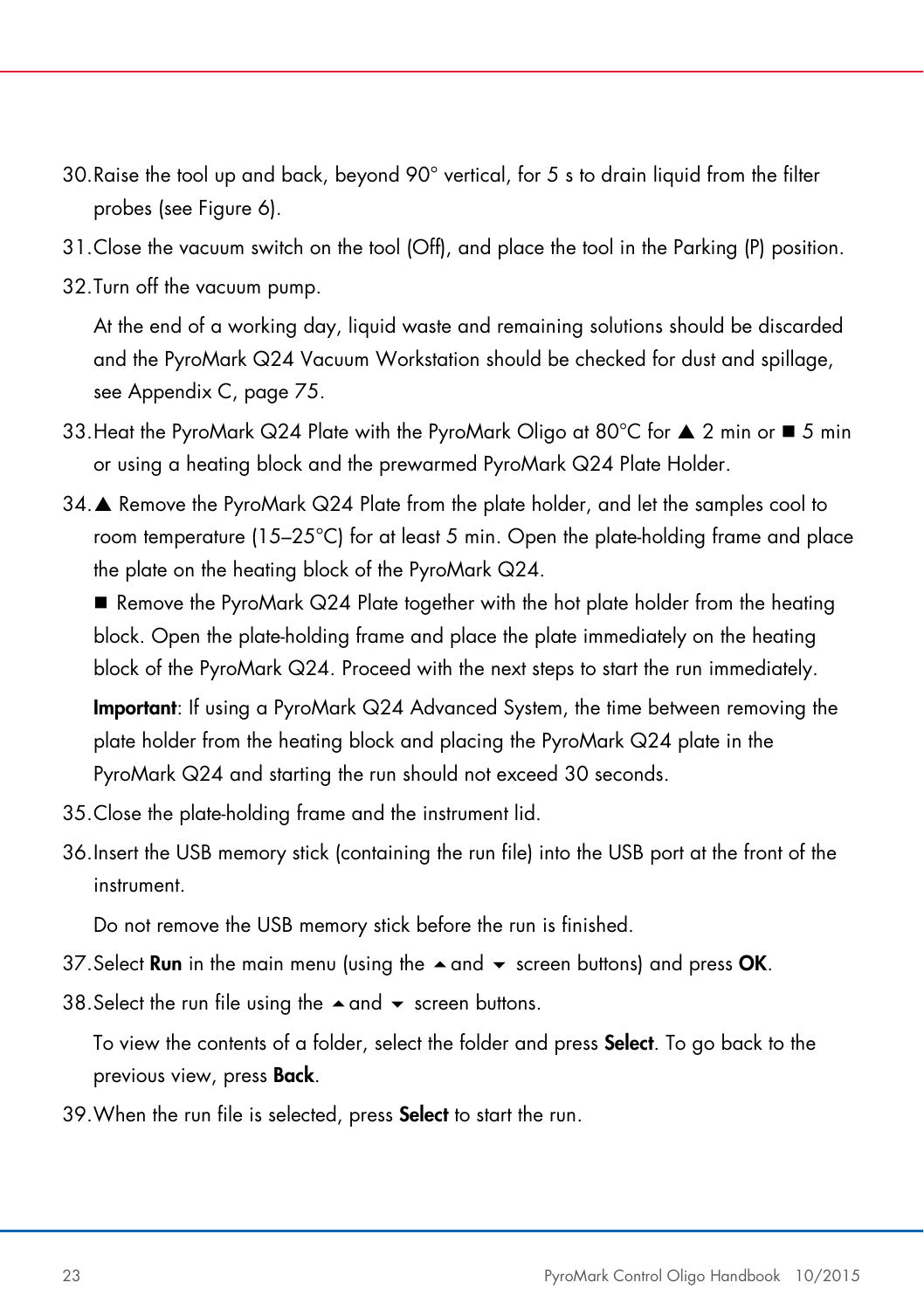- 40.When the run is finished and the instrument confirms that the run file has been saved to the USB memory stick, press **Close**.
- 41.Remove the USB memory stick.
- 42.Open the instrument lid.
- 43.Open the cartridge gate and remove the PyroMark Q24 Cartridge by lifting it up and pulling it out.
- 44.Close the gate.
- 45.Open the plate-holding frame and remove the PyroMark Q24 Plate from the heating block.
- 46.Close the plate-holding frame and the instrument lid.
- 47.Discard the PyroMark Q24 Plate and clean the PyroMark Q24 Cartridge (see the *PyroMark Gold Q24 Reagents Handbook* or the *PyroMark Q24 Advanced Reagents Handbook*).
- 48. Open the run in the ▲ PyroMark Q24 Software or the PyroMark Q24 Advanced Software and analyze all wells. The peak pattern for Run 2 should look like the one in [Figure 7.](#page-23-0)



<span id="page-23-0"></span>Figure 7. Pyrogram of Run 2.

49.Confirm the proper installation of the system and use of the reagents by evaluating the quality assessment, quantification results, single peak heights, and background.

To obtain peak height values, select **Export Peak Heights** from the **Tools** menu. Save the data in a suitable format (\*.csv or \*.tsv). Open this file in Microsoft Excel (Delimited), and calculate the mean single peak height and background for each well as described below.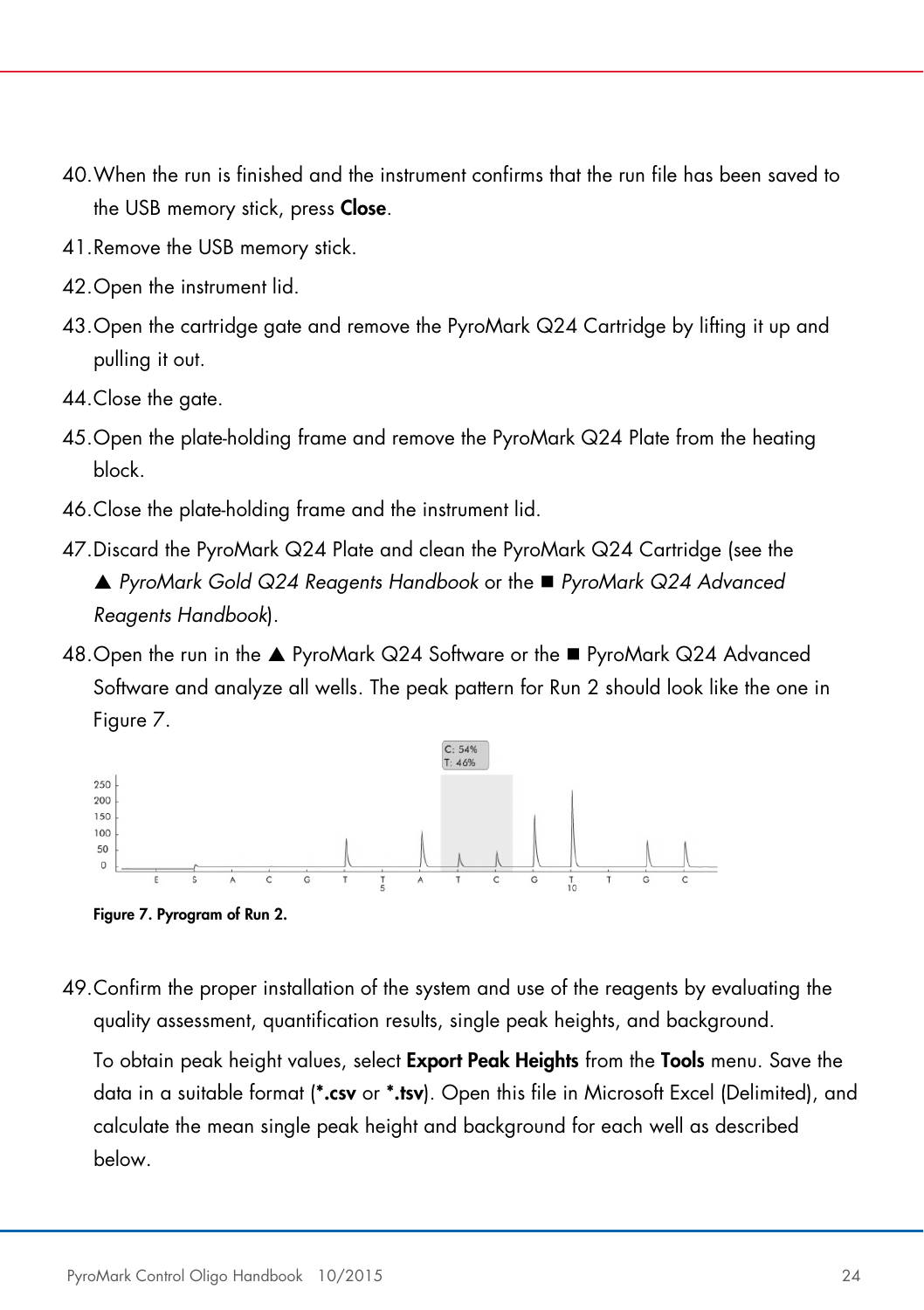#### Perform a quality assessment.

All wells should give "Passed" quality, shown as a blue bar in the bottom field of the well when looking at the overview tab and with % C indicated in a blue rectangle in the Pyrogram. If the quality assessment is "Check" or "Failed", look in Well Information for explanations.

• Evaluate the quantification results. Select the AQ Analysis Statistics Report from the Reports menu. Quantification results are given in the report with standard deviation. The %C should be in the range 40– 60%. The standard deviation should not exceed 2% units.

#### • Evaluate single peak heights.

The mean single peak height should be  $95 \pm 55$  RLU.

Mean single peak height = 
$$
\frac{\text{Sum single peaks (dispensation 4, 6, 12, 13)}}{4}
$$

#### • Evaluate the background.

Background from blank dispensations should not exceed 3%.

Background (%) = 
$$
\frac{\text{Sum blanks (dispensation 1, 2, 3, 5)}}{\text{Sum single peaks (dispensation 4, 6, 12, 13)}} \times 100
$$

If the values are within the set limits, the system is properly installed. If the results are not as stated above, see "Troubleshooting Guide", page [60,](#page-59-0) for possible causes and actions to be taken. If the troubleshooting guide does not explain the problem, please see our Technical Support Center at www.qiagen.com/Support or call one of the QIAGEN Technical Service Departments or local distributors (see back cover or visit www.giagen.com).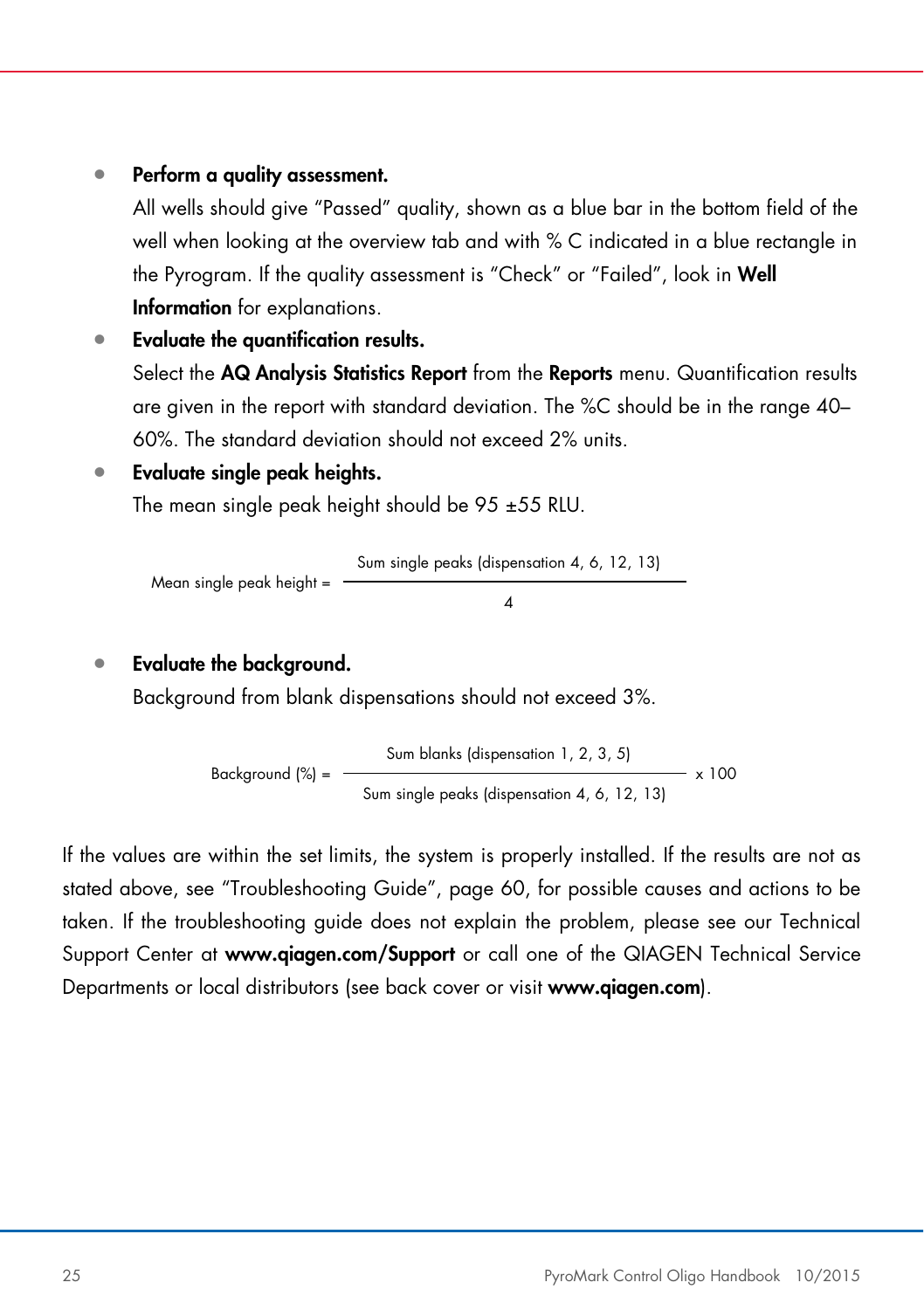# <span id="page-25-0"></span>Protocol: Troubleshooting Procedure for PyroMark Q24 or PyroMark Q24 Advanced together with the PyroMark Q24 Vacuum **Workstation**

If an unexpected result has been obtained it is crucial to determine whether this is related to PyroMark Q24 or PyroMark Q24 Advanced, the PyroMark Q24 Vacuum Workstation, or the assay. This protocol describes how to use PyroMark Control Oligo to verify the function of PyroMark Q24 or PyroMark Q24 Advanced, comparing results with or without the PyroMark Q24 Vacuum Workstation.

Important point before starting

- The procedure for PyroMark 24 Systems differs slightly from the procedure for PyroMark Q24 Advanced Systems. If using a PyroMark Q24 System, follow the instructions marked with a triangle  $(\triangle)$ . If using a PyroMark Q24 Advanced System, follow the instructions marked with a square  $(\blacksquare)$ .
- PyroMark Q24 Software cannot be used with PyroMark Q24 Advanced Reagents. PyroMark Q24 Advanced Software cannot be used with PyroMark Gold Q24 Reagents. Using the incorrect reagent and software combination will result in incorrect reagent dispensations and lead to inaccurate results.
- For further information on how to create an **Assay Setup** and a **Run Setup**, see the *PyroMark Q24 Software User Guide* or *PyroMark Q24 Advanced Software User Guide*.

<span id="page-25-1"></span>Things to do before starting

 Follow the instructions in *PyroMark Q24 User Manual* or *PyroMark Q24 Advanced User Manual* to install the PyroMark instrument.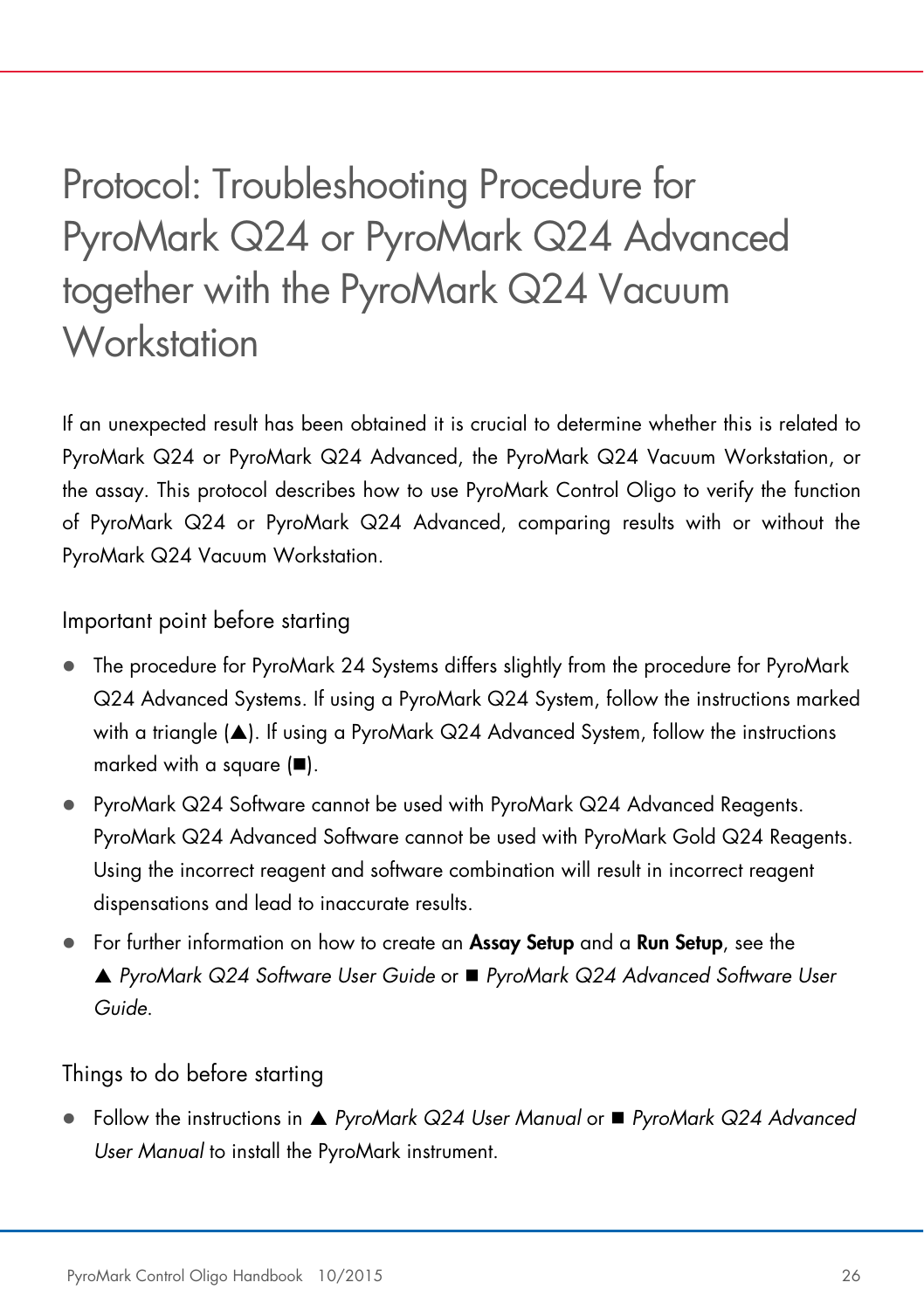- The dilution buffer provided with the PyroMark Control Oligo needs to be diluted before use. Prepare 1x dilution buffer by mixing 200 µl of 10x dilution buffer with 1800 µl of high-purity water.
- Prewarm the PyroMark Q24 Plate Holder on a heating block at 80°C for use in step [33.](#page-31-0)
- Allow all required reagents and solutions to reach room temperature (15–25°C) before starting.

#### Procedure

- 1. Set up an assay for the PyroMark Control Oligo by using the PyroMark Q24 Software.
- 2. Click in the toolbar and select New AQ Assay.
- 3. Type the following sequence in Sequence to Analyze: TAYGGTTTGCA.
- 4. Manually enter the following Dispensation Order: ACGTTATCGTTGC.



Figure 8. Histogram for AQ mode. Nucleotide additions 1, 2, 3, 5, and 11 are blank and serve as negative controls. The seventh and the eight dispensations analyze the variable position.

- 5. Click **in** in the toolbar to save the assay.
- 6. Create a Run Setup by importing the assay parameters to the appropriate wells.

We recommend using 16 wells: 8 wells for samples prepared using the PyroMark Q24 Vacuum Workstation and 8 samples added directly to PyroMark Q24 Plate.

To add an assay to a well, you can either:

- Right-click the well and select **Load Assay** from the context menu, or
- Select the assay in the shortcut browser, and click and drag the assay to the well. Recommended: Fill in Sample ID, Plate ID, Barcode, Reagent ID, and Run Note.

A well is color-coded according to the assay type loaded to the well.

7. Save the Run Setup to a USB memory stick (supplied with PyroMark Q24).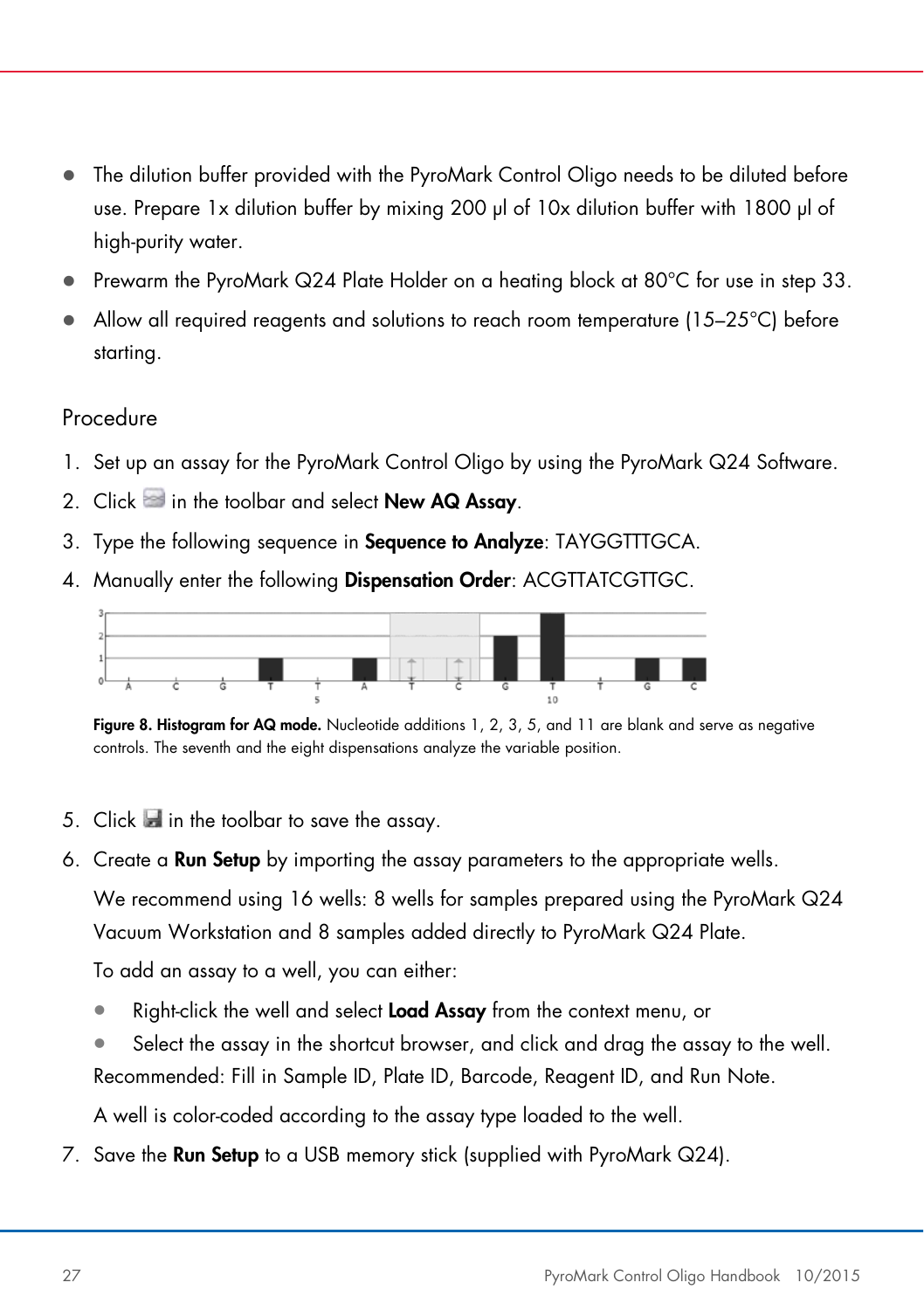- 8. Print a list of required volumes of enzyme mix, substrate mix, and nucleotides, and the plate setup. Select Pre Run Information from the Tools menu and, when the report appears, click  $\blacksquare$ .
- 9. Gently shake the bottle containing Streptavidin Sepharose High Performance (HP) until it is a homogeneous solution.
- 10.Prepare a master mix for DNA immobilization. Check the lot number of the Streptavidin Sepharose HP, and use the volume of beads specified for the particular lot number. For  $\triangle$  PyroMark Q24 Systems, prepare the master mix according to [Table 5.](#page-27-0) For PyroMark Q24 Advanced Systems, use [Table 6.](#page-27-1) Prepare a volume at least 10% greater than that required for the total number of reactions to be performed.

|                                            | For Sepharose lot number<br>10057037 or higher |             | For Sepharose lot numbers lower<br>than 10057037 |                  |  |
|--------------------------------------------|------------------------------------------------|-------------|--------------------------------------------------|------------------|--|
| Number of samples                          |                                                | 9*          |                                                  | 9*               |  |
| Streptavidin Sepharose High<br>Performance | $1 \mu$                                        | $9 \mu$     | $2 \mu$                                          | $18 \mu$         |  |
| PyroMark Binding Buffer                    | $40 \mu$                                       | $360$ $\mu$ | 40 µl                                            | $360$ $\mu$      |  |
| High-purity water                          | $14 \mu$                                       | $126$ pl    | $13 \mu$                                         | $117 \text{ pl}$ |  |
| <b>Total volume</b>                        | 55 µl                                          | 495 µl      | 55 µl                                            | 495 yl           |  |

<span id="page-27-0"></span>

|  |  | Table 5. ▲ Master mix for DNA immobilization using PyroMark Q24 Systems |  |  |
|--|--|-------------------------------------------------------------------------|--|--|
|  |  |                                                                         |  |  |

<span id="page-27-1"></span>\* Provides a sufficient amount for the 8 samples required.

#### Table 6. ■ Master mix for DNA immobilization using PyroMark Q24 Advanced Systems

|                                            | For Sepharose lot number<br>10057037 or higher |             | For Sepharose lot numbers lower<br>than 10057037 |             |  |
|--------------------------------------------|------------------------------------------------|-------------|--------------------------------------------------|-------------|--|
| Number of samples                          |                                                | 9*          |                                                  | 9*          |  |
| Streptavidin Sepharose High<br>Performance | 1 µl                                           | $9 \mu$     | $2 \mu$                                          | 18µ         |  |
| PyroMark Binding Buffer                    | $40$ pl                                        | $360$ $\mu$ | 40 µl                                            | $360$ $\mu$ |  |
| High-purity water                          | $19 \mu$                                       | $171$ µ     | 18µ                                              | $162$ pl    |  |
| <b>Total volume</b>                        | 60 pl                                          | ار 540      | $60$ pl                                          | 540 µl      |  |

\* Provides a sufficient amount for the 8 samples required.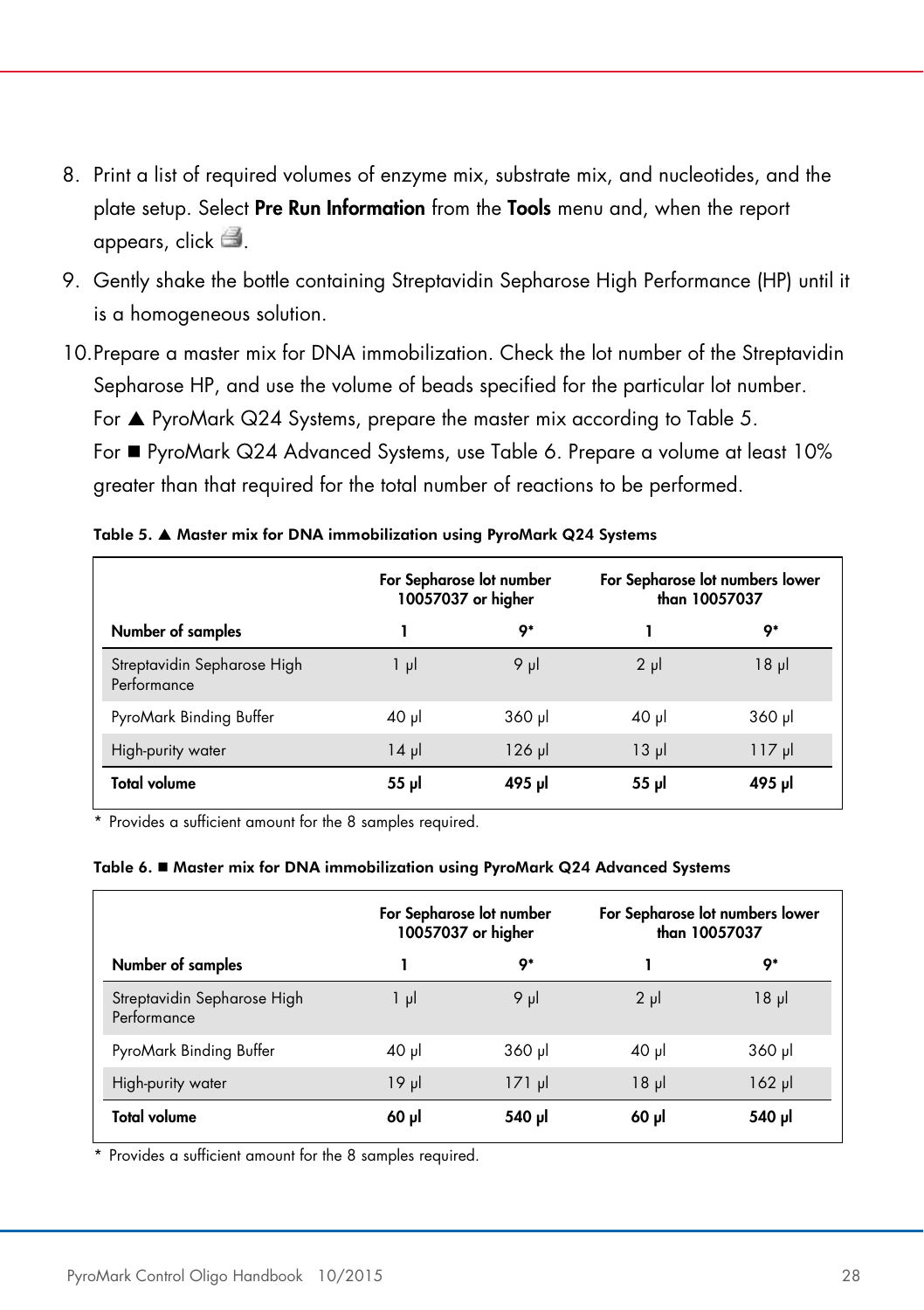#### <span id="page-28-0"></span>11. Dilute the PyroMark Control Oligo to 0.04  $\mu$ M as shown in [Table 7.](#page-28-0)

| Component                                                            | Volume          | Concentration |
|----------------------------------------------------------------------|-----------------|---------------|
| PyroMark Control Oligo                                               | 10 <sub>µ</sub> | $20 \mu M$    |
| 1x Dilution buffer*                                                  | 90 µl           |               |
| <b>First serial dilution</b>                                         | ار 100          | $2 \mu M$     |
| First serial dilution (from above)                                   | 30 <sub>µ</sub> | $2 \mu M$     |
| ▲ 1x Dilution buffer* or ■ PyroMark<br>Q24 Advanced Annealing Buffer | 1470 µl         |               |
| <b>Final dilution</b>                                                | 1500 pl         | $0.04 \mu M$  |

Table 7. Dilution of the PyroMark Control Oligo

Make sure that the 10x dilution buffer supplied with the PyroMark Control Oligo is diluted with high-purity water before use. See ["Things to do before starting"](#page-25-1), page [26.](#page-25-1)

- 12. Shake the tube containing the master mix, and add  $\triangle$  55 µl or  $\Box$  60 µl of the master mix and  $\triangle$  25 µl or  $\triangleq$  20 µl of the diluted (0.04 µM) PyroMark Control Oligo to 8 wells of a 24-well PCR plate or strips.
- 13. Seal the PCR plate (or strips) using strip caps.
- 14.Agitate the PCR plate at room temperature (15–25°C) for 5–10 min at 1400 rpm.

Sepharose beads sediment quickly. Capturing of beads must take place immediately following agitation.

During this step, prepare the PyroMark Q24 Vacuum Workstation for sample preparation (see Appendix A, page [71\).](#page-70-0)

15. Load the PyroMark Q24 Cartridae with the appropriate volumes of  $\blacktriangle$  PyroMark Gold  $Q24$  Reagents or  $\blacksquare$  PyroMark  $Q24$  Advanced Reagents, as given in the Pre Run Information report from step [8.](#page-11-0) 

Note: Make sure that no air bubbles are transferred from the pipet to the tips, and that all liquid is collected at the bottom of the cartridge. (See "Troubleshooting Guide", page [60,](#page-59-0) for more information.)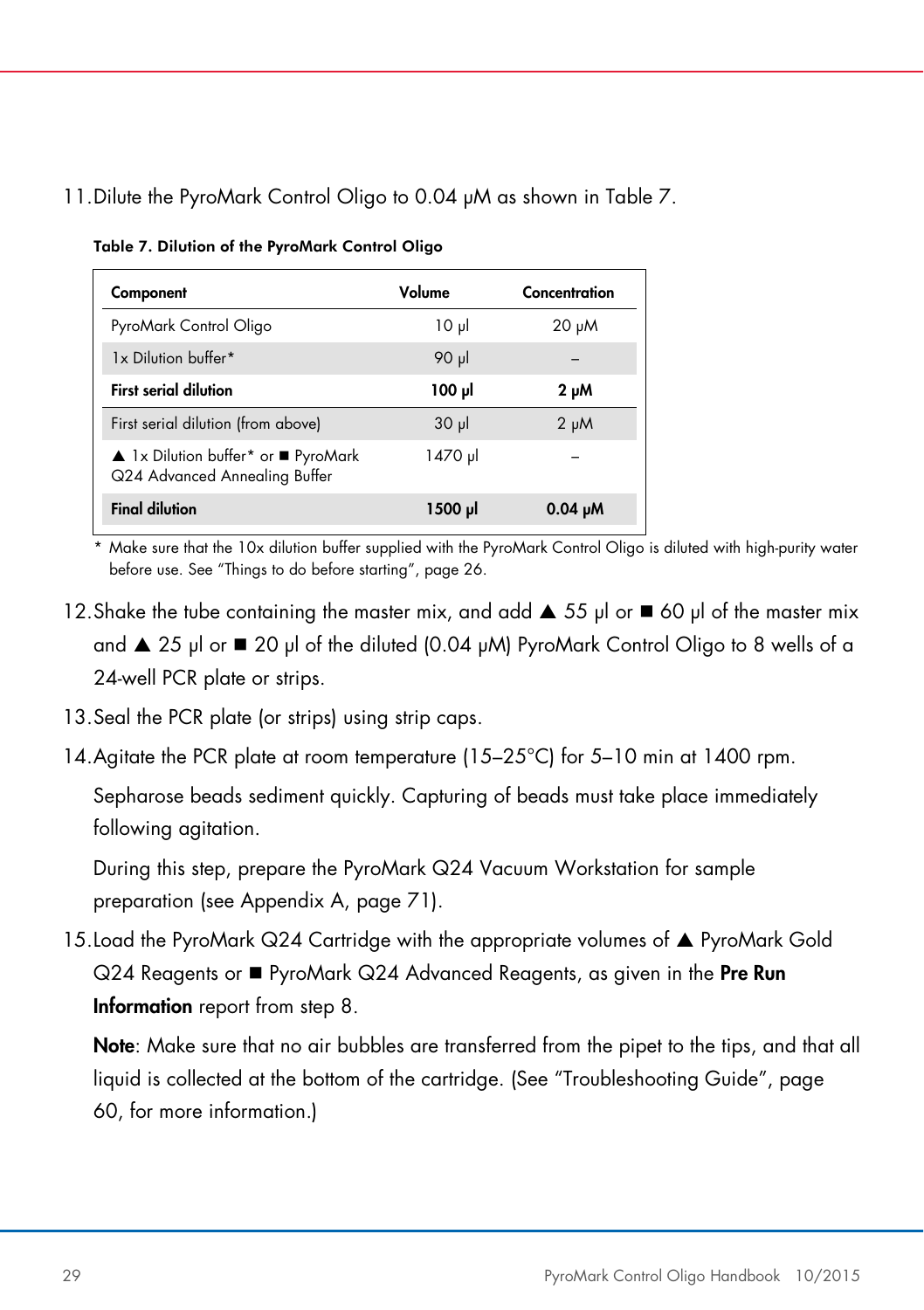The Pre Run Information report, found in the Tools menu at run setup (see the *PyroMark Q24 Software User Guide* or *PyroMark Q24 Advanced Software User Guide*), provides information about the volume of nucleotides, enzyme mixture, and substrate mixture needed for the assay.

Note: If pipetting small volumes of reagents into the cartridge (e.g., below 50 µl per well) make sure that all liquid is collected at the bottom of the cartridge. This can be accomplished by gently tapping the cartridge several times on a smooth work bench. Important: Avoid tapping the cartridge too hard or on uneven surfaces, as this can damage the needles. Alternatively, the volume of the liquid used can be increased.

- 16.Open the cartridge gate and insert the filled PyroMark Q24 Cartridge with the label facing out. Push the cartridge in fully and then push it down.
- 17.Ensure that the cartridge is properly inserted and close the gate.
- 18.Add ▲ 25 µl of PyroMark Annealing Buffer or 20 µl of PyroMark Advanced Annealing Buffer to each well of the PyroMark Q24 Plate that will be used with the immobilized PyroMark Control Oligo to be processed with the PyroMark Q24 Vacuum Workstation. Add ▲ 25 µl or ■ 20 µl of the diluted (0.04 µM) PyroMark Q24 Control Oligo to 8 additional wells according to the Run Setup.

Keep one of the PyroMark Q24 Plate Holders (supplied with the PyroMark Q24 Vacuum Workstation) at room temperature (15–25°C), and use it as support when preparing and moving the plate.

19.Place the PCR plate (or strips) and the PyroMark Q24 Plate on the worktable of the PyroMark Q24 Vacuum Workstation (see [Figure 9\)](#page-30-0).

Ensure that the plate is in the same orientation as when samples were loaded.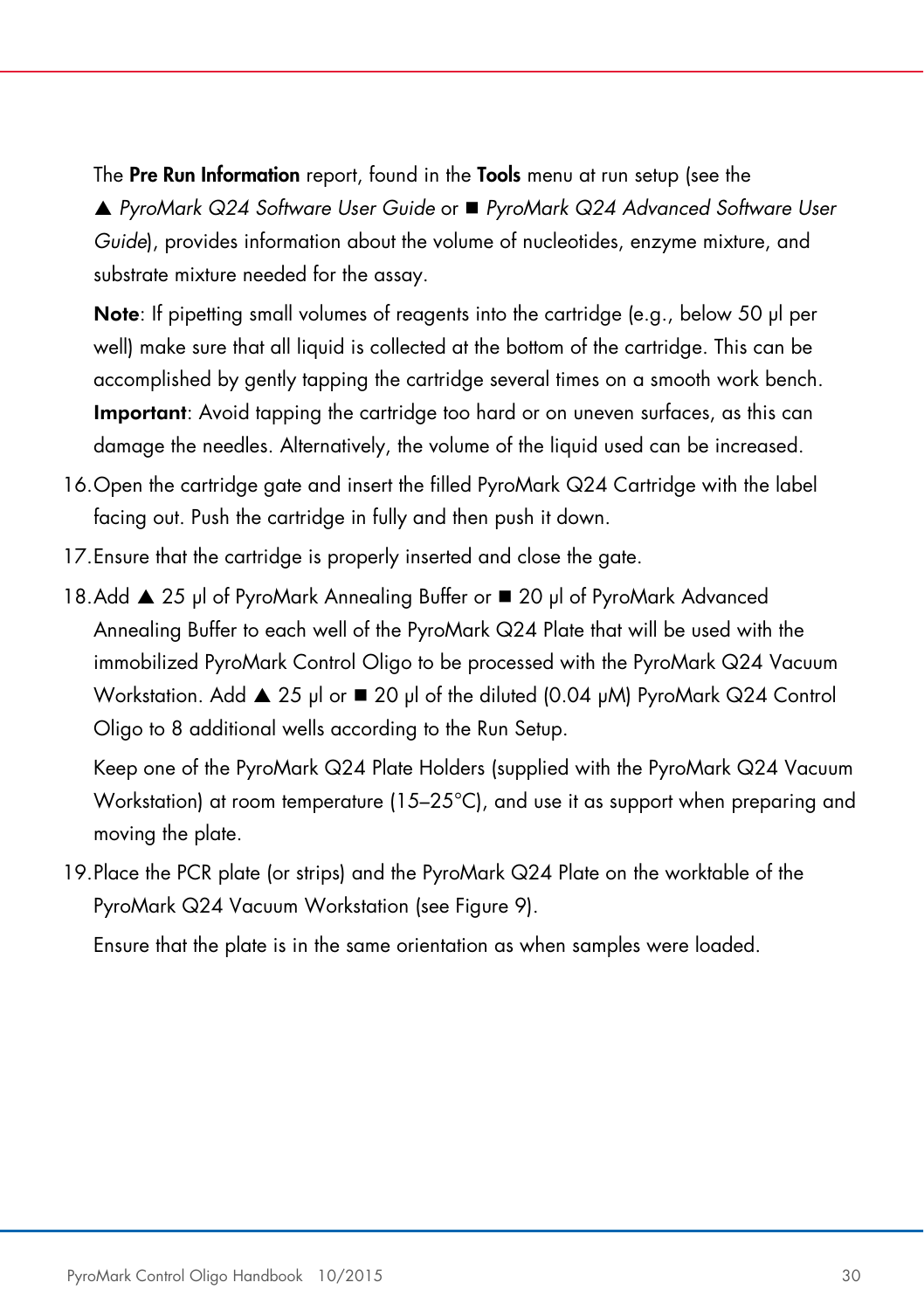<span id="page-30-0"></span>

Figure 9. Placement of PCR plate (or strips) and PyroMark Q24 Plate on the PyroMark Q24 Vacuum Workstation. The marked positions contain 70% ethanol (1), PyroMark Denaturation Solution (2), PyroMark Wash Buffer (3), and high-purity water (4, 5). P: Parking position.

- 20.Apply vacuum to the tool by opening the vacuum switch.
- 21.Carefully lower the filter probes into the PCR plate (or strips) to capture the beads containing immobilized template. Hold the probes in place for 15 s. Take care when picking up the tool.

Sepharose beads sediment quickly. If more than 1 min has elapsed since the plate (or strips) was agitated, agitate again for 1 min before capturing the beads.

- 22.Transfer the tool to the trough containing 70% ethanol (trough 1). Flush the filter probes for  $5 s$ .
- 23.Transfer the tool to the trough containing PyroMark Denaturation Solution (trough 2). Flush the filter probes for 5 s.
- 24.Transfer the tool to the trough containing PyroMark Wash Buffer (trough 3). Flush the filter probes for 10 s.
- 25.Raise the tool up and back, beyond 90° vertical, for 5 s to drain liquid from the filter probes (see [Figure 10\).](#page-30-1)



<span id="page-30-1"></span>Figure 10. Illustration of the vacuum tool raised to beyond 90° vertical.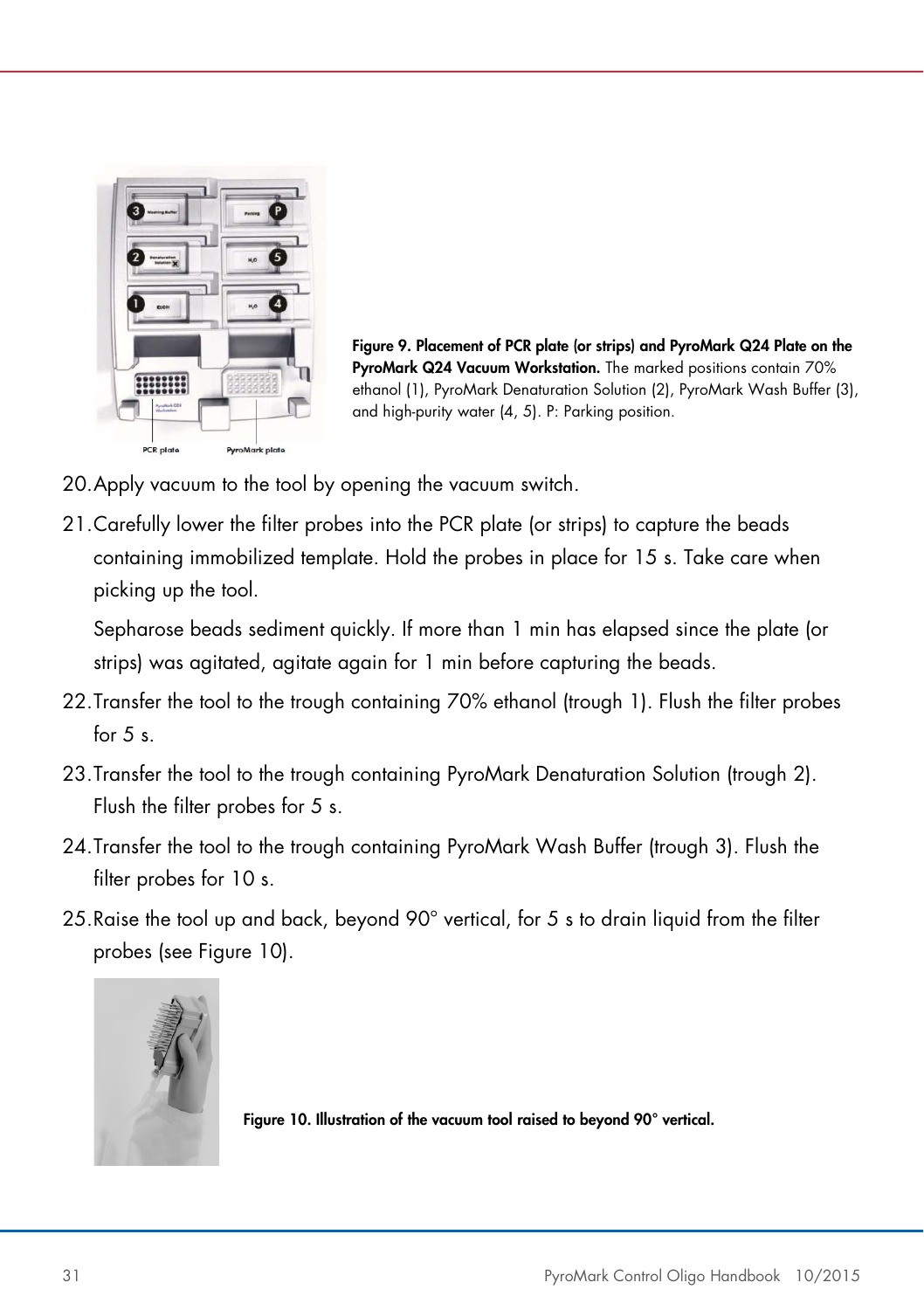- 26.While the tool is held over the PyroMark Q24 Plate, close the vacuum switch on the tool (Off).
- 27. Release the beads in the plate containing  $\triangle$  25 µl or  $\blacksquare$  20 µl PyroMark Annealing Buffer by shaking the tool from side to side. Allow the filter probes to rest on the bottom of the wells.
- 28.Transfer the tool to the first trough containing high-purity water (trough 4) and agitate the tool for 10 s.
- 29.Wash the filter probes by lowering the probes into the second trough with high-purity water (trough 5) and applying vacuum. Flush the probes with 70 ml high-purity water.
- 30.Raise the tool up and back, beyond 90° vertical, for 5 s to drain liquid from the filter probes (see Figure 10).
- 31.Close the vacuum switch on the tool (Off), and place the tool in the Parking (P) position.
- 32.Turn off the vacuum pump.

At the end of a working day, liquid waste and remaining solutions should be discarded and the PyroMark Q24 Vacuum Workstation should be checked for dust and spillage, see Appendix C, page [75.](#page-73-0)

- <span id="page-31-0"></span>33. Heat the PyroMark Q24 Plate with the PyroMark Oligo at 80°C for  $\blacktriangle$  2 min or  $\blacktriangle$  5 min or using a heating block and the prewarmed PyroMark Q24 Plate Holder.
- 34. Remove the PyroMark Q24 Plate from the plate holder, and let the samples cool to room temperature (15–25°C) for at least 5 min. Open the plate-holding frame and place the plate on the heating block of the PyroMark Q24.

 Remove the PyroMark Q24 Plate together with the hot plate holder from the heating block. Open the plate-holding frame and place the plate immediately on the heating block of the PyroMark Q24. Proceed with the next steps to start the run immediately.

Important: If using a PyroMark Q24 Advanced System, the time between removing the plate holder from the heating block and placing the PyroMark Q24 plate in the PyroMark Q24 and starting the run should not exceed 30 seconds.

35.Close the plate-holding frame and the instrument lid.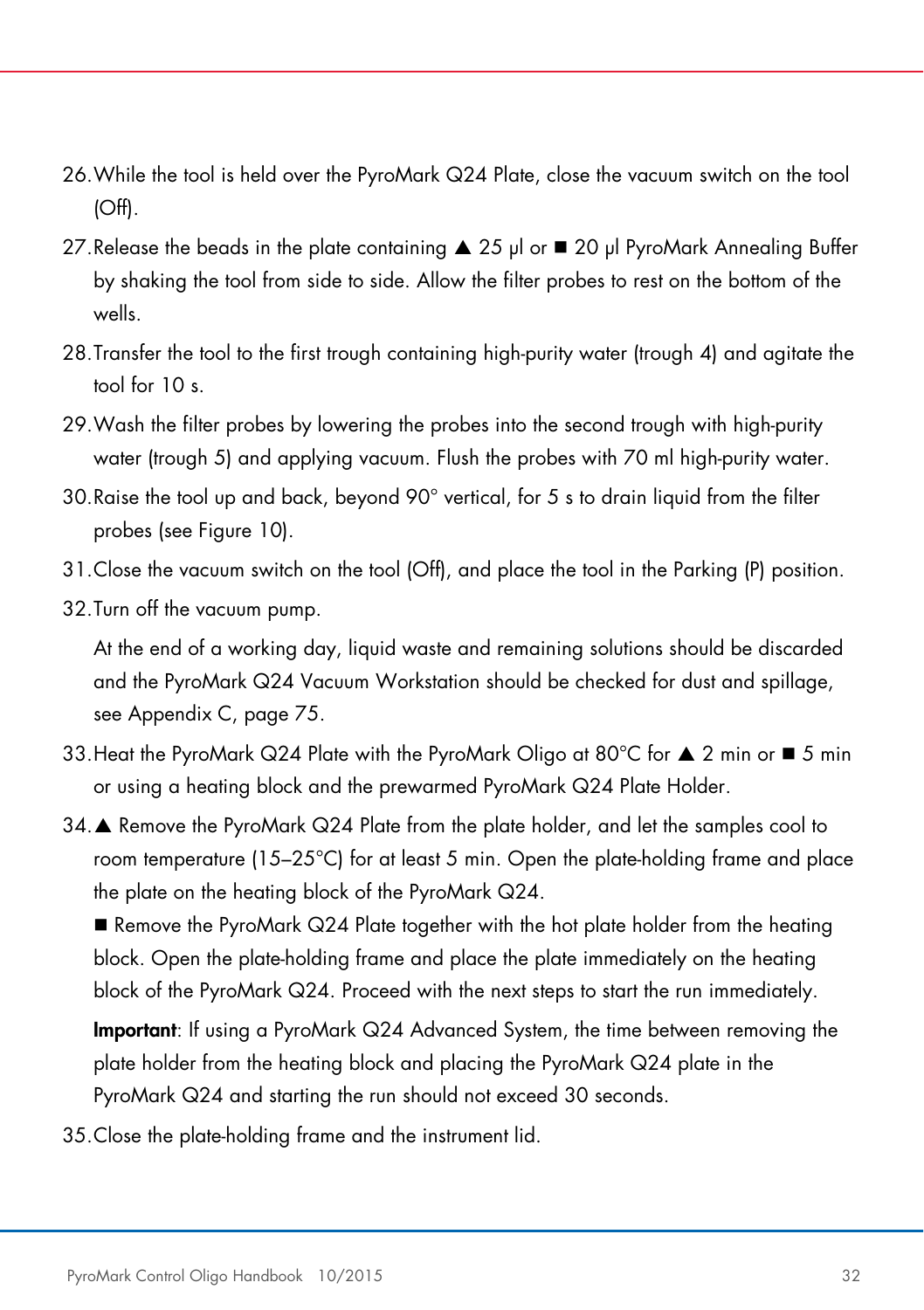36.Insert the USB memory stick (containing the run file) into the USB port at the front of the instrument.

Do not remove the USB memory stick before the run is finished.

- 37. Select Run in the main menu (using the  $\blacktriangle$  and  $\blacktriangledown$  screen buttons) and press OK.
- 38. Select the run file using the  $\triangle$  and  $\blacktriangledown$  screen buttons.

To view the contents of a folder, select the folder and press **Select**. To go back to the previous view, press Back.

- 39.When the run file is selected, press Select to start the run.
- 40.When the run is finished and the instrument confirms that the run file has been saved to the USB memory stick, press Close.
- 41.Remove the USB memory stick.
- 42.Open the instrument lid.
- 43.Open the cartridge gate and remove the PyroMark Q24 Cartridge by lifting it up and pulling it out.
- 44.Close the gate.
- 45.Open the plate-holding frame and remove the PyroMark Q24 Plate from the heating block.
- 46.Close the plate-holding frame and the instrument lid.
- 47. Discard the PyroMark Q24 Plate and clean the PyroMark Q24 Cartridge (see the  $\triangle$ PyroMark Gold Q24 Reagents Handbook or the ■ PyroMark Q24 Advanced Reagents Handbook).
- 48. Open the run in the ▲ PyroMark Q24 Software or the PyroMark Q24 Advanced Software and analyze all wells. The peak pattern for Run 2 should look like the one in [Figure 11.](#page-33-0)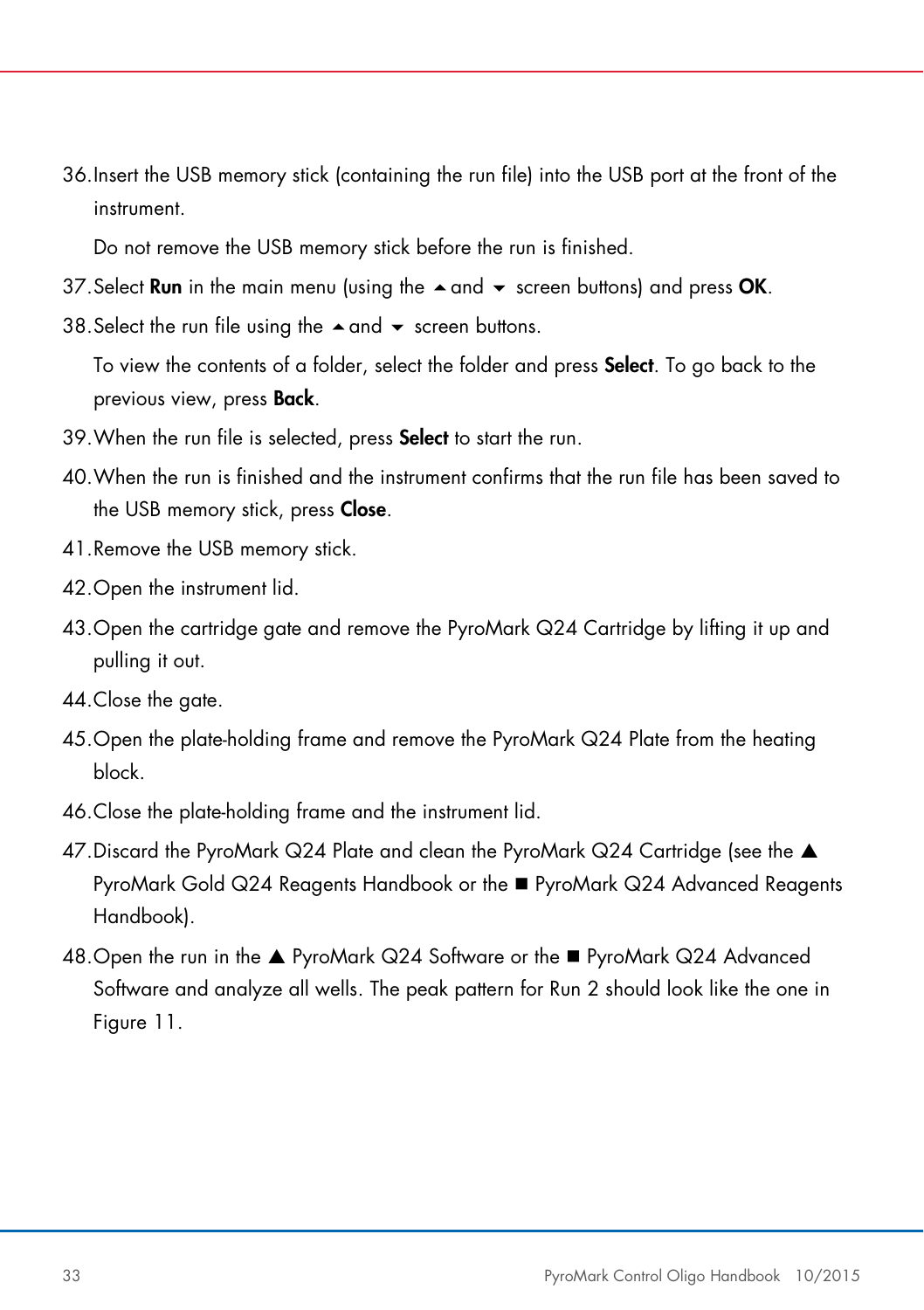

<span id="page-33-0"></span>Figure 11. Pyrogram of PyroMark Q24 Troubleshooting Run.

49.Confirm the proper installation of the system and use of the reagents by evaluating the quality assessment, quantification results, single peak heights, and background.

To obtain peak height values, select Export Peak Heights from the Tools menu. Save the data in a suitable format (\*.csv or \*.tsv). Open this file in Microsoft Excel (Delimited), and calculate the mean single peak height and background for each well as described below.

#### • Perform a quality assessment.

All wells should give "Passed" quality, shown as a blue bar in the bottom field of the well when looking at the overview tab and with %C indicated in a blue rectangle in the Pyrogram. If the quality assessment is "Check" or "Failed", look in Well Information for explanations.

#### • Evaluate the quantification results.

Select the AQ Analysis Statistics Report from the Reports menu. Quantification results are given in the report with standard deviation. The %C should be in the range 40– 60%. The standard deviation should not exceed 2 percentage units.

• Evaluate single peak heights.

The mean single peak height should be  $95 \pm 55$  RLU.

Sum single peaks (dispensation 4, 6, 12, 13)

Mean single peak height =

4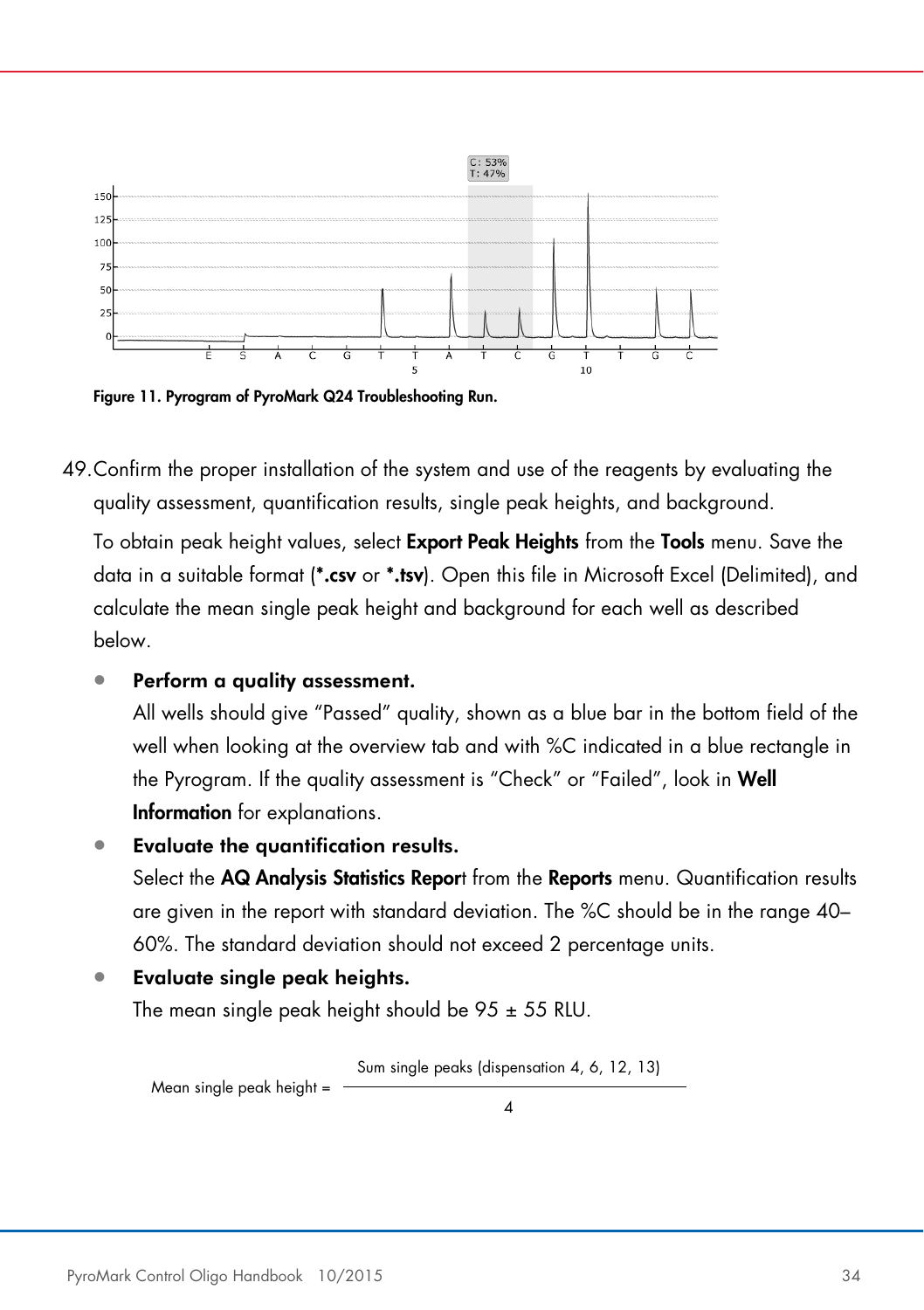#### • Evaluate the background.

Background from blank dispensations should not exceed 3%.

Background  $\frac{8}{6}$  = -Sum blanks (dispensation 1, 2, 3, 5)  $- x 100$ Sum single peaks (dispensation 4, 6, 12, 13)

50.Evaluate the difference in peak heights with and without sample preparation. The reduction in peak height between samples prepared using the PyroMark Q24 Vacuum Workstation compared with PyroMark Control Oligo added directly to the PyroMark Q24 Plate should not be more than 20%.

If the values are within the set limits, the system is properly installed. If the results are not as stated above, see "Troubleshooting Guide", page [60,](#page-59-0) for possible causes and actions to be taken. If the troubleshooting guide does not explain the problem, please see our Technical Support Center at www.aiagen.com/Support or call one of the QIAGEN Technical Service Departments or local distributors (see back cover or visit www.qiagen.com).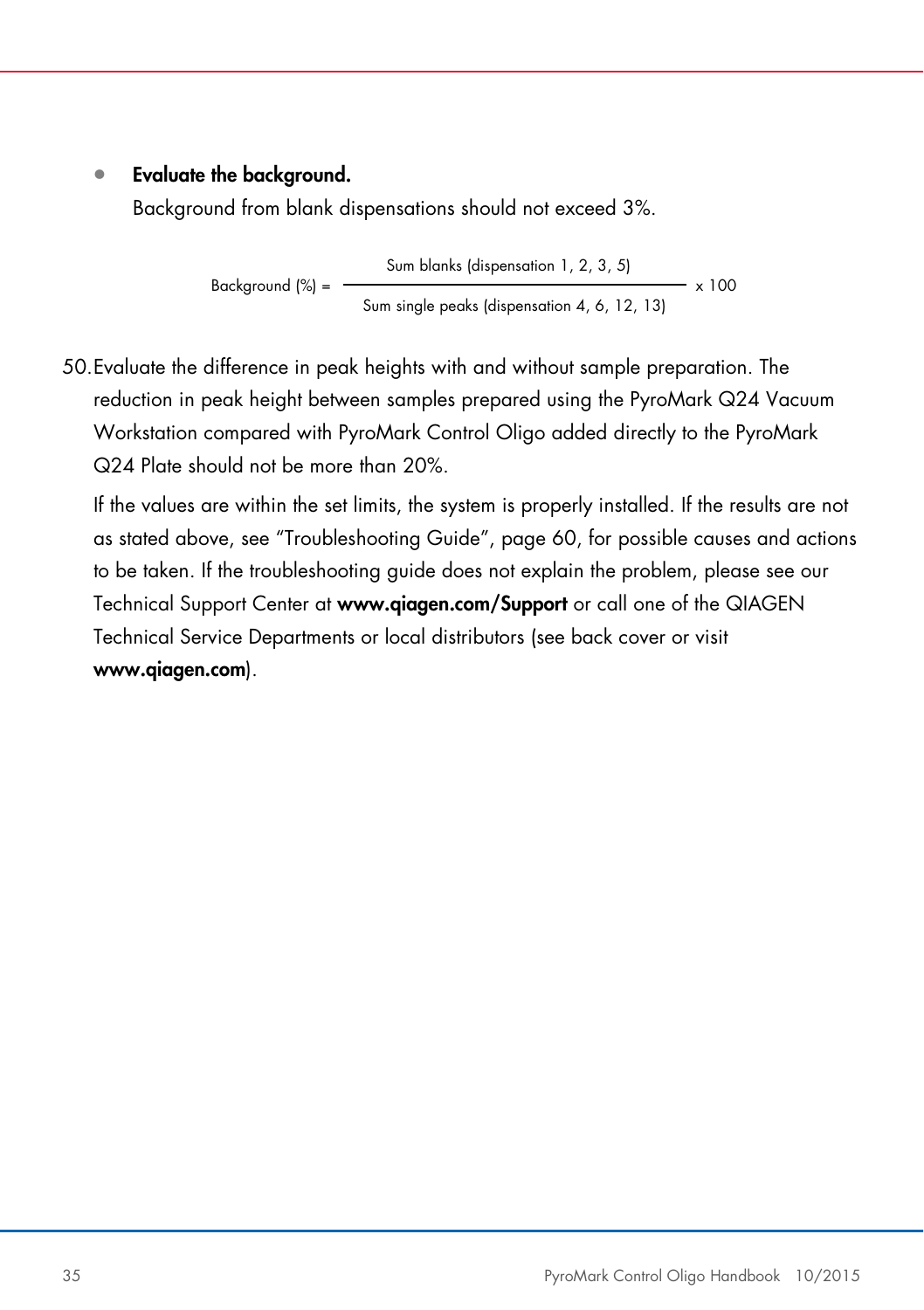# <span id="page-35-0"></span>Protocol: Troubleshooting Procedure for PyroMark Q96 ID together with the PyroMark Q96 Vacuum Workstation

If an unexpected result has been obtained, it is crucial to determine whether this is related to PyroMark Q96 ID, the PyroMark Q96 Vacuum Workstation, or the assay. This protocol describes how to use PyroMark Control Oligo to verify the function of PyroMark Q96 ID and to compare results of samples prepared with or without the PyroMark Q96 Vacuum **Workstation** 

Important points before starting

- Assay and run files are set up using PyroMark Q96 ID Software 2.5.
- For further information on how to create an Assay Setup and a Run Setup, see the *PyroMark Q96 ID Software 2.5 Online Help*.
- Note: This protocol describes the procedure with the PyroMark Q96 ID Software 2.5. To use the PyroMark Q96 ID Software 1.0 or the PyroMark CpG Software, please see the corresponding Online Help sections for instructions on assay setup, run setup, and run evaluation.

#### Things to do before starting

- Follow the instructions in *PyroMark Q96 ID User Manual* to install the PyroMark Q96 ID.
- The dilution buffer provided with the PyroMark Control Oligo needs to be diluted before use. Prepare 1x dilution buffer by mixing 200 µl of 10x dilution buffer with 1800 µl of high-purity water.
- Place the PyroMark Q96 Sample Prep Thermoplate Low on a heating block at 80°C for use in step [31.](#page-40-0)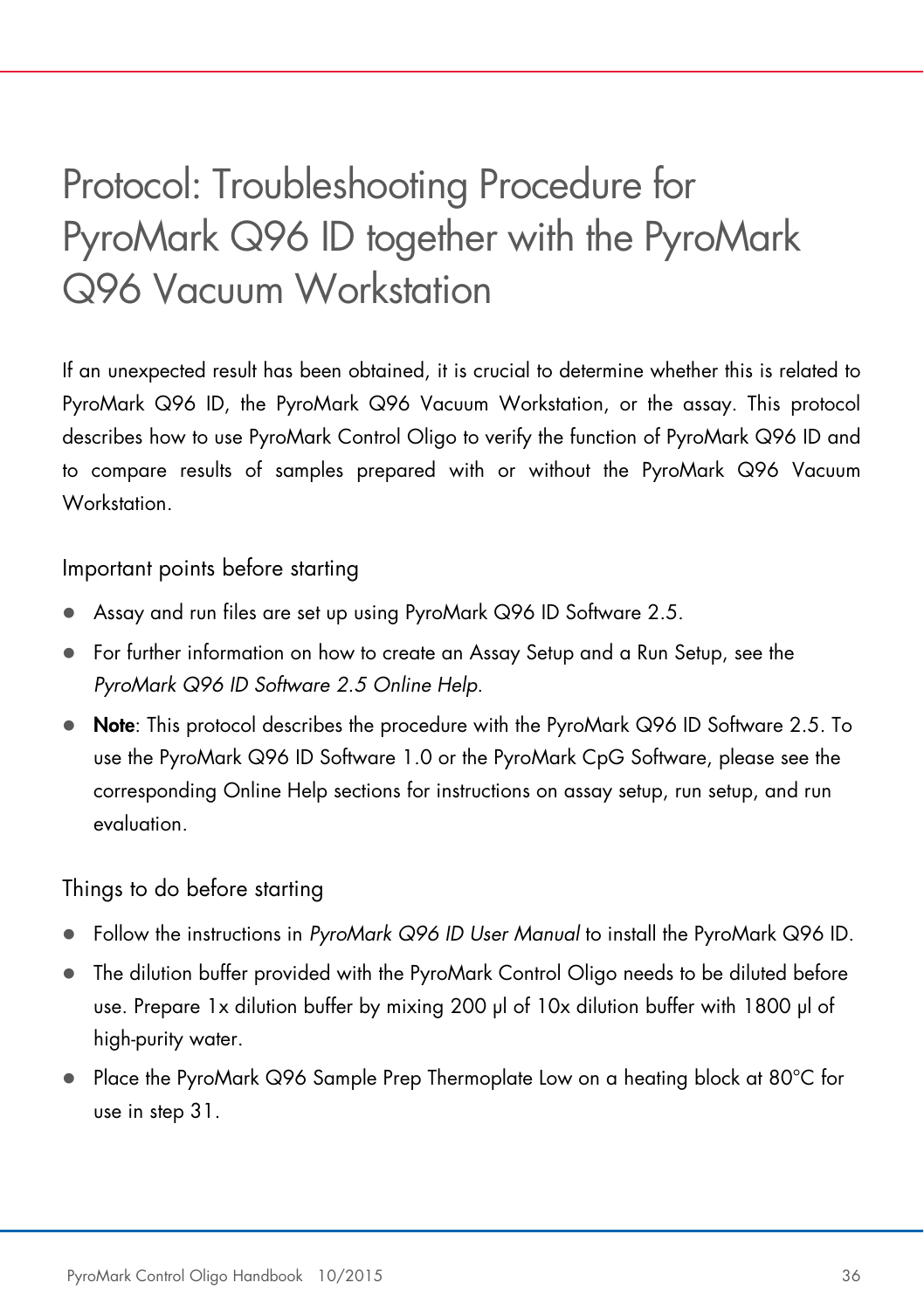Allow all required reagents and solutions to reach room temperature (15–25°C) before starting.

#### Procedure

- 1. Set up an assay for the PyroMark Control Oligo by using the PyroMark Q24 Software.
- 2. Click in the toolbar and select New AQ Assay.
- 3. Type the following sequence in **Sequence to Analyze:** TAYGGTTTGCA.
- 4. Manually enter the following Dispensation Order: ACGTTATCGTTGC.

Note: For a thorough control of the instrument, sample preparation and reagents, additional blanks are included in the dispensing order.



Figure 12. Histogram from PyroMark Q96 ID Software. Nucleotide additions 1, 2, 3, 5 and 11 are blank dispensations and serve as negative controls. The seventh and the eighth dispensations analyze the variable position (wobbled/degenerated base).

- 5. Click **in** the toolbar to save the assay.
- 6. Create a Run Setup by importing the assay parameters to appropriate wells.

We recommend using 16 wells: 8 wells for samples prepared using the PyroMark Q96 Vacuum Workstation and 8 samples added directly to PyroMark Q96 Plate Low.

To add an assay to a well, you can either:

- Right-click the well and select Load Assay from the context menu, or
- Select the assay in the shortcut browser, then click and drag the assay to the well Note: A well is color-coded according to the assay type loaded to the well.
- <span id="page-36-0"></span>7. Print a list of required volumes of enzyme mix, substrate mix, and nucleotides, and the plate setup. Select Pre Run Information from the Tools menu and, when the report appears, click  $\blacksquare$ .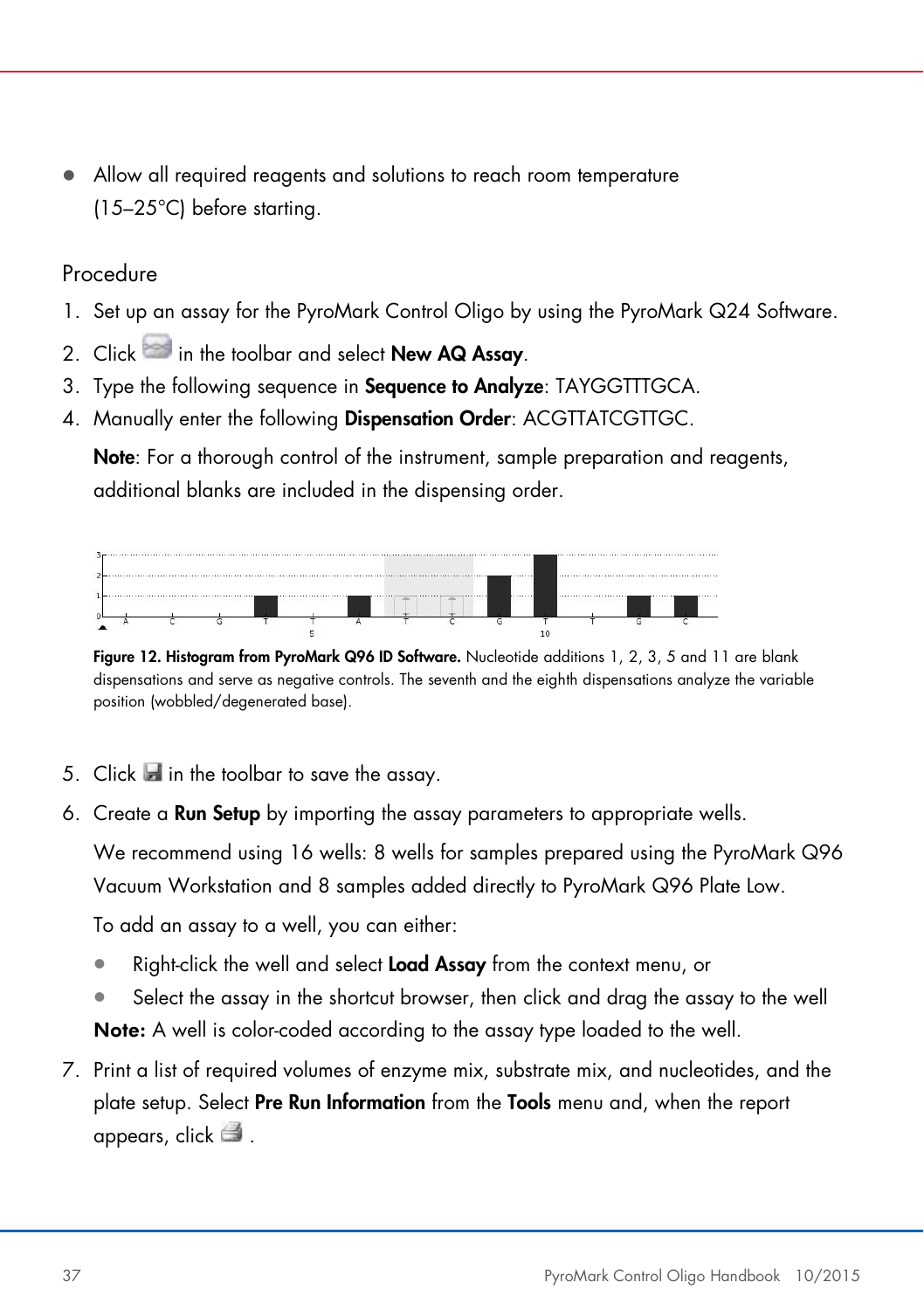- 8. Gently shake the bottle containing Streptavidin Sepharose High Performance until it is a homogeneous solution.
- 9. Prepare a master mix for DNA immobilization according to [Table 8.](#page-37-0) Check the lot number of the Streptavidin Sepharose HP. For lot number 10057037 or higher use 1.5 µl. For lot numbers lower than 10057037, use 3 µl. Prepare a volume 10% greater than that required for the total number of reactions to be performed.

|                           | Volume per sample                       |                                           |
|---------------------------|-----------------------------------------|-------------------------------------------|
| Component                 | For lot number<br>10057037 or<br>higher | For lot numbers<br>lower than<br>10057037 |
| Streptavidin Sepharose HP | $1.5$ $\mu$                             | $3 \mu$                                   |
| PyroMark Binding Buffer   | $38.5$ pl                               | 37 µl                                     |
| Total volume              | $40$ µ                                  | 10 JJ                                     |

#### <span id="page-37-0"></span>Table 8. Master mix for DNA immobilization

<span id="page-37-1"></span>10. Dilute the PyroMark Control Oligo to 0.05 µM as shown in [Table 9.](#page-37-1)

| Component                          | Volume   | Concentration |
|------------------------------------|----------|---------------|
| PyroMark Control Oligo             | $10 \mu$ | 20 µM         |
| 1x Dilution buffer*                | 90 µl    |               |
| <b>First serial dilution</b>       | ار 100   | $2 \mu M$     |
| First serial dilution (from above) | $20 \mu$ | $2 \mu M$     |
| 1x Dilution buffer*                | 780 µl   |               |
| <b>Final dilution</b>              | $800$ pl | $0.05 \mu M$  |

\* Make sure that the 10x dilution buffer supplied with the PyroMark Control Oligo is diluted with high-purity water before use. See ["Things to do before starting"](#page-35-0), page [36.](#page-35-0)

- 11.Add 40 µl of the master mix and 40 µl of the diluted (0.05 µM) PyroMark Control Oligo to 8 wells of a 96-well PCR plate or strips.
- 12.Seal the PCR plate (or strips) using strip caps.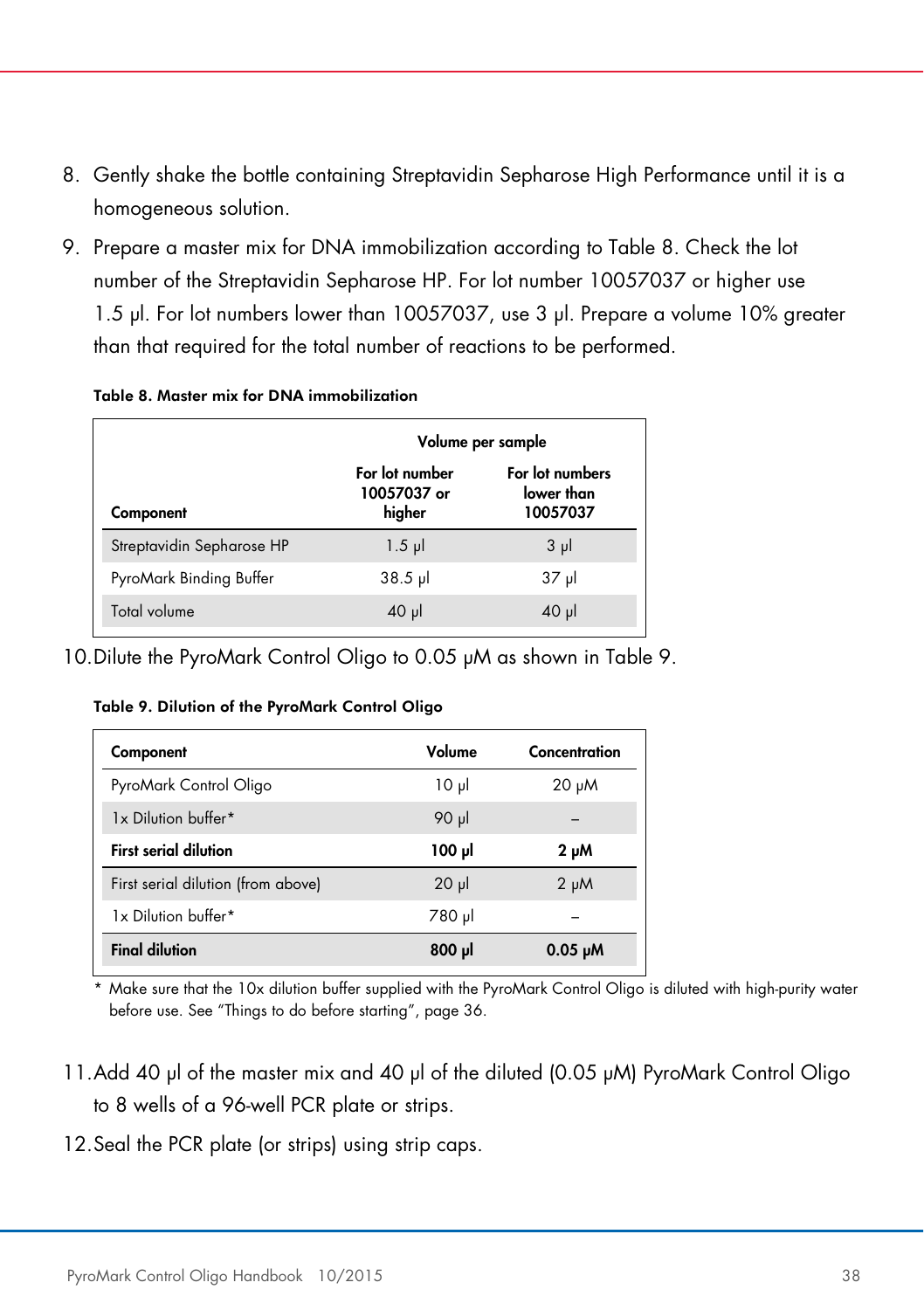13.Agitate the PCR plate at room temperature (15–25°C) for 5–10 min at 1400 rpm. During this step, prepare the PyroMark Q96 Vacuum Workstation for sample

preparation (see Appendix B, page [73\)](#page-71-0).

Note: Sepharose beads sediment quickly. Capturing of beads must take place immediately following agitation.

14.Add 40 µl of PyroMark Annealing Buffer to the wells of the PyroMark Q96 Plate Low that will be used with the immobilized PyroMark Control Oligo to be processed with the PyroMark Q96 Vacuum Workstation. Add 40 µl of the diluted (0.05 µM) PyroMark Control Oligo to 8 additional wells according to the Run Setup.

Since the oligonucleotide is self-primed, no sequencing primer is required. The beads are released into PyroMark Annealing Buffer.

15.Place the PCR plate (or strips) and the PyroMark Q96 Plate Low on the worktable of the PyroMark Q96 Vacuum Workstation (see [Figure 13\)](#page-38-0).

Ensure that the plate is in the same orientation as when samples were loaded.



<span id="page-38-0"></span>Figure 13. Placement of PCR plate (or strips) and PyroMark Q96 Plate Low on the PyroMark Q96 Vacuum Workstation. The marked positions contain 70% ethanol (1), PyroMark Denaturation Solution (2), PyroMark Wash Buffer (3), and high-purity water (4).

- 16.Apply vacuum to the tool by opening the vacuum switch on the vacuum workstation.
- 17.Wash the filter probes by lowering the probes into high-purity water (parking position). Let approximately 180 ml of water flush through the filter probes; i.e., empty the trough.
- 18.Refill the parking position with 180 ml high-purity water.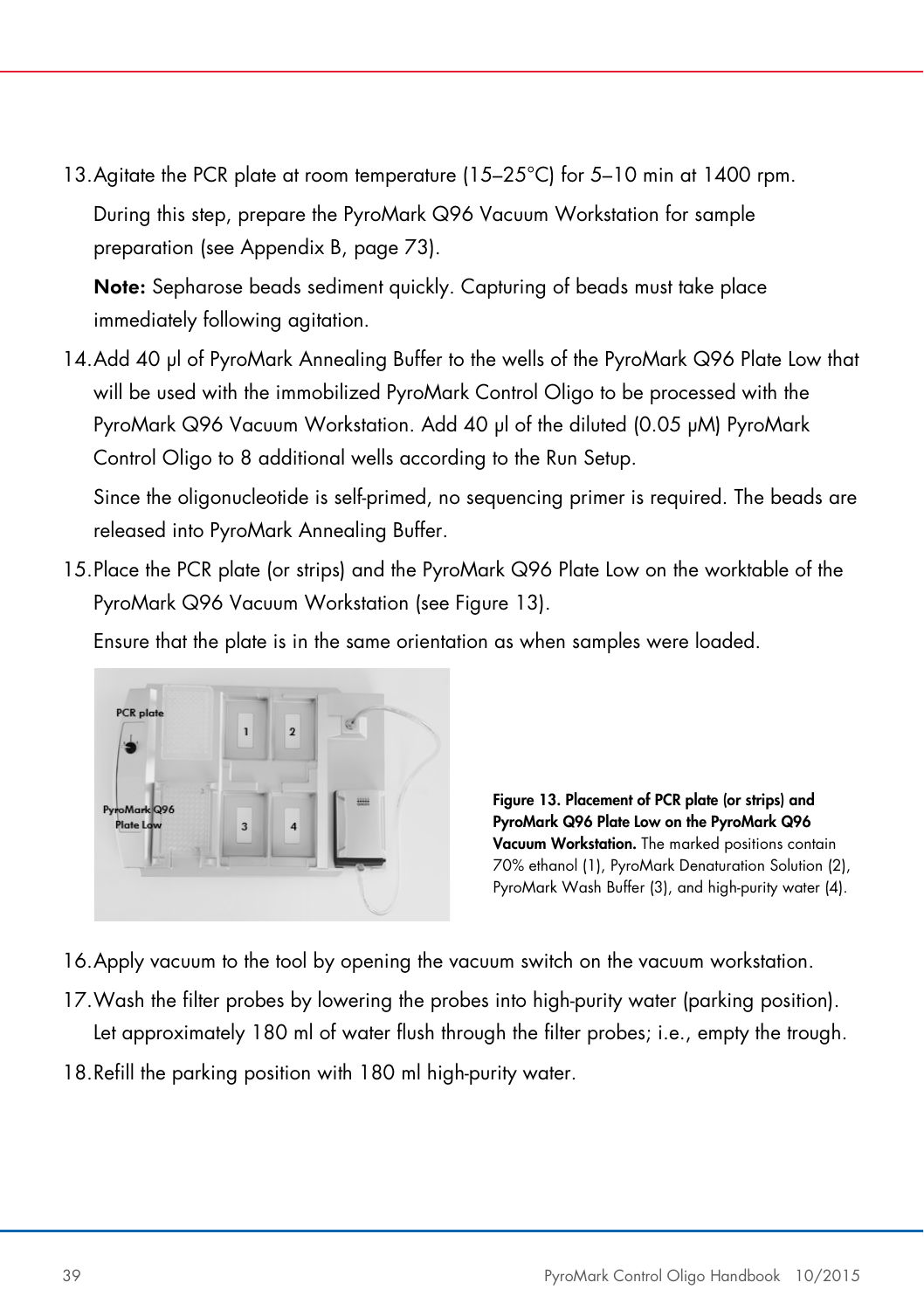19.Carefully lower the filter probes into the PCR plate (or strips) to capture the beads containing immobilized template. Hold the probes in place for 15 s. Take care when picking up the tool.

Note: Sepharose beads sediment quickly. If more than 1 min has elapsed since the plate (or strips) was agitated, agitate again for 1 min before capturing the beads.

- 20.Transfer the tool to the trough containing 70% ethanol (trough 1). Flush the filter probes for  $5 s$ .
- 21.Transfer the tool to the trough containing PyroMark Denaturation Solution (trough 2). Flush the filter probes for 5 s.
- 22.Transfer the tool to the trough containing PyroMark Wash Buffer (trough 3). Flush the filter probes for 10 s.
- 23.Raise the tool up and back, beyond 90° vertical, for 5 s to drain liquid from the filter probes.



Figure 14. Illustration of the vacuum tool raised to beyond 90° vertical.

- <span id="page-39-0"></span>24.While the tool is held over the PyroMark Q96 Plate Low, close the vacuum switch on the vacuum workstation (Off).
- 25.Release the beads in the plate containing 40 µl PyroMark Annealing Buffer by shaking the tool from side to side. Allow the filter probes to rest on the bottom of the wells.
- 26.Transfer the tool to the trough containing high-purity water (trough 4) and agitate the tool for  $10 s$ .
- 27.Wash the filter probes by lowering the probes into the second trough with high-purity water (parking position) and applying vacuum. Flush the probes with 180 ml high-purity water.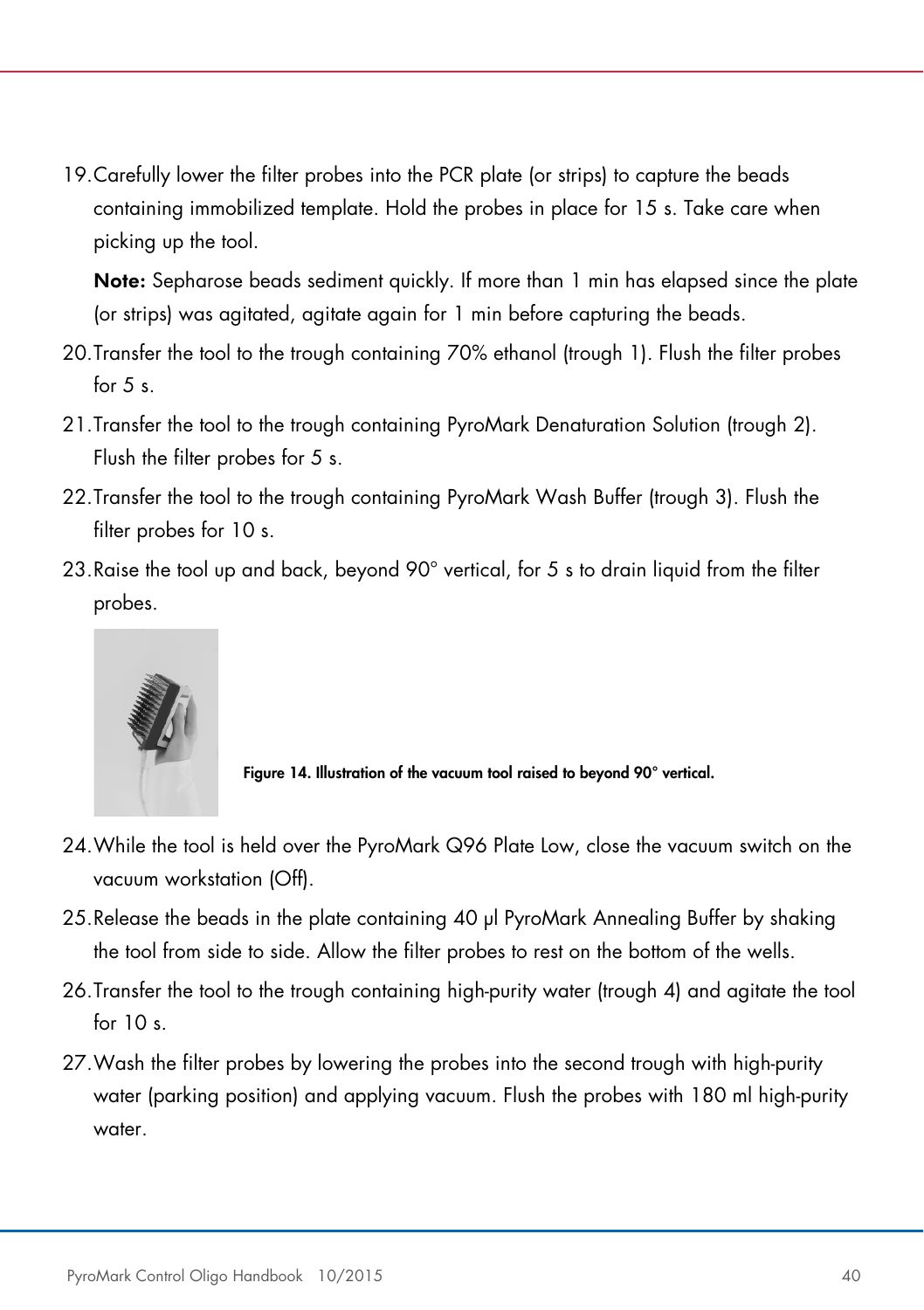- 28.Raise the tool up and back, beyond 90° vertical, for 5 s to drain liquid from the filter probes (see [Figure 14\).](#page-39-0)
- 29.Turn off the vacuum switch on the vacuum workstation (Off), and place the tool in the Parking (P) position.
- 30.Turn off the vacuum pump.

At the end of a working day, liquid waste and remaining solutions should be discarded and the PyroMark Q96 Vacuum Workstation should be checked for dust and spillage, see Appendix C, page [75.](#page-73-0)

- 31.Heat the PyroMark Q96 Plate Low with the samples at 80°C for 2 min using a heating block and the prewarmed PyroMark Q96 Sample Prep Thermoplate Low.
- 32.Remove the PyroMark Q96 Plate from the thermo plate, and let the samples cool to room temperature (15–25°C) for at least 5 min.
- 33.Load the PyroMark Q96 Cartridge with the appropriate volumes of PyroMark Gold Q96 Reagents, as given in the Pre Run Information report from step [7.](#page-36-0)

Note: Make sure that no air bubbles are transferred from the pipet to the tips, and that all liquid is collected at the bottom of the cartridge. (See Troubleshooting Guide, page [64,](#page-63-0) for more information.)

The Pre Run Information report, found in the Tools menu at run setup, provides information about the volume of nucleotides, enzyme mixture, and substrate mixture needed for the assay.

- 34.Switch on the instrument.
- 35.Open the instrument lid.
- 36.Open the process chamber lid.
- 37.Open the plate-holding frame.
- 38.Place the PyroMark Q96 Plate Low on the heating block.
- 39.Close the plate-holding frame and the process chamber lid.
- 40.Open the dispensing unit cover; release the latch, then open the cover.
- 41.Insert the filled dispensing cartridge with the label facing out.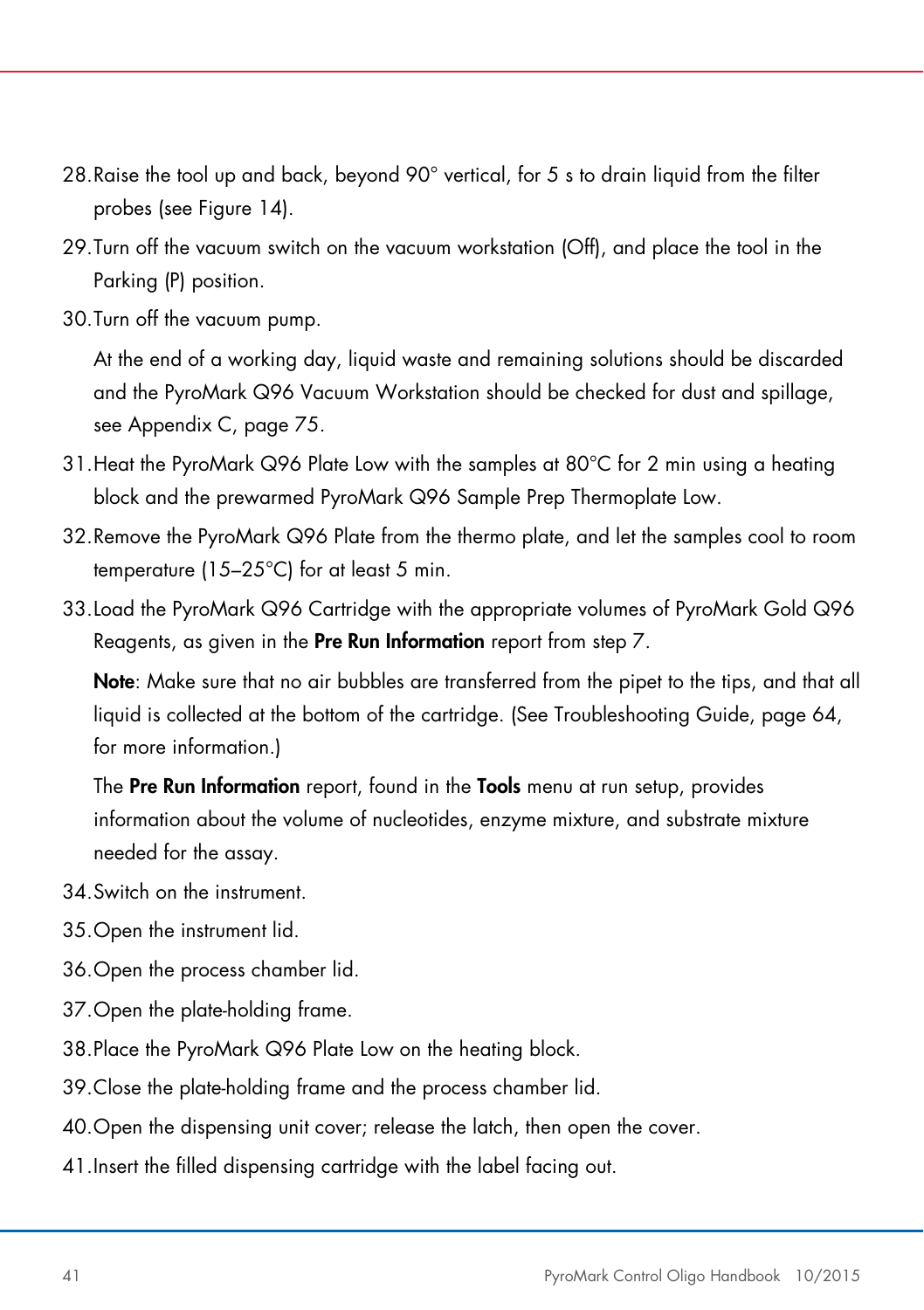- 42.Close the dispensing unit cover. Make sure that the latch snaps into its locked position.
- 43.Close the instrument lid.
- 44.Perform a run (see the *PyroMark Q96 ID User Manual*).
- 45.After run open the instrument lid.
- 46.Open the dispensing unit and remove the reagent cartridge by lifting it up and pulling it out.
- 47.Close the dispensing unit.
- 48.Open the process chamber lid and remove the PyroMark Q96 Plate Low from the heating block.
- 49.Close the process chamber and the instrument lid.
- 50.Discard the PyroMark Q96 Plate Low and clean the PyroMark Q96 Cartridge (see the *PyroMark Gold Q96 Reagents Handbook*).
- 51.Open the run in the PyroMark Q96 ID Software 2.5 and analyze all wells (see *PyroMark Q96 ID Software 2.5 Online Help*). The peak pattern should look like the one i[n Figure](#page-41-0)  [15.](#page-41-0)



<span id="page-41-0"></span>Figure 15.Pyrogram of the PyroMark Q96 ID Troubleshooting Run.

52.Confirm the proper installation of the system and use of the reagents by evaluating the quality assessment, quantification results, background and difference in peak height with and without sample preparation.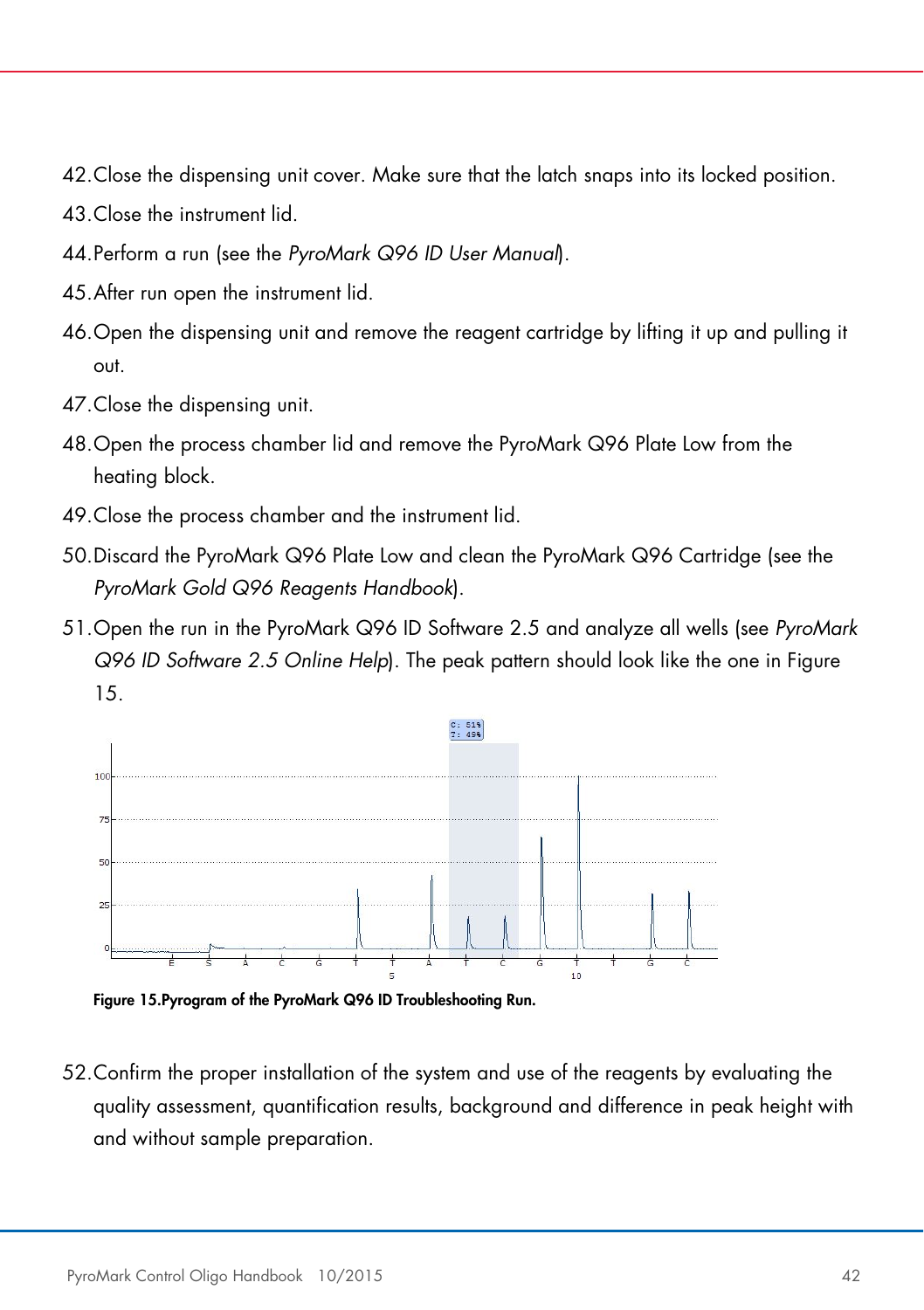To obtain peak height values, select **Export Peak Heights** from the **Tools** menu. Save the data in a suitable format (\*.csv or \*.tsv). Open this file in Microsoft Excel (Delimited), and calculate the mean single peak height and background for each well as described below.

#### Perform a quality assessment.

All wells should give "Passed" quality, shown as a blue bar in the bottom field of the well when looking at the overview tab and with % C indicated in a blue rectangle in the Pyrogram. If the quality assessment is "Check" or "Failed", look in Well Information for explanations.

#### • Evaluate the quantification results.

Select the AQ Analysis Statistics Report from the Reports menu. Quantification results are given in the report with standard deviation. The %C should be in the range 40– 60%. The standard deviation should not exceed 2% units.

#### • Evaluate single peak heights.

The mean single peak height should be  $35 \pm 10$  RLU.

Mean single peak height = 
$$
\frac{\text{Sum single peaks (dispensation 4, 6, 12, 13)}}{4}
$$

#### Evaluate the backaround.

Background from blank dispensations should not exceed 5%.

Background  $(\%) =$   $\qquad$ Sum blanks (dispensation 1, 2, 3, 5)  $\times$  100 Sum single peaks (dispensation 4, 6, 12, 13)

## • Evaluate the difference in peak heights with and without sample preparation.

The reduction in peak height between samples prepared using the PyroMark Q96 Vacuum Workstation compared with PyroMark Control Oligo added directly to the PyroMark Q96 Plate Low should not be more than 20%.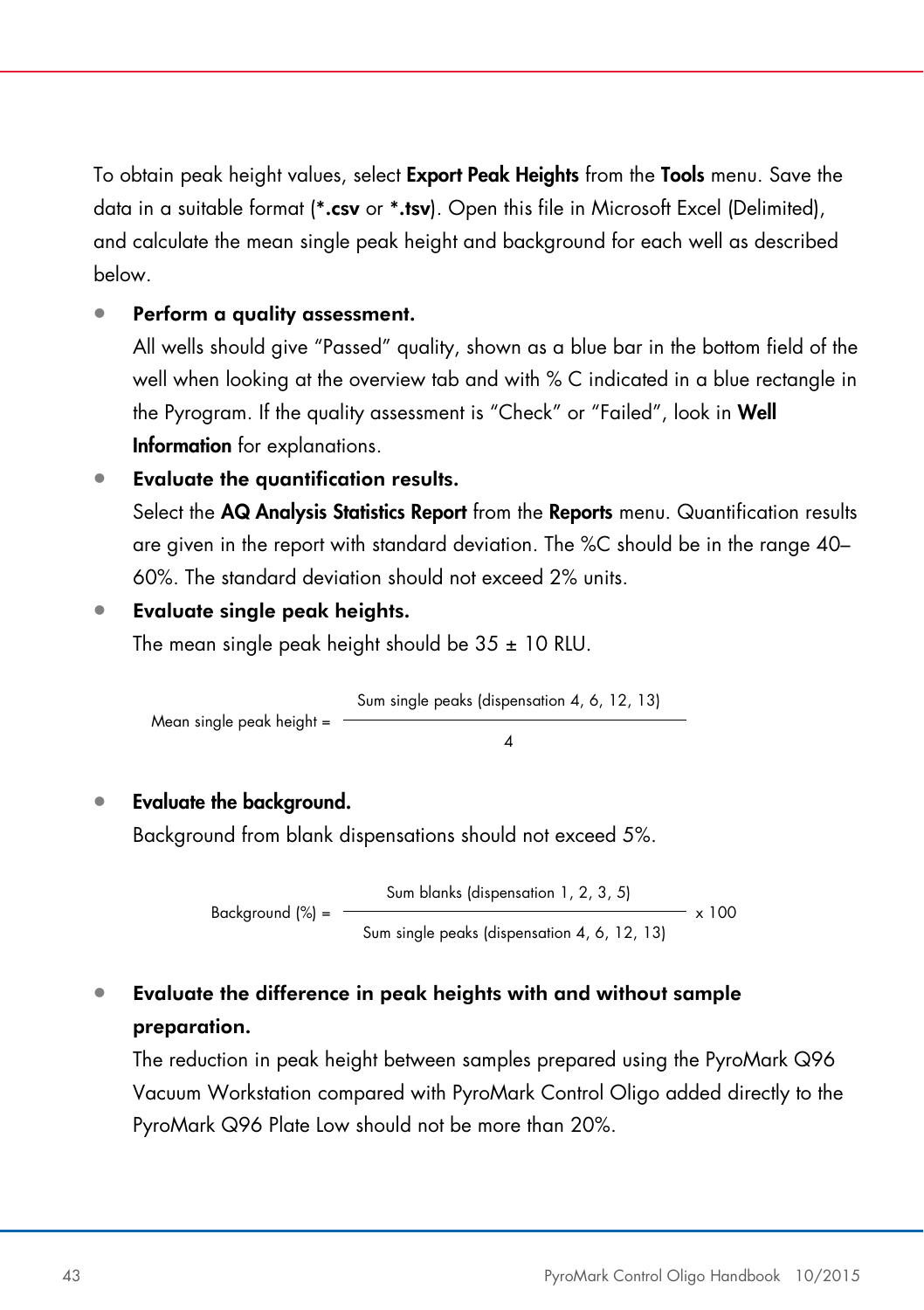If the values are within the set limits, the system is properly installed. If the results are not as stated above, see "Troubleshooting guide", page [60,](#page-59-0) for possible causes and actions to be taken. If the troubleshooting guide does not explain the problem, please see our Technical Support Center at www.qiagen.com/Support or call one of the QIAGEN Technical Service Departments or local distributors (see back cover or visit www.qiagen.com).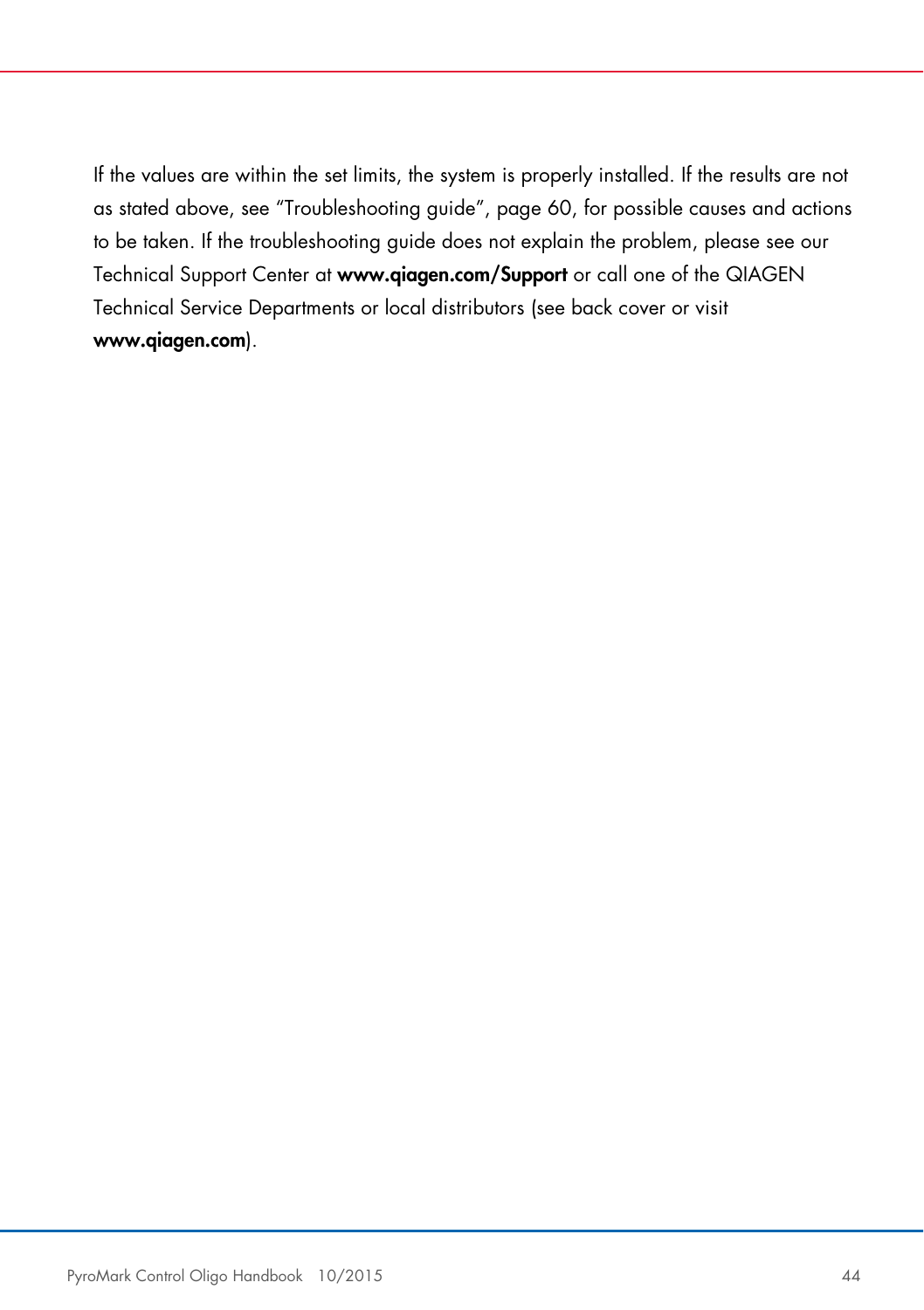# Protocol: Troubleshooting Procedure for PyroMark Q96 MD together with the PyroMark Q96 Vacuum Workstation

If an unexpected result has been obtained it is crucial to determine whether this is related to PyroMark Q96 MD, the PyroMark Q96 Vacuum Workstation, or the assay. This protocol describes how to use PyroMark Control Oligo to verify the function of PyroMark Q96 MD, comparing results of samples prepared with or without the PyroMark Q96 Vacuum Workstation.

Important point before starting

- Assay and run files can be set up using either PyroMark Q96 MD Software or PyroMark CpG Software
- For further information on how to create an Assay Setup and a Run Setup, see the *PyroMark Q96 MD Software Online Help*.
- For further information on how to create an Assay Setup and a Run Setup with the PyroMark CpG software see the *PyroMark CpG Software Online Help*.

<span id="page-44-0"></span>Things to do before starting

- Follow the instructions in *PyroMark Q96 MD User Manual* to install the PyroMark Q96 MD.
- The dilution buffer provided with the PyroMark Control Oligo needs to be diluted before use. Prepare 1x dilution buffer by mixing 200 µl of 10x dilution buffer with 1800 µl of high-purity water.
- **•** Place the PyroMark Q96 HS Sample Prep Thermoplate on a heating block at 80 $^{\circ}$ C for use in step [35.](#page-50-0)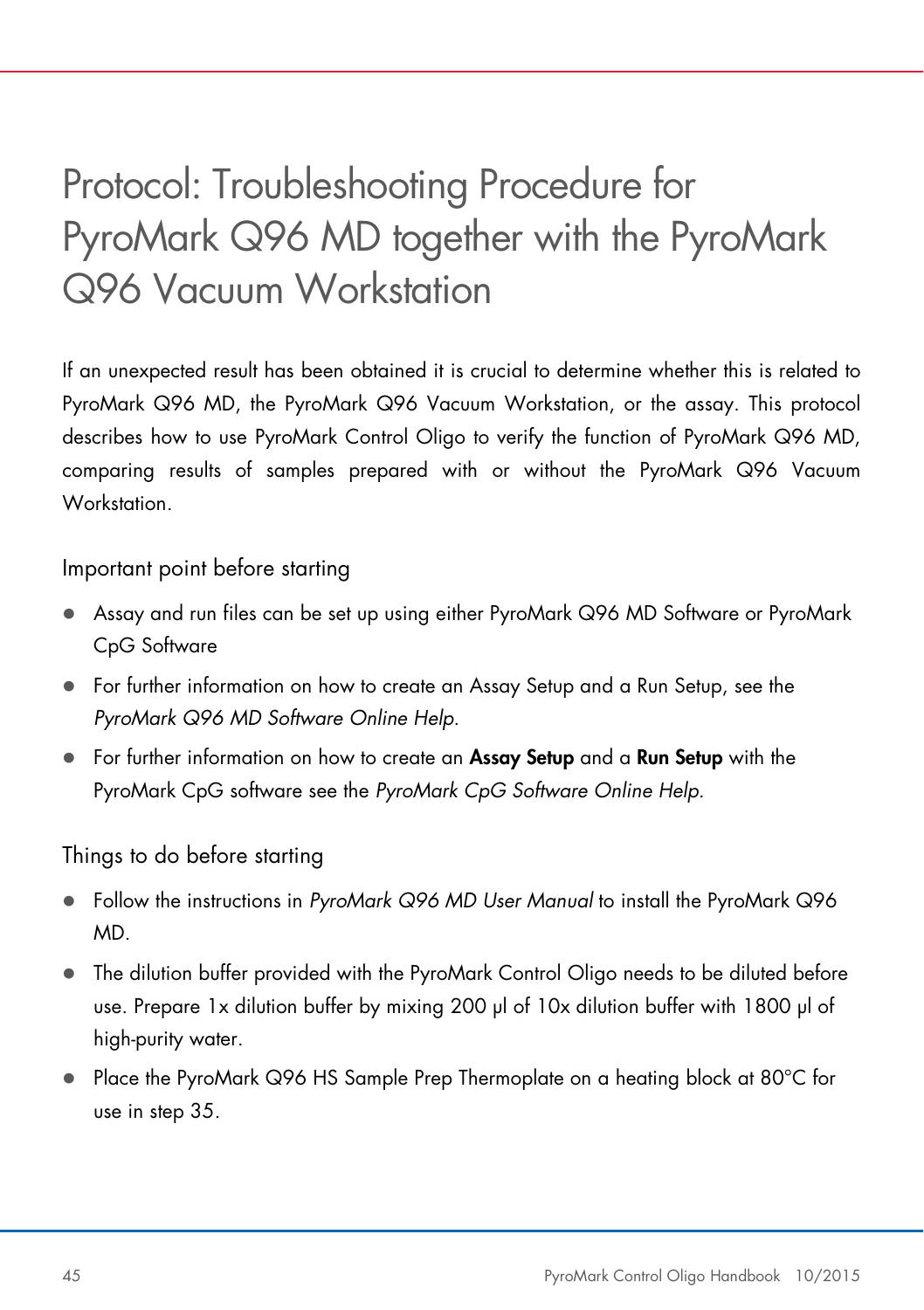Allow all required reagents and solutions to reach room temperature (15–25°C) before starting.

#### Procedure

- 1. Set up a simplex entry for the PyroMark Control Oligo by using the PyroMark Q96 MD Software. Alternatively, set up an assay in the PyroMark CpG Software using the parameters below.
- 2. Type the following sequence in Sequence to Analyze: TAYGGTTTGCA*.*
- 3. Manually enter the following Dispensation Order: ACGTTATCGTTGC.

For more information on how to create an Assay Setup file, see the *PyroMark Q96 MD Software Online Help* or the *PyroMark CpG Software Online Help*.

Note: For the CpG assay, ignore the warning about sequence direction that is shown when the sequence to analyze and dispensation order are added.

For a thorough control of the instrument, sample preparation and reagents, additional blanks are included in the dispensing order.



Figure 16. Histogram from PyroMark Q96 MD Software. Nucleotide additions 1, 2, 3, 5 and 11 are blank dispensations and serve as negative controls. The seventh and the eighth dispensations analyze the variable position (wobbled/degenerated base).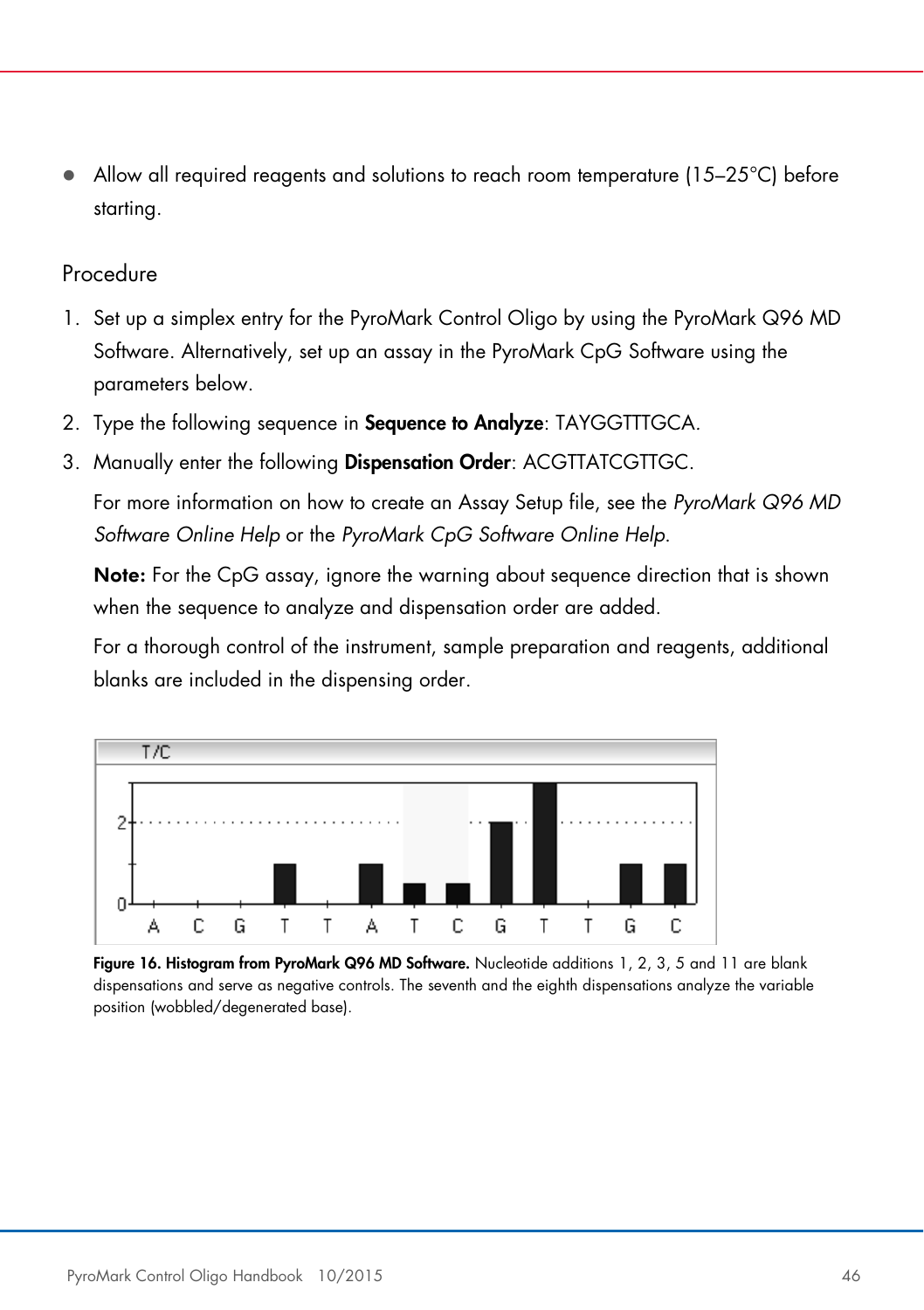

Figure 17. Histogram from PyroMark CpG Software. Nucleotide additions 1, 2, 3, 5 and 11 are blank dispensations and serve as negative controls. The seventh and the eighth dispensations analyze the variable position (wobbled/degenerated base).

- 4. Save the entry (PyroMark Q96 MD Software)/assay (PyroMark CpG Software).
- 5. Open a new run and allocate the created entry/assay to appropriate wells. Choose instrument parameters supplied by QIAGEN according to the reagents and cartridge that will be used for the run.

We recommend using 16 wells: 8 wells for samples prepared using the PyroMark Q96 Vacuum Workstation and 8 samples added directly to PyroMark Q96 HS Plate.

Note: A well is color-coded according to the assay type loaded to the well.

For more information on how to create a Run Setup file in PyroMark Q96 MD Software, see the *PyroMark Q96 MD Software Online Help*. For more information on how to create a Run Setup file in PyroMark CpG Software, see the *PyroMark CpG Software Online Help*.

- 6. Save the Run Setup.
- 7. Print a list of required volumes of enzyme mix, substrate mix, and nucleotides, and the plate setup.

Note: To generate a list of required volumes in the PyroMark Q96 MD Software click View, and Run in the browser area.

To generate a list of required volumes in the PyroMark CpG Software, open the run file and select Volume Information from the Tools menu.

8. Prepare a master mix for DNA immobilization according to [Table 10.](#page-47-0) Check the lot number of the Streptavidin Sepharose HP. For lot number 10057037 or higher, use 1 µl. For lot numbers lower than 10057037, use 2 µl. Prepare a volume at least 10% greater than that required for the total number of reactions to be performed.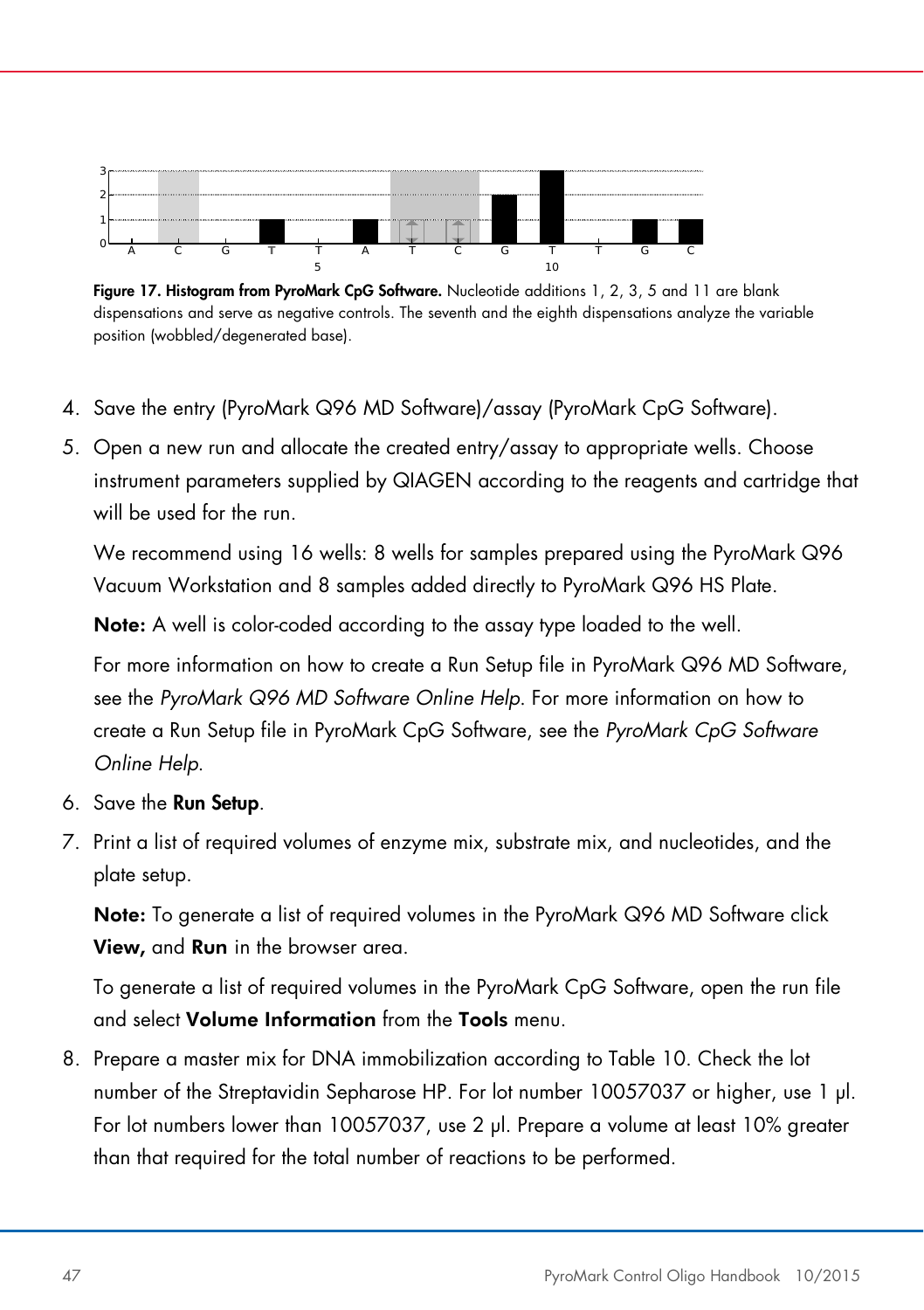Note: Gently shake the bottle containing Streptavidin Sepharose High Performance until it is a homogeneous solution.

| Volume per sample         |                                         |                                           |
|---------------------------|-----------------------------------------|-------------------------------------------|
| Component                 | For lot number<br>10057037 or<br>higher | For lot numbers<br>lower than<br>10057037 |
| Streptavidin Sepharose HP | $1 \mu$                                 | $2 \mu$                                   |
| PyroMark Binding Buffer   | 40 µl                                   | $40$ pl                                   |
| High-purity water         | $27 \mu$                                | $26$ $\mu$                                |
| Total volume              | 68 µl                                   | 68 µl                                     |

<span id="page-47-0"></span>Table 10. Reaction setup for DNA immobilization

<span id="page-47-1"></span>9. Dilute the PyroMark Control Oligo to 0.06 µM as shown in [Table 11.](#page-47-1)

Table 11. Dilution of the PyroMark Control Oligo

| Component                          | Volume   | Concentration |
|------------------------------------|----------|---------------|
| PyroMark Control Oligo             | $10 \mu$ | $20 \mu M$    |
| 1x Dilution buffer*                | 90 µl    |               |
| First serial dilution              | 100 µl   | $2 \mu M$     |
| First serial dilution (from above) | $10 \mu$ | $2 \mu M$     |
| 1x Dilution buffer*                | 340 µl   |               |
| <b>Final dilution</b>              | $350$ pl | $0.06 \mu M$  |

\* Make sure that the 10x dilution buffer supplied with the PyroMark Control Oligo is diluted with high-purity water before use. See ["Things to do before starting"](#page-44-0), page [45.](#page-44-0)

- 10.Add 68 µl of the master mix and 12 µl of the diluted (0.06 µM) PyroMark Control Oligo to 8 wells of a 96-well PCR plate or strips.
- 11.Seal the PCR plate (or strips) using strip caps.
- 12.Agitate the PCR plate at room temperature (15–25°C) for 5–10 min at 1400 rpm.

Note: Sepharose beads sediment quickly. Capturing of beads must take place immediately after agitation.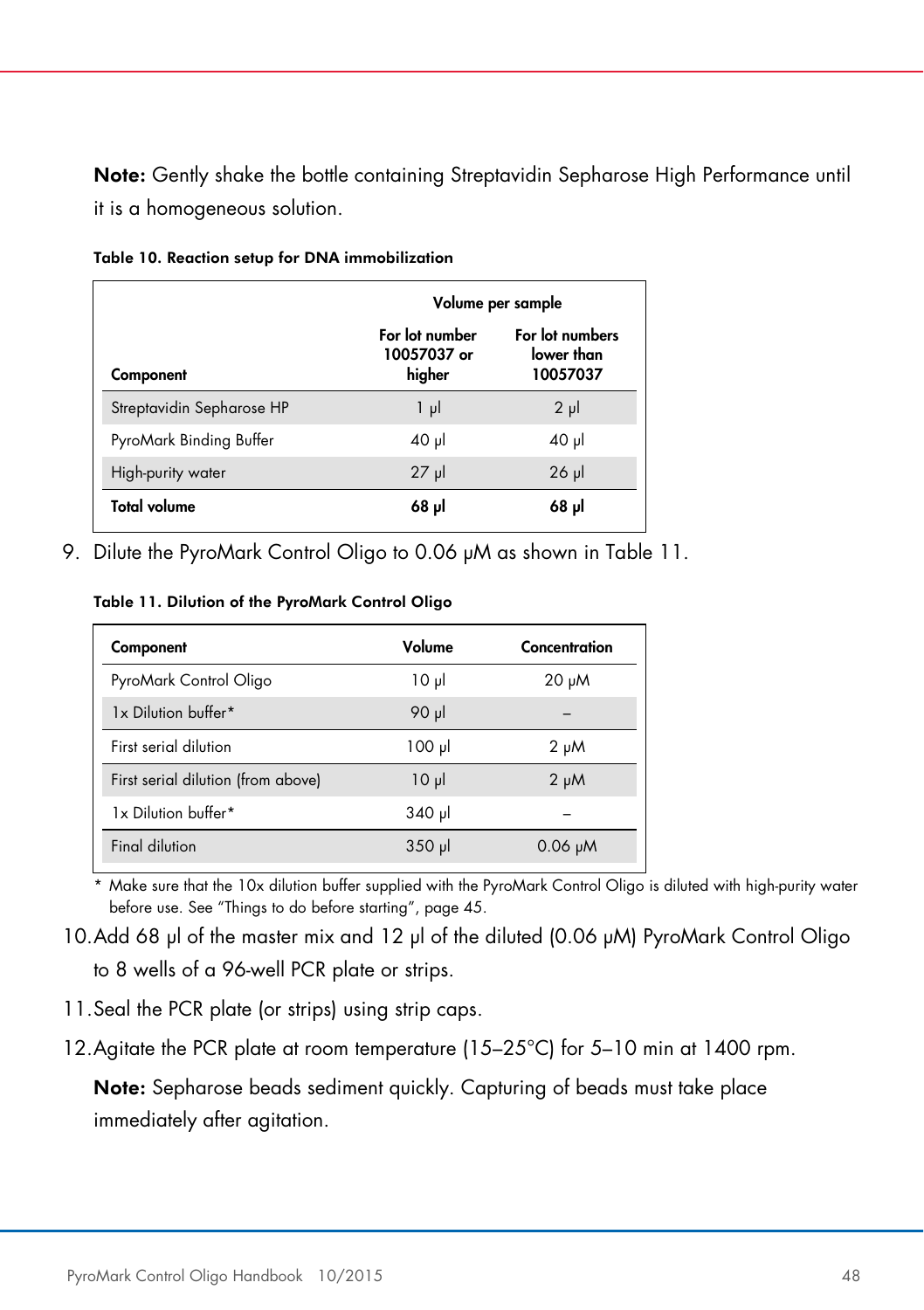During this step, prepare the PyroMark Q96 Vacuum Workstation for sample preparation (see Appendix B, page [73\)](#page-71-0).

13.Add 12 µl of PyroMark Annealing Buffer to the wells of the PyroMark Q96 HS Plate that will be used with the immobilized PyroMark Control Oligo to be processed with the PyroMark Q96 Vacuum Workstation. Add 12 µl of the diluted (0.06 µM) PyroMark Control Oligo to 8 additional wells according to the **Run Setup**.

Note: Since the oligonucleotide is self-primed, no sequencing primer is required. The beads are released into PyroMark Annealing Buffer.

14.Place the PCR plate (or strips) and the PyroMark Q96 HS Plate on the worktable of the PyroMark Q96 Vacuum Workstation (see [Figure 18\)](#page-48-0).

Note: Ensure that the plate is in the same orientation as when samples were loaded.



<span id="page-48-0"></span>Figure 18. Placement of PCR plate (or strips) and PyroMark Q96 HS Plate on the PyroMark Q96 Vacuum Workstation. The marked positions contain 70% ethanol (1), PyroMark Denaturation Solution (2), PyroMark Wash Buffer (3), and high-purity water (4).

- 15.Apply vacuum to the tool by opening the vacuum switch on the vacuum workstation.
- 16.Wash the filter probes by lowering the probes into high-purity water (parking position). Let approximately 180 ml of water flush through the filter probes; i.e., empty the trough.
- 17.Refill the parking position with 180 ml high-purity water.
- 18.Carefully lower the filter probes into the PCR plate (or strips) to capture the beads containing immobilized template. Hold the probes in place for 15 s. Take care when picking up the tool.

Note: Sepharose beads sediment quickly. If more than 1 min has elapsed since the plate (or strips) was agitated, agitate again for 1 min before capturing the beads.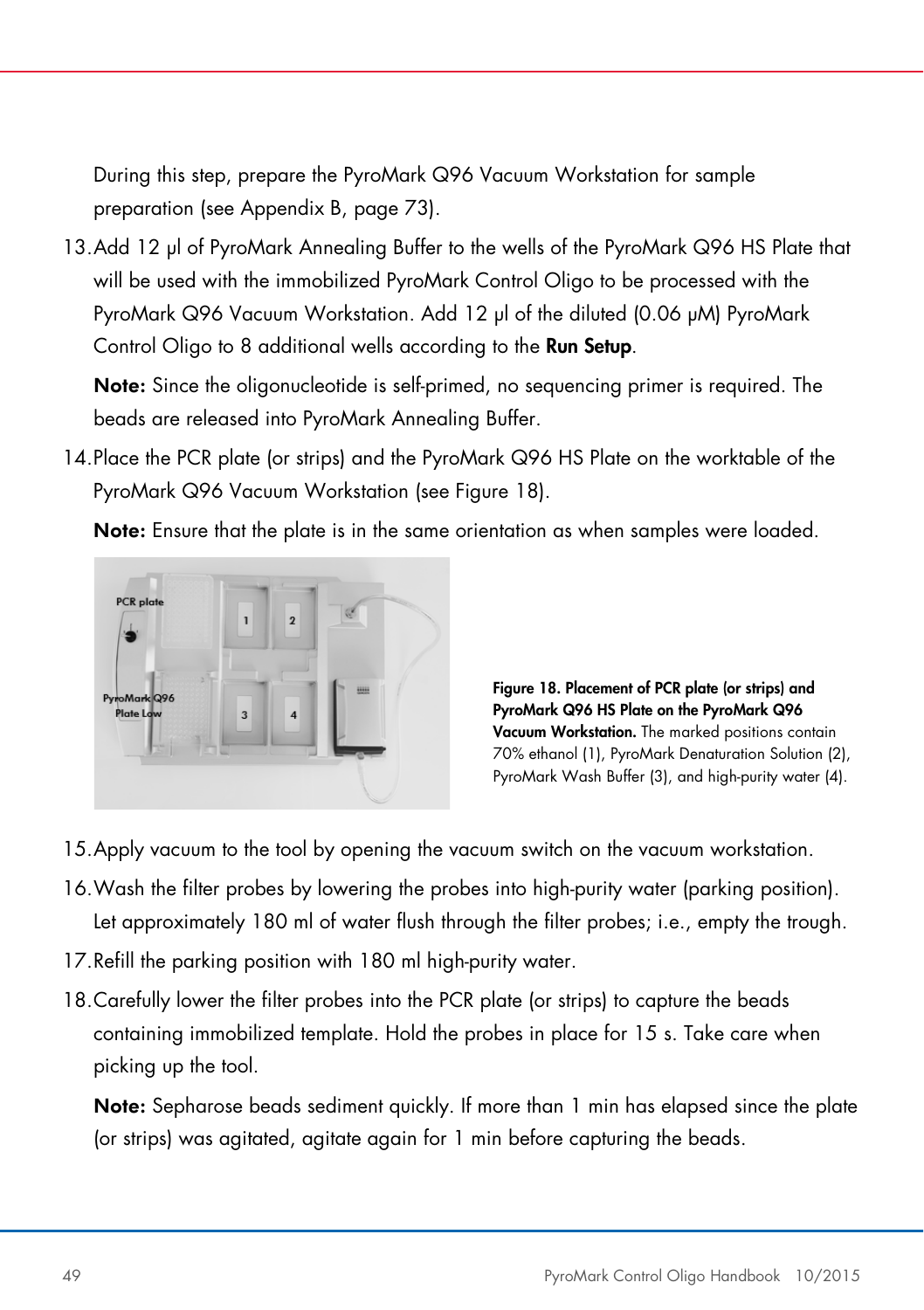- 19.Transfer the tool to the trough containing 70% ethanol (trough 1). Flush the filter probes for  $5<sub>s</sub>$
- 20.Transfer the tool to the trough containing PyroMark Denaturation Solution (trough 2). Flush the filter probes for 5 s.
- 21.Transfer the tool to the trough containing PyroMark Wash Buffer (trough 3). Flush the filter probes for 10 s.
- 22.Raise the tool up and back, beyond 90° vertical, for 5 s to drain liquid from the filter probes.



<span id="page-49-0"></span>Figure 19. Illustration of the vacuum tool raised to beyond 90° vertical.

- 23.While the tool is held over the PyroMark Q96 HS Plate, close the vacuum switch on the vacuum workstation (Off).
- 24.Release the beads in the plate containing 12 µl PyroMark Annealing Buffer by shaking the tool from side to side. Allow the filter probes to rest on the bottom of the wells.
- 25.Transfer the tool to the trough containing high-purity water (trough 4) and agitate the tool for  $10 s$ .
- 26.Wash the filter probes by lowering the probes into the second trough with high-purity water (parking position) and applying vacuum. Flush the probes with 180 ml high-purity water.
- 27.Raise the tool up and back, beyond 90° vertical, for 5 s to drain liquid from the filter probes (see [Figure 19\).](#page-49-0)
- 28.Turn off the vacuum switch on the vacuum workstation (Off), and place the tool in the Parking (P) position.
- 29.Turn off the vacuum pump.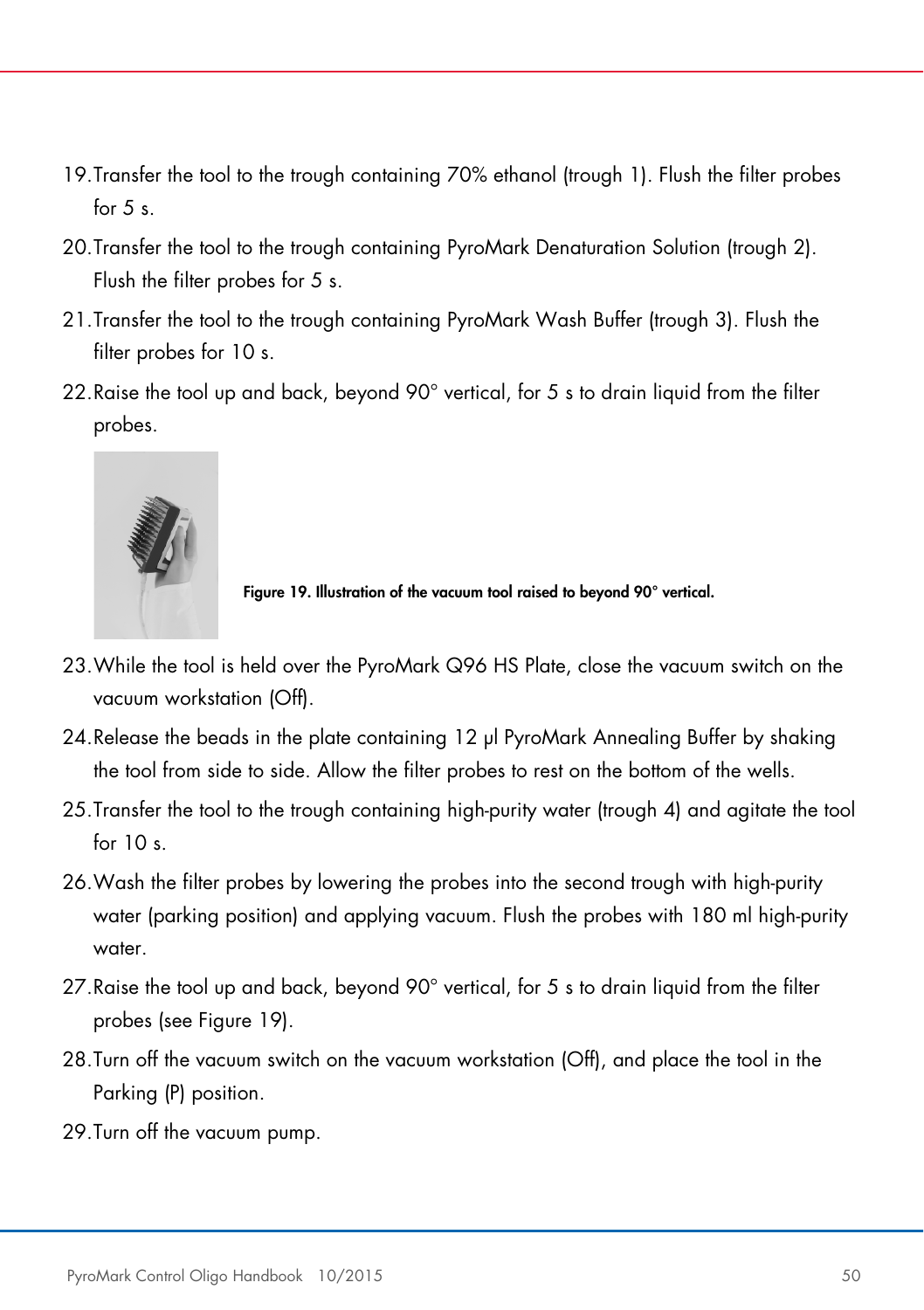Note: At the end of a working day, liquid waste and remaining solutions should be discarded and the PyroMark Q96 Vacuum Workstation should be checked for dust and spillage, see Appendix C, page [75.](#page-73-0)

30.Heat the PyroMark Q96 HS Plate with the samples at 80°C for 2 min using a heating block and the prewarmed PyroMark HS Q96 Sample Prep Thermo Plate Kit.

Note: Use one Sample Prep Thermo Plate as lid on the plate to prevent evaporation of the samples.

- 31.Remove the PyroMark Q96 HS Plate from the thermo plate, and let the samples cool to room temperature (15–25°C) for at least 5 min.
- 32.Load the nucleotide and reagent tips in the PyroMark Q96 Dispensing Tip Holder with the appropriate volumes of PyroMark Gold Q96 Reagents.

Note: Make sure that no air bubbles are transferred from the pipet to the tips, and that all liquid is collected at the bottom of the cartridge. (See Troubleshooting Guide, page [64,](#page-63-0) for more information.)

Note: To generate a list of required volumes in the PyroMark Q96 MD Software see View, and Run.

To generate a list of required volumes in the PyroMark CpG Software, open the run file and select **Volume Information** from the **Tools** menu.

- 33.Switch on the instrument.
- 34.Open the process chamber lid using either software.
- <span id="page-50-0"></span>35.Place the PyroMark Q96 HS Plate on the heating block. Close the process chamber lid.
- 36.Open the dispensing unit cover by releasing the latch. With the two RDTs furthest away from you, insert the filled dispensing tip holder into position.
- 37.Close the dispensing unit cover. Make sure that the latch snaps into its locked position.
- 38.Close the instrument lid.
- 39.Perform a run (see *PyroMark Q96 MD User Manual* or *PyroMark CpG Software Online Help*).
- 40.After run open the instrument lid.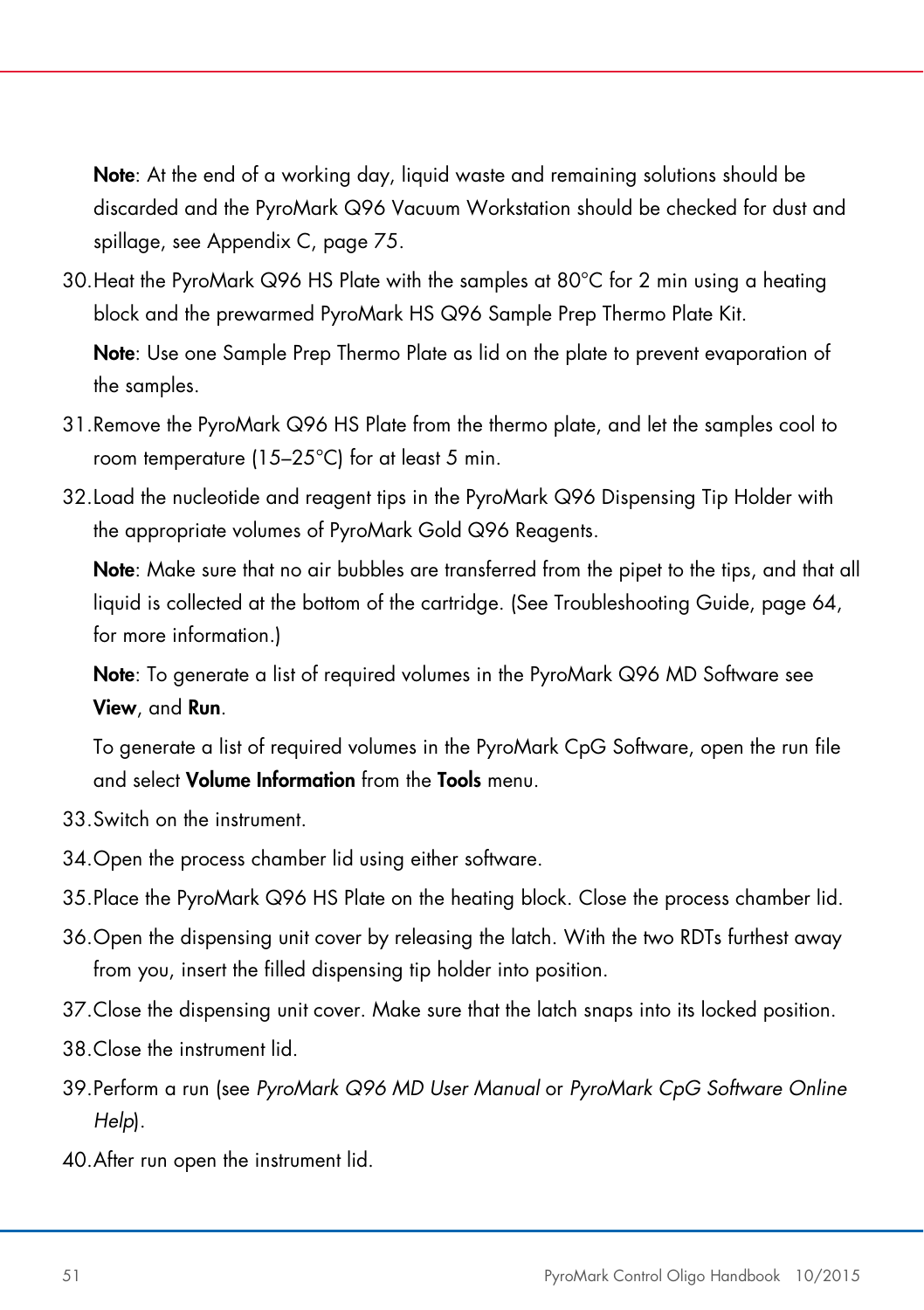- 41.Open the dispensing unit and remove the dispensing tip holder and the PyroMark Q96 HS Plate.
- 42.Close the dispensing unit and the instrument lid (see *PyroMark Q96 MD User Manual* or *PyroMark CpG Software Online Help*).
- 43.Discard the PyroMark Q96 Plate and clean the tips in the PyroMark Q96 Dispensing Tip Holder (see the *PyroMark Gold Q96 Reagents Handbook*).
- 44.Open the run in the PyroMark Q96 MD Software and analyze all wells. The peak pattern should look like the one in [Figure 20.](#page-51-0)



<span id="page-51-0"></span>Figure 20. Pyrogram trace from PyroMark MD Software, AQ mode.

45.Confirm the proper installation of the system and use of the reagents by evaluating the quality assessment, quantification results, background and difference in peak height with and without sample preparation.

PyroMark Q96 MD Software: Select all wells by holding down the Ctrl or Shift key and click in the wells to mark them. Selected wells appear with a square around them. Click the arrow next to the Peak Heights Button on the Peak Heights Tab. Select Export from the drop-down list and save the data. Open this file in Microsoft Excel (Delimited) and calculate the mean single peak height and background for each well see below).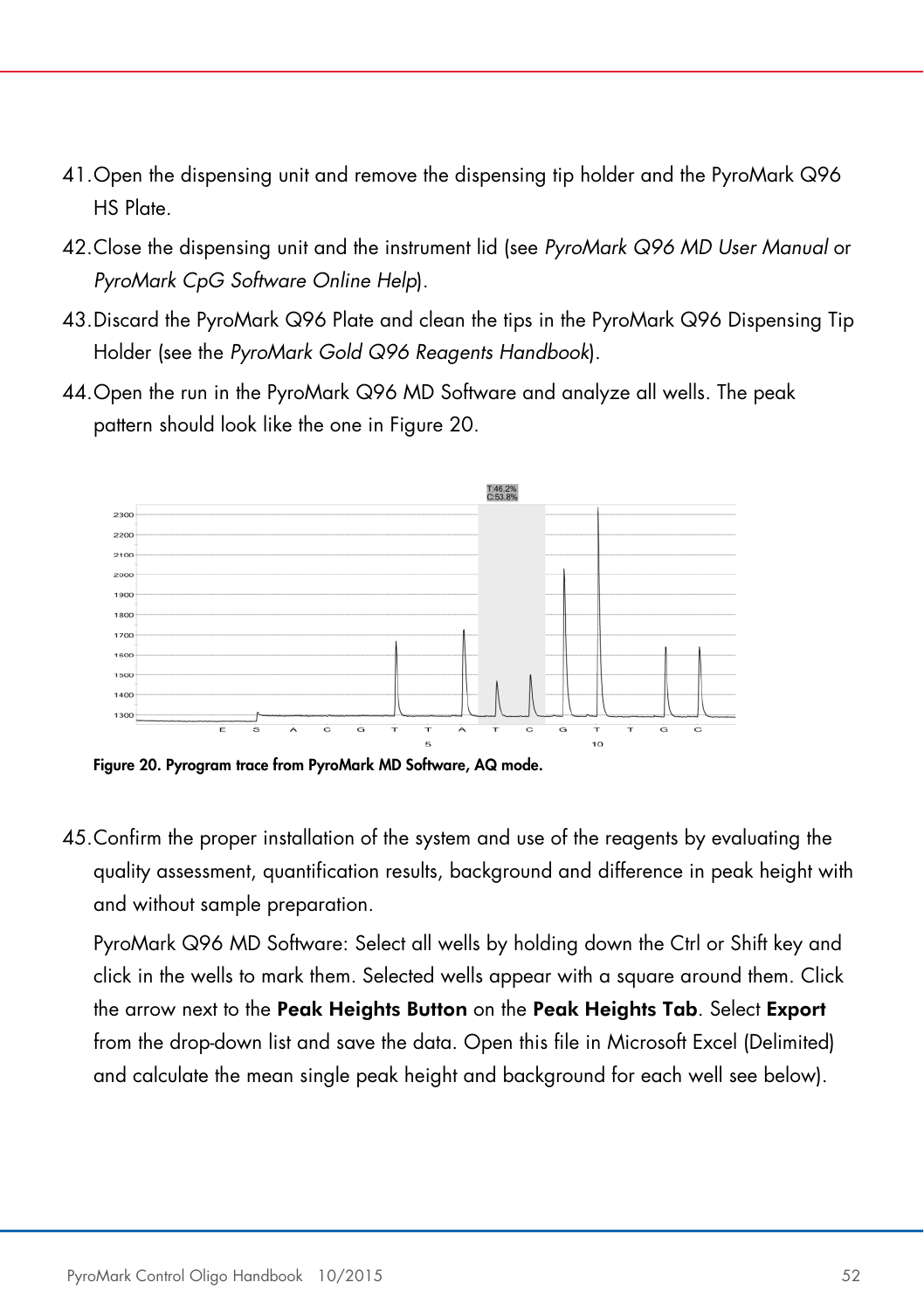PyroMark CpG Software: Select Peak Heights from the Reports menu. Save the data in a suitable format (.csv or .tsv). Open this file in Microsoft Excel (Delimited) and calculate the mean single peak height and background for each well (see below).

Perform a quality assessment.

All wells should give "Passed" quality. If the quality assessment is "Check" or "Failed", look in Well info (PyroMark Q96 MD Software) Well Information (PyroMark CpG Software) for explanations.

• Evaluate the quantification results.

PyroMark Q96 MD Software: Quantification results with standard deviation are shown in **AQ Statistics** under the **Statistics Tab**. Select all wells by holding down the Ctrl or Shift key and click in the wells one-by-one to mark them. Selected wells appear with a square around them. Click the Statistics button under the Statistics Tab.

PyroMark CpG Software: Quantification results with standard deviation are shown in the CpG Statistics Report that can be selected from the Reports menu. The %C should be in the range 40 to 60%. The standard deviation should not exceed 2% units.

• Evaluate single peak heights.

The mean single peak height should be  $\geq$  350 RLU.

Mean single peak height = Sum single peaks (dispensation 4, 6, 12, 13) 4

#### • Evaluate the background.

Background from blank dispensations should not exceed 3%.

Background (%) = Sum blanks (dispensation 1, 2, 3, 5)  $- \times 100$ Sum single peaks (dispensation 4, 6, 12, 13)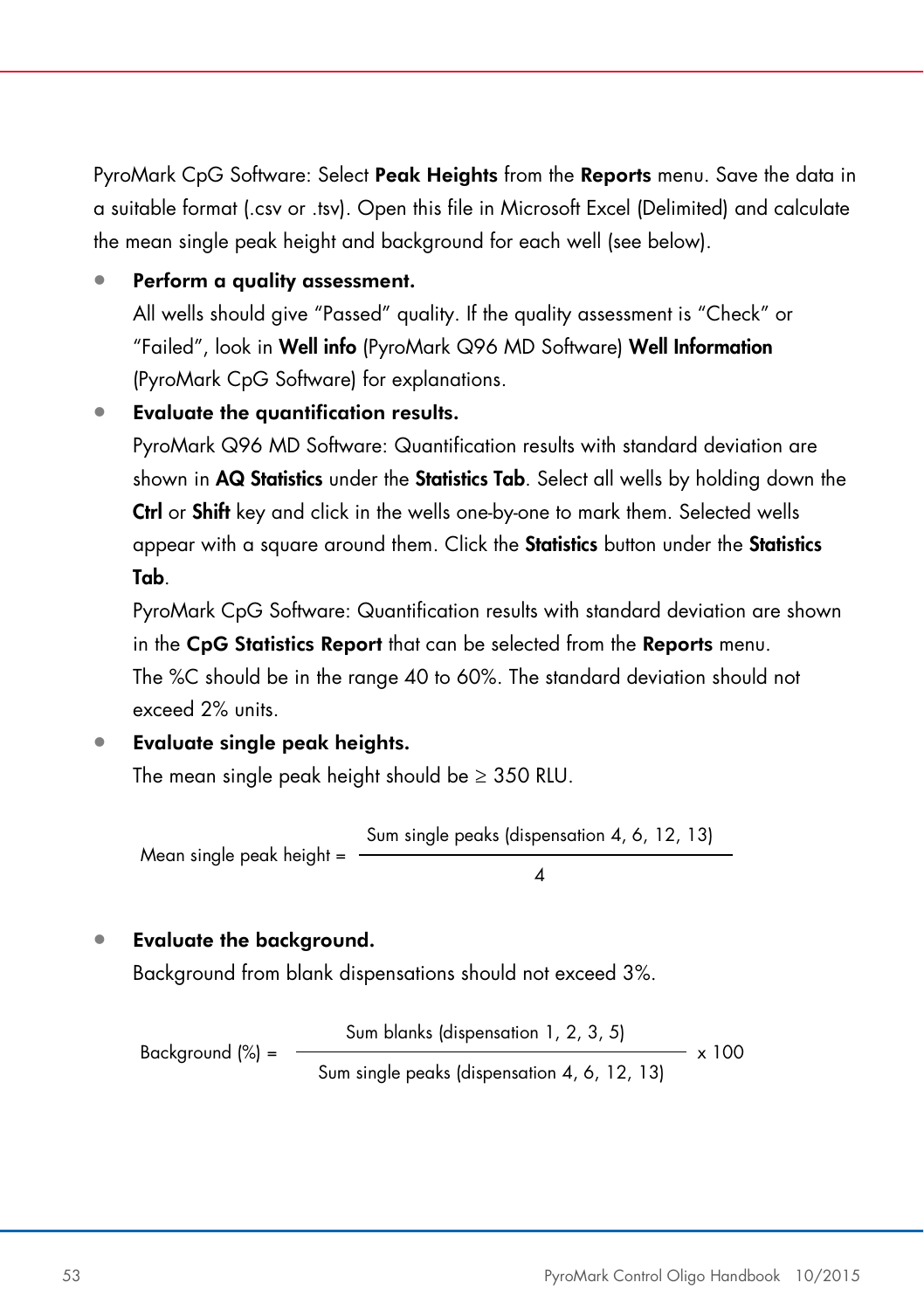### • Evaluate the difference in peak heights with and without sample preparation.

The reduction in peak height between samples prepared using the PyroMark Q96 Vacuum Workstation compared with PyroMark Control Oligo added directly to the PyroMark Q96 HS Plate should not be more than 20%.

If the values are within the set limits, the system is properly installed. If the results are not as stated above, see "Troubleshooting guide", page [60,](#page-59-0) for possible causes and actions to be taken. If the troubleshooting guide does not explain the problem, please see our Technical Support Center at www.qiagen.com/Support or call one of the QIAGEN Technical Service Departments or local distributors (see back cover or visit www.qiagen.com).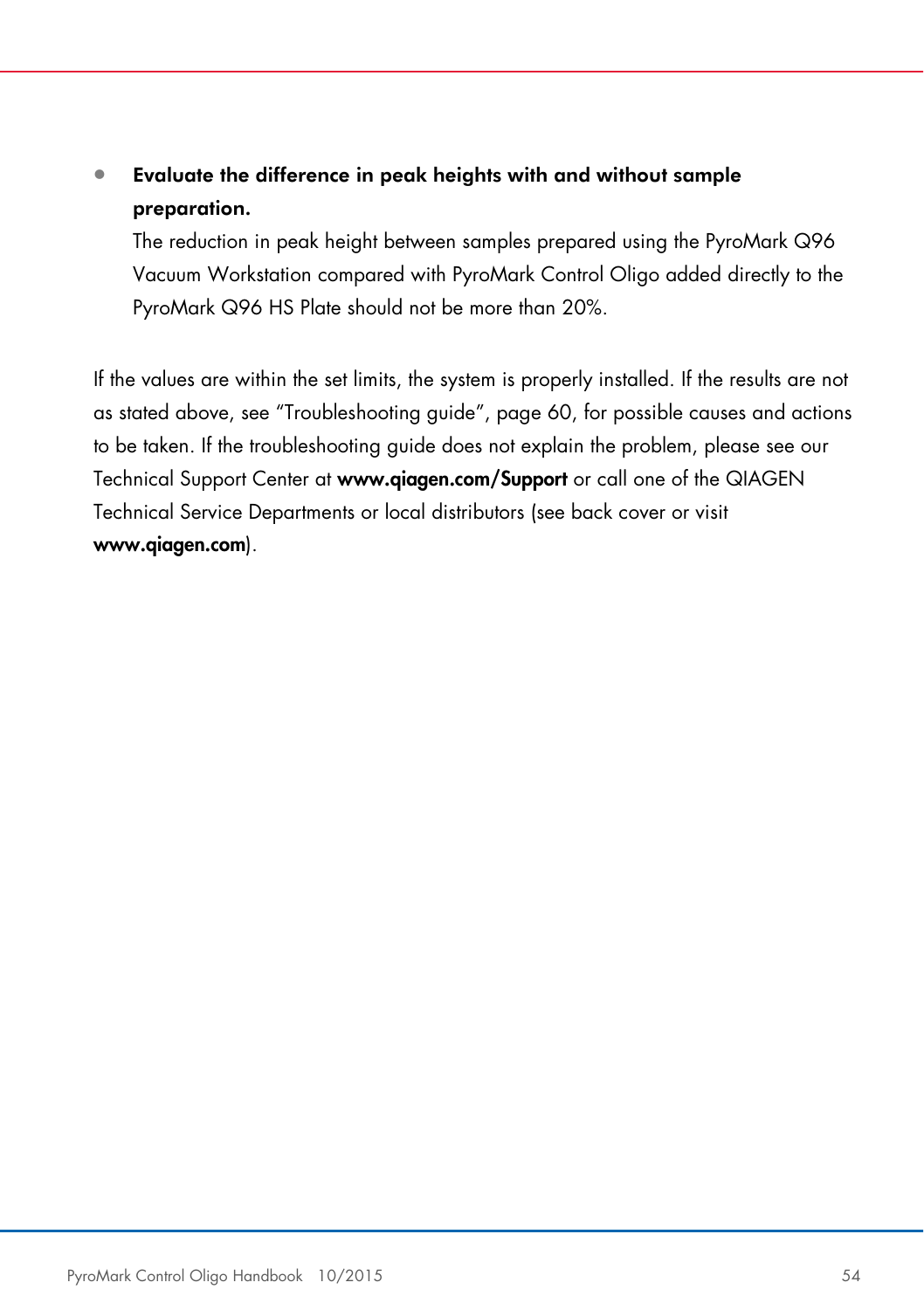# Protocol: Verifying the Function of PyroMark Q48 Autoprep

This protocol describes how to use the PyroMark Control Oligo to verify the function of PyroMark Q48 Autoprep.

<span id="page-54-0"></span>Things to do before starting

- Follow the instructions in *PyroMark Q48 Autoprep User Manual* to install the PyroMark  $\Omega$ 48
- The dilution buffer provided with the PyroMark Control Oligo needs to be diluted before use. Prepare 1x dilution buffer by mixing 200 µl of 10x dilution buffer with 1800 µl of high-purity water.
- Allow all required reagents and solutions to reach room temperature (15–25 $^{\circ}$ C) before starting.

#### Procedure

- 1. Set up an assay for the PyroMark Control Oligo in the PyroMark Q48 Software.
- 2. Click in the toolbar and select **New AQ Assay.**
- 3. Type the following sequence in Sequence to Analyze: TAYGGTTTGC.
- 4. Click the Generate Dispensation Order icon to get the following nucleotide dispensation order: CTGACTGTG.



Figure 21. Histogram for AQ mode. Nucleotide additions 1 and 3 are blank dispensations and serve as negative controls. The fifth and the sixth dispensations analyze the variable position (wobbled/degenerated base).

5. Click **in** the toolbar to save the assay.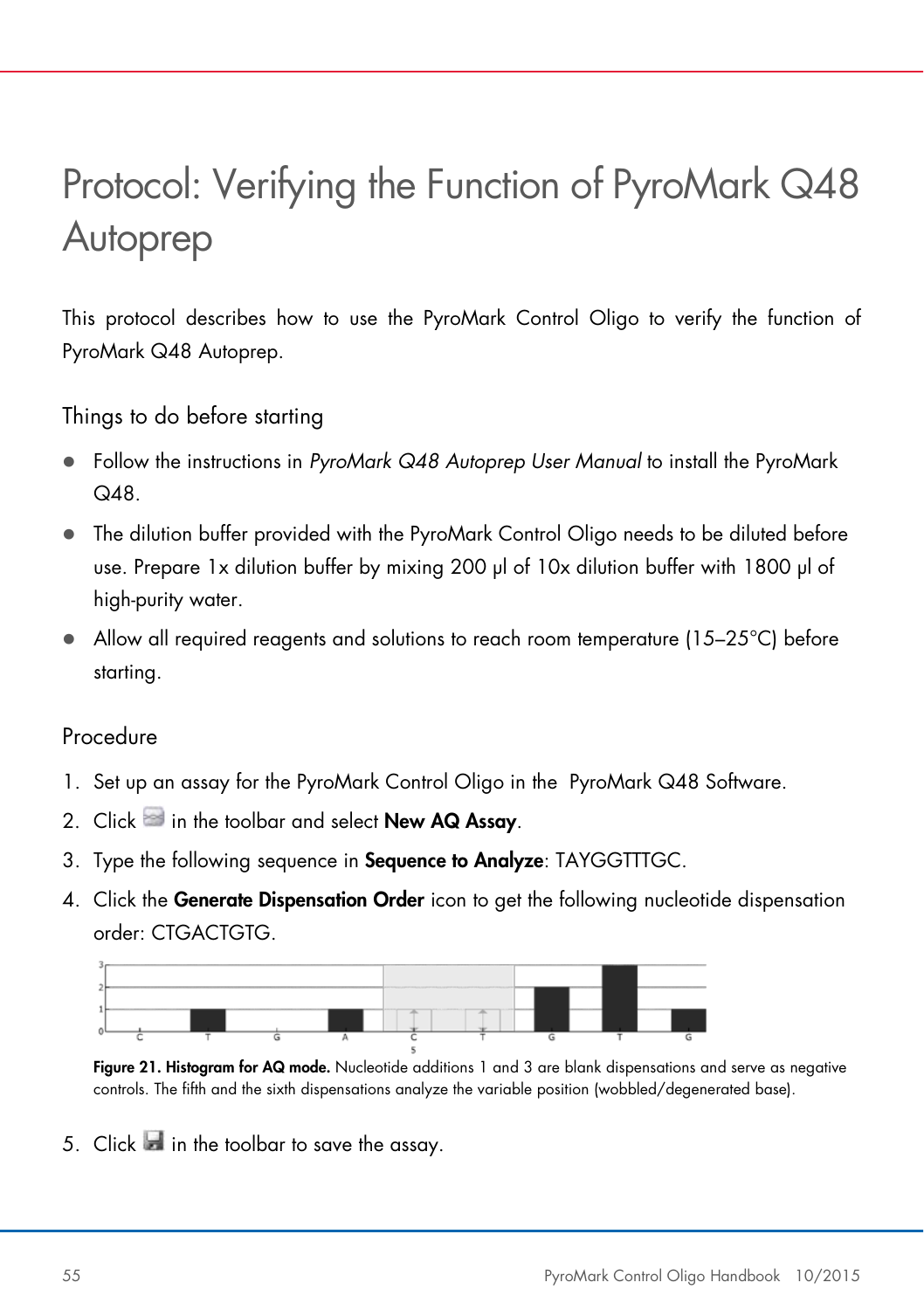- 6. Create a Run Setup by importing the assay parameters to 16 wells. Use four consecutive wells per disc section.
- 7. To add an assay to a well, you can either:
	- Right-click the well and select Load Assay from the context menu, or
	- Select the assay in the shortcut browser, and click and drag the assay to the well.
	- A well is color-coded according to the assay type loaded to the well.
- 8. Select the **Standard** protocol in the protocol drop-down list.
- 9. Recommended: Select automatic primer loading in the Run Setup.

Note: PyroMark Advanced Annealing Buffer will be used instead of sequencing primer. When using automatic primer loading, one injector must be chosen, and the PyroMark Advanced Annealing Buffer will be loaded into the designated injector at the beginning of the run.

If you choose to use manual primer loading, you must pipet 2 µl of PyroMark Advanced Annealing Buffer into each well during the sequencing run.

- 10. Save the **Run Setup** to a USB memory stick (supplied with PyroMark Q48 Autprep) and load onto the instrument. Alternatively, the run file can be transferred to the instrument via a network drive.
- 11. Start the sequencing run by selecting **Sequence** on the home screen and loading the run either via USB stick or network connection (selectable on the left side of the screen). Start the run setup by clicking on its name and the arrow that appears behind the name.
- 12.Insert the absorber strip into the absorber strip cavity by sliding it into place, ensuring that it sits level.
- 13.Load each reagent and nucleotide into the designated injector, according to the volumes shown on the instrument screen. Use the volumes displayed to ensure sufficient reagent is available for the initial injector prime as well as for dispensations during the run.

Note: Use PyroMark Advanced Annealing Buffer instead of primer.

14.Once all the reservoirs have been filled with the required reagent, close and lock the cartridge lids using the lid locks.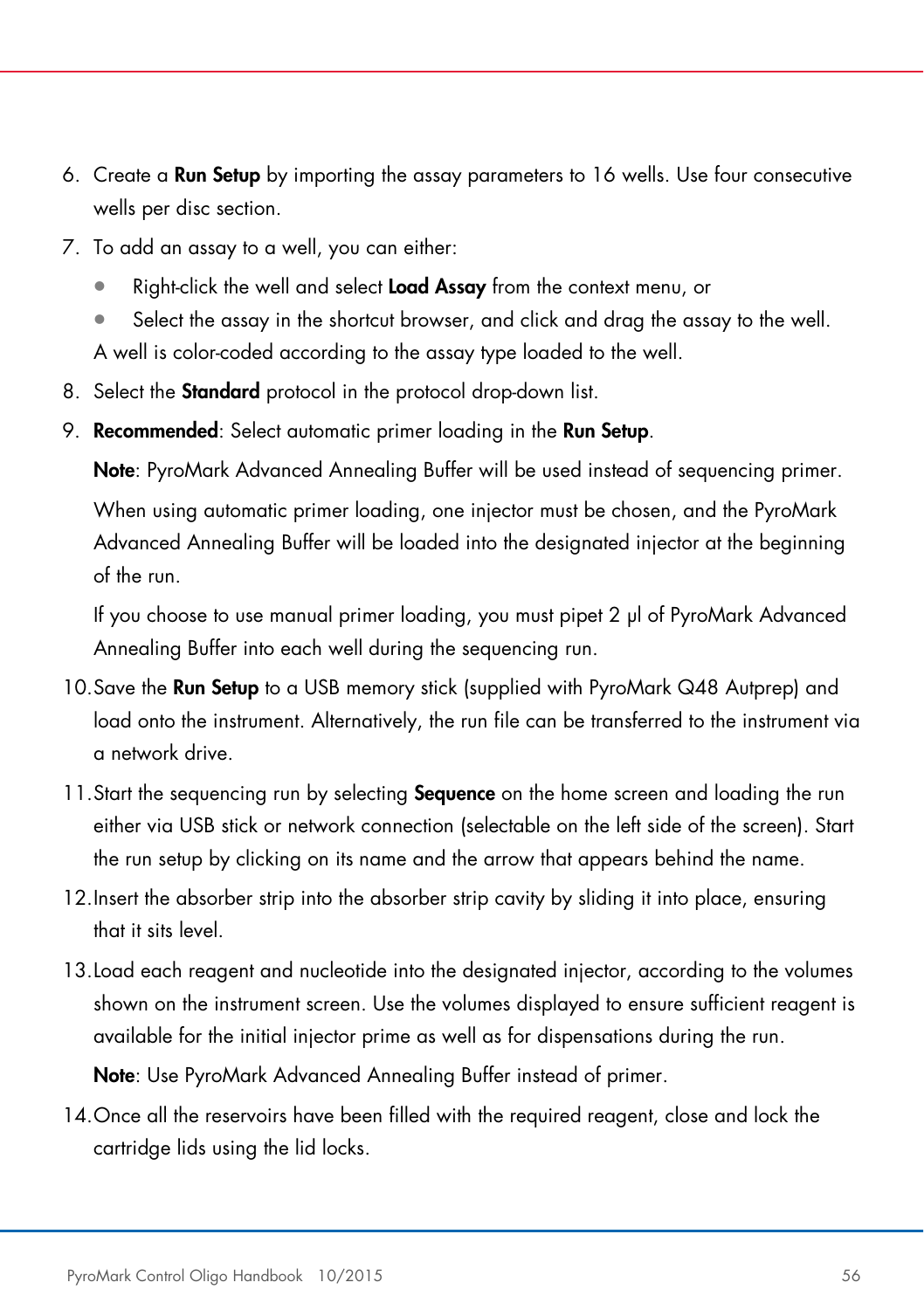- 15. Select the **Start** button to begin injector priming and testing.
- 16.A confirmation message "Start prime and test?" will appear. To confirm select Yes.

Once injector priming has completed successfully, the software will progress to the next step with the chamber lid automatically opening.

- 17.Insert a PyroMark Q48 Disc into the instrument.
- 18.Lock the disc into position by screwing down the lock nut.
- <span id="page-56-1"></span>19. Dilute the PyroMark Control Oligo to 0.08  $\mu$ M as shown in [Table 12.](#page-56-0)

Note: 10 µl of the diluted (0.08 µM) PyroMark Control Oligo is needed per well.

| Component                          | Volume   | Concentration |
|------------------------------------|----------|---------------|
| PyroMark Control Oligo             | $10 \mu$ | $20 \mu M$    |
| 1x Dilution buffer*                | 90 µl    |               |
| <b>First serial dilution</b>       | ار 100   | 2 μΜ          |
| First serial dilution (from above) | $60$ pl  | $2 \mu M$     |
| 1x Dilution buffer*                | 1440 µl  |               |
| <b>Final dilution</b>              | 1500 pl  | $0.08 \mu M$  |

#### <span id="page-56-0"></span>Table 12. Dilution of the PyroMark Control Oligo

\* Make sure that the 10x dilution buffer supplied with the PyroMark Control Oligo is diluted with high-purity water before use. See ["Things to do before starting"](#page-10-0), pag[e 55.](#page-54-0)

† Provides a sufficient amount for 150 PyroMark Q48 test reactions.

20.Pipet 3 µl PyroMark Q48 Magnetic Beads into the required wells of the PyroMark Q48 Disc.

Note: PyroMark Q48 Magnetic Beads clump very quickly after mixing due to their large size. Please follow the guidelines described in the *PyroMark Q48 Autoprep User Manual* when pipetting the beads. Failure to do so will result in inconsistent bead amounts and poor sequencing results.

- 21.Pipet 10 µl of the diluted (0.08 µM) PyroMark Control Oligo from step [20](#page-56-1) into each well of the PyroMark Q48 Disc.
- 22. Begin the run by selecting the **Start** button.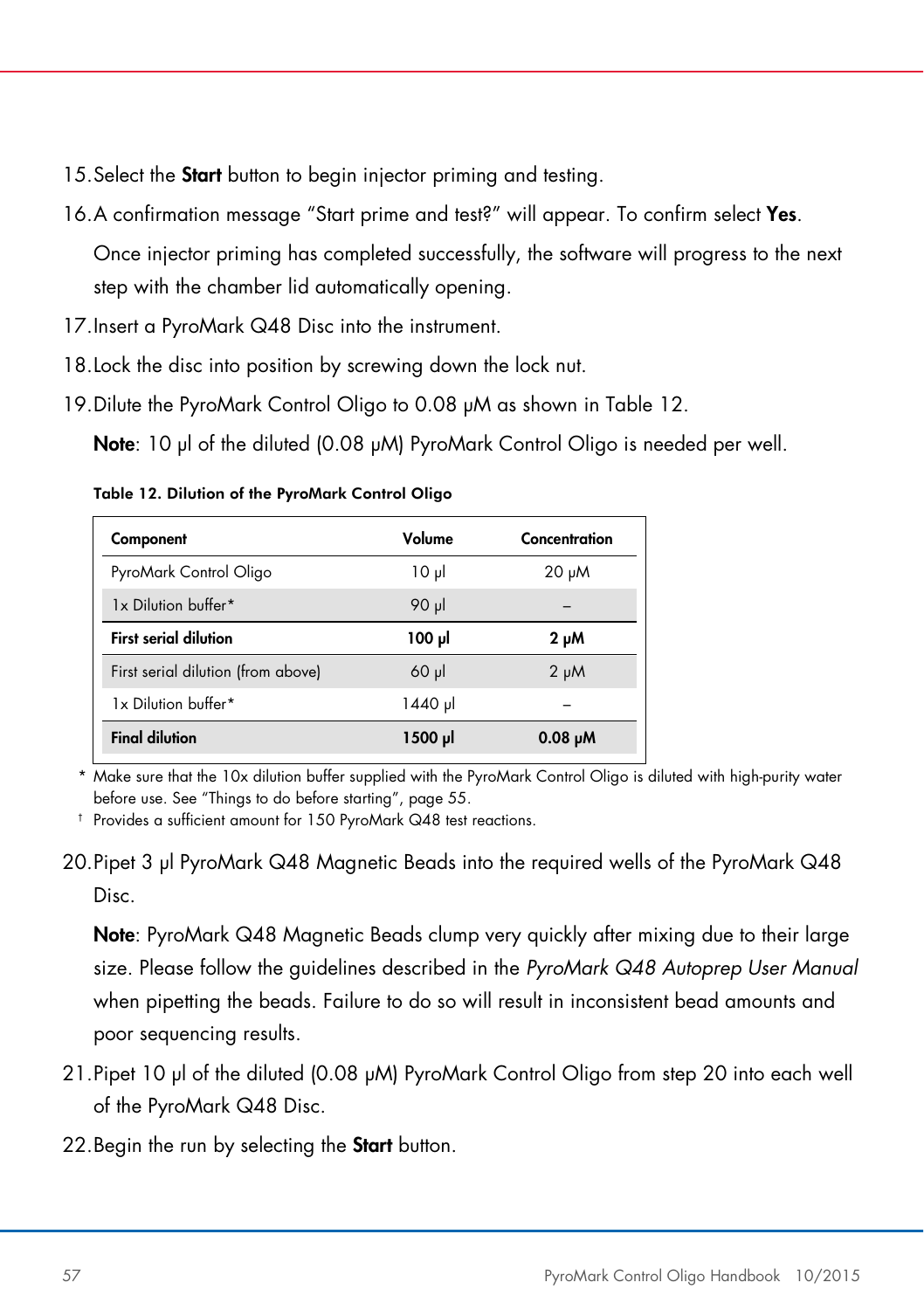23.A confirmation message will display "Close injector cover. Start run?" To start the run close the injector cover and select Yes.

To go back and make any adjustments or to confirm any setting, select **No.** 

24.If manual sequencing primer loading has been selected, the instrument will indicate that the sequence primer must be loaded, with an audible beep and display of the following message, "Select OK to open lid and add primers".

Begin manual sequence primer loading by selecting the OK button.

The chamber lid will automatically open allowing the user to load the primers. Selecting Cancel will bring up a confirmation dialogue box, "Do you wish to cancel?" Selecting Yes will terminate the run.

Manually pipette 2 µl of PyroMark Advanced Annealing Buffer into each well.

After the PyroMark Advanced Annealing Buffer has been loaded into the wells, select the Next button to proceed.

- 25.The chamber lid will close automatically and a countdown timer will display the time until sequencing. No further action is required from the user until the completion of the run.
- 26.Open the run in the PyroMark Q48 Software and analyze all wells. The peak pattern of the run should look like the one in [Figure 22.](#page-57-0)



<span id="page-57-0"></span>

To obtain peak height values, select **Export Peak Heights** from the **Tools** menu. Save the data in a suitable format (\*.csv or \*.tsv). Open this file in Microsoft Excel (Delimited), and calculate the mean single peak height for each well as described below.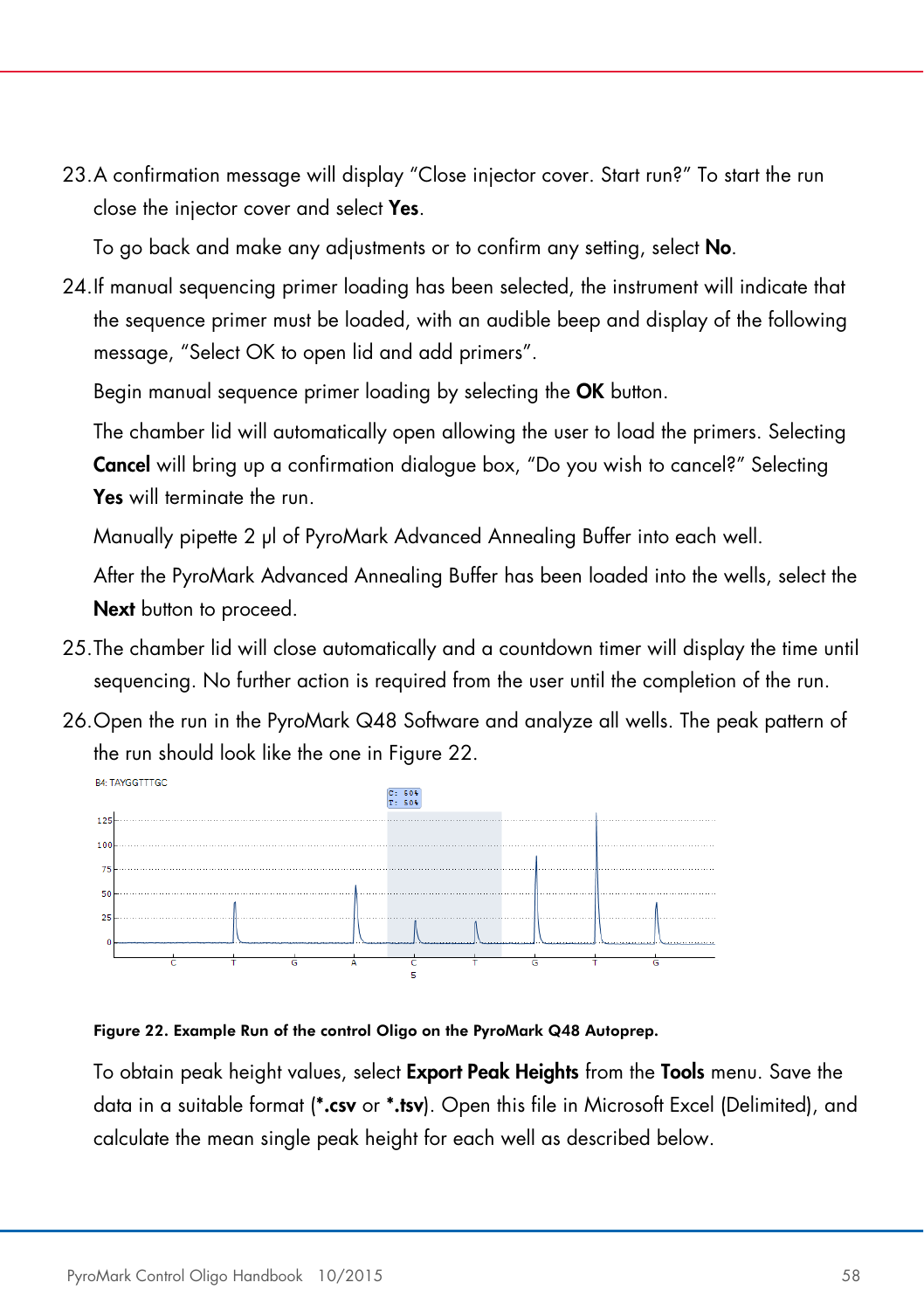#### Perform a quality assessment.

All wells should give "Passed" quality, shown as a blue bar in the bottom field of the well when looking at the overview tab and with % C indicated in a blue rectangle in the Pyrogram. If the quality assessment is "Check" or "Failed", look in Well Information for explanations.

• Evaluate the quantification results. Select the AQ Analysis Statistics Report from the Reports menu. Quantification results are given in the report with standard deviation. The %C should be in the range 40– 60%. The standard deviation should not exceed 2% units.

#### • Evaluate single peak heights.

The mean single peak height should be  $70 \pm 40$  RLU.

Mean single peak height = 
$$
\frac{\text{Sum single peaks (dispensation 2, 4, 9)}}{3}
$$

#### • Evaluate the background.

Background from blank dispensations should not exceed 3%.

Background (%) =

\n
$$
\frac{\text{Sum blanks (dispensation 1, 3) ÷ 2}}{\text{Sum single peaks (dispensation 2, 4, 9) ÷ 3}} \times 100
$$

If the values are within the set limits, the system is properly installed. If the results are not as stated above, see "Troubleshooting Guide", page [60,](#page-59-0) for possible reasons for the failure and rerun the run. If the repeat of the run fails, please see our Technical Support Center at www.qiagen.com/Support or call one of the QIAGEN Technical Service Departments or local distributors (see back cover or visit www.qiagen.com).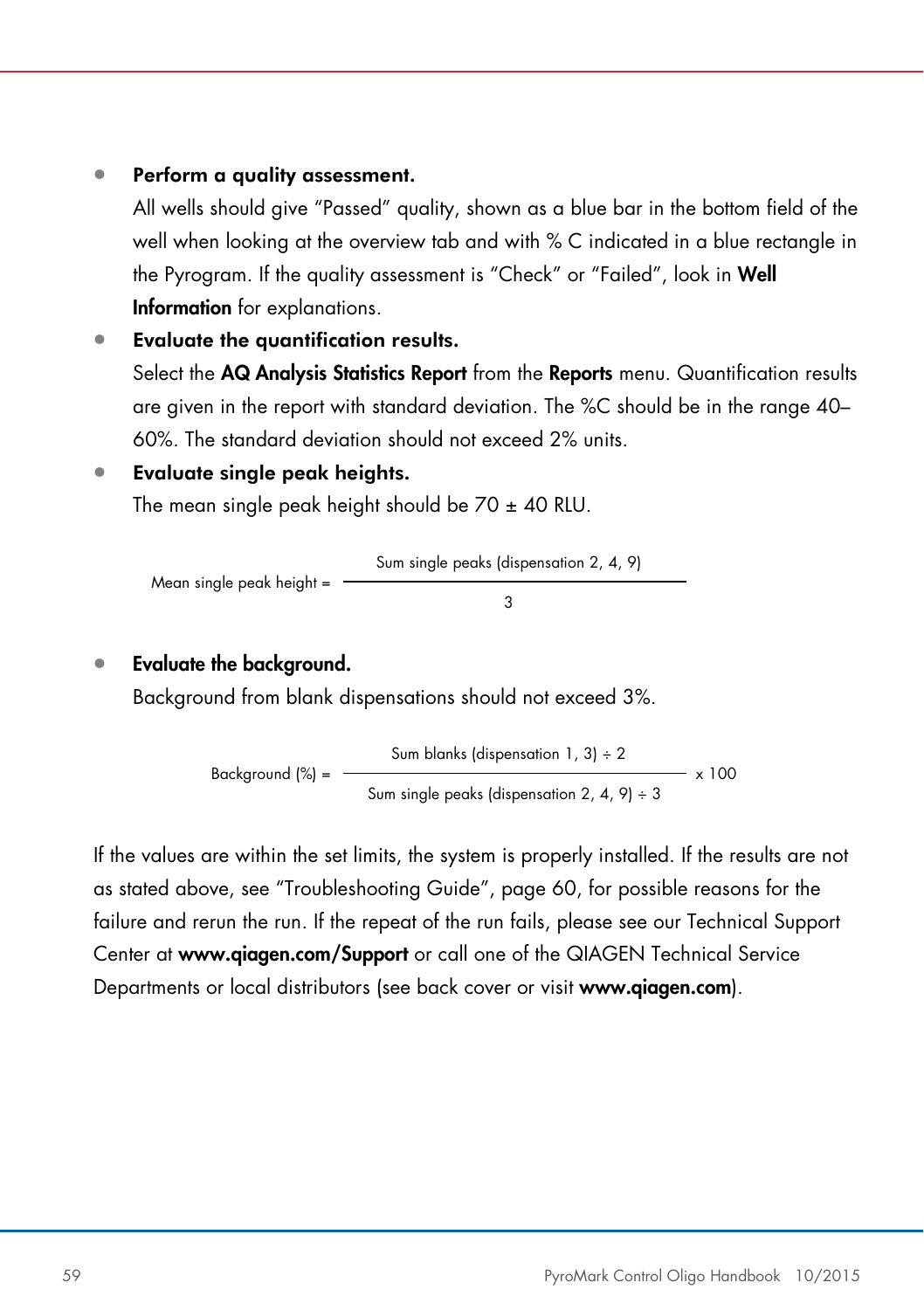# <span id="page-59-0"></span>Troubleshooting Guide

This troubleshooting guide may be helpful in solving any problems that may arise. For more information, see also the Frequently Asked Questions page at our Technical Support Center: www.qiagen.com/FAQ/FAQList.aspx. The scientists in QIAGEN Technical Services are always happy to answer any questions you may have about either the information and protocols in this handbook or sample and assay technologies (for contact information, see back cover or visit www.qiagen.com).

Sections are included for each evaluation performed:

- Quality assessment, page [61](#page-60-0)
- Quantification results, page [64](#page-63-1)
- Single peak heights, page [66](#page-64-0)
- Background, page [69](#page-68-0)
- Difference in peak height with and without sample preparation, page [69](#page-68-1)

Refer to the *PyroMark Q24 User Manual* for general troubleshooting of PyroMark Q24.

Refer to the *PyroMark Q24 Advanced User Manual* for general troubleshooting of PyroMark Q24 Advanced.

Refer to the *PyroMark Q96 ID User Manual* for general troubleshooting of PyroMark Q96 ID.

Refer to the *PyroMark Q96 MD User Manual* for general troubleshooting of PyroMark Q96 MD.

Refer to the *PyroMark Q48 Autoprep User Manual* for general troubleshooting of PyroMark Q48 Autoprep.

In the text below, the term "Dispensing Unit" includes Cartridges, NDTs, and CDTs used to dispense reagents in the various systems.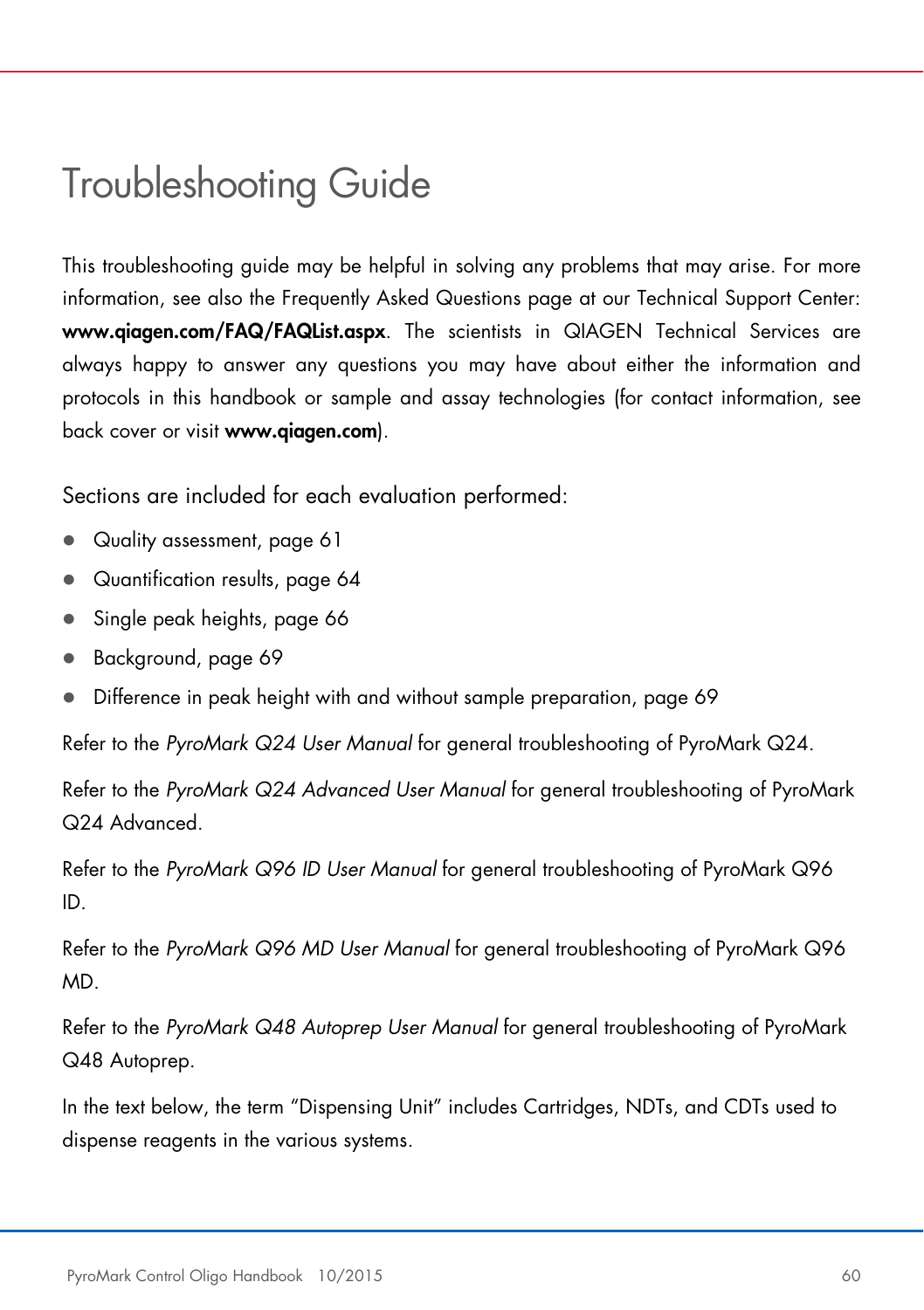# <span id="page-60-0"></span>Quality assessment

|    |                                                                                                                                                                             | <b>Comments and suggestions</b>                                                                                                                                                                                                                                                                     |
|----|-----------------------------------------------------------------------------------------------------------------------------------------------------------------------------|-----------------------------------------------------------------------------------------------------------------------------------------------------------------------------------------------------------------------------------------------------------------------------------------------------|
|    | Warning from software about broad peaks                                                                                                                                     |                                                                                                                                                                                                                                                                                                     |
|    | Concentration of PyroMark<br>Control Oligo too high                                                                                                                         | Follow the relevant protocol. Make sure to dilute the PyroMark<br>Control Oligo in dilution buffer as described in the protocols.                                                                                                                                                                   |
|    | High substrate peak                                                                                                                                                         |                                                                                                                                                                                                                                                                                                     |
|    | Contaminated sample leads to<br>unusually high consumption of<br>substrate mixture (noted as a<br>high presequencing signal; not<br>applicable to PyroMark Q48<br>Autoprep) | Change buffers. Only use buffers that are supplied by QIAGEN<br>or QIAGEN authorized distributors.<br>Use the zoom in function to check if any peaks have been<br>generated (select a section of Pyrogram with the left mouse<br>button).                                                           |
|    | Poor or incorrect sequence                                                                                                                                                  |                                                                                                                                                                                                                                                                                                     |
|    | a) PyroMark Control Oligo not<br>correctly prepared                                                                                                                         | Follow the instruction in the protocols for preparing the PyroMark<br>Control Oligo. Make sure to dilute the PyroMark Control Oligo in<br>the dilution buffer as described in the protocols. Make sure that<br>the 10x dilution buffer provided is first diluted to 1x using high-<br>purity water. |
| b) | Incorrect dispensation order                                                                                                                                                | Check that the correct sequence was typed in the Assay Setup.                                                                                                                                                                                                                                       |
| c) | Buffers or reagents incorrectly<br>diluted or incorrectly stored                                                                                                            | Follow the instructions supplied with the reagents. Include an<br>empty well (containing only PyroMark Annealing Buffer) in your<br>run to check if background peaks are coming from the<br>nucleotides.                                                                                            |
| d) | Dispensation error (seen, for<br>example, as split peaks)                                                                                                                   | Clean or replace the PyroMark Q24 or Q96 Cartridge. If the<br>problem remains, contact QIAGEN Technical Services (for<br>contact information, see back cover or visit www.qiagen.com).                                                                                                              |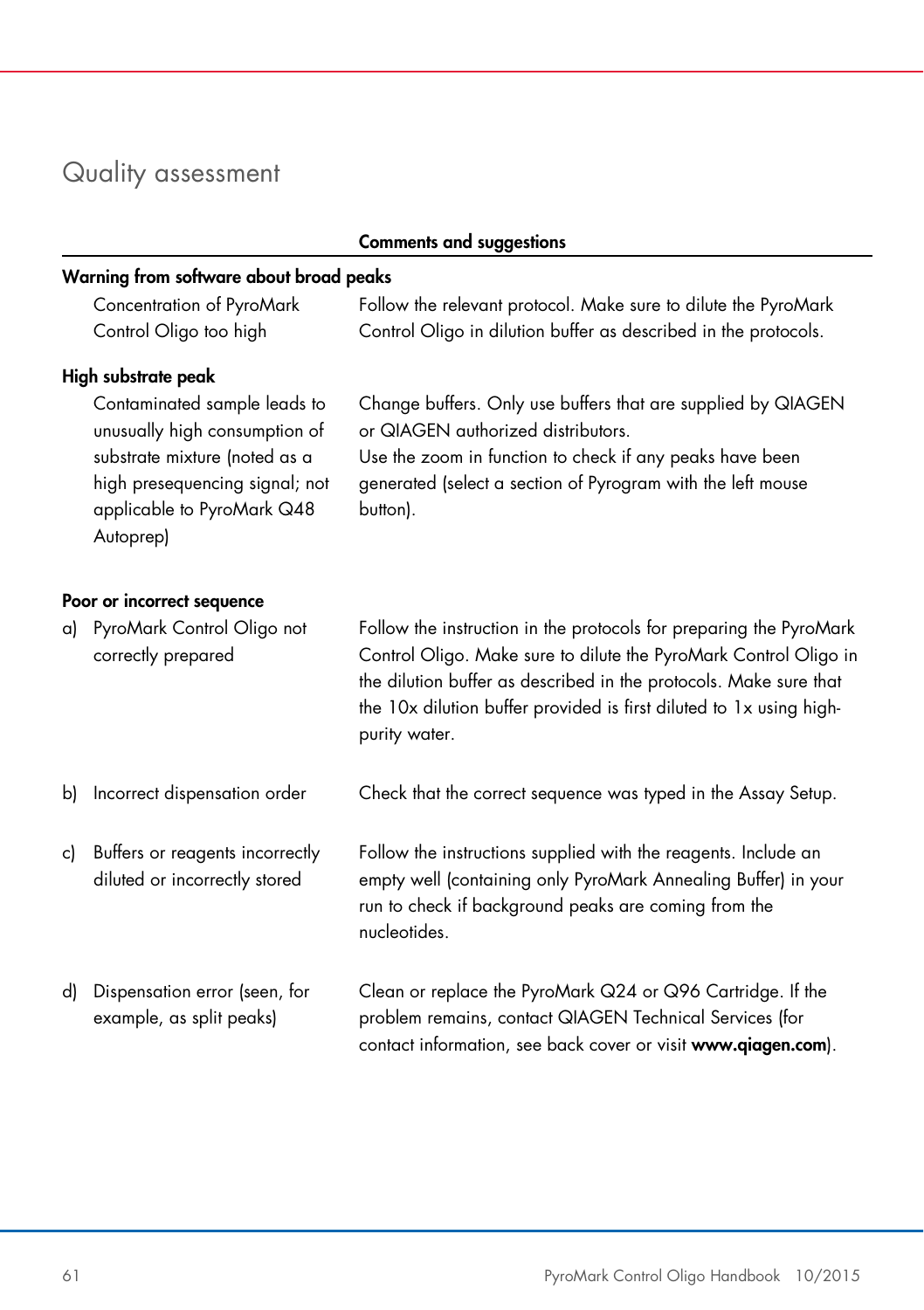|    |                                                                                                                                 | <b>Comments and suggestions</b>                                                                                                                                          |
|----|---------------------------------------------------------------------------------------------------------------------------------|--------------------------------------------------------------------------------------------------------------------------------------------------------------------------|
| e) | <b>Blocked Dispensing Unit</b>                                                                                                  | Nucleotides are not dispensed correctly due to a blocked needle<br>in the Dispensing Unit. Clean the Dispensing Unit and check that<br>it is working properly.           |
| f) | Damaged Dispensing Unit                                                                                                         | Discard the Dispensing Unit according to federal, state, and local<br>environmental regulations for disposal of laboratory waste.                                        |
| g) | Annealing time too long                                                                                                         | Carry out annealing for the correct time and at the temperatures<br>described in the protocols.                                                                          |
|    | Small or missing peaks                                                                                                          |                                                                                                                                                                          |
|    | a) Insufficient amount of template<br>for immobilization                                                                        | Make sure to dilute the PyroMark Control Oligo correctly and use<br>the amounts specified in the protocols.                                                              |
| b) | Not enough enzyme or<br>substrate for all wells                                                                                 | Fill the Dispensing Unit according to the instructions in the Pre<br>Run Information report.                                                                             |
| c) | Wells marked in the Run<br>Setup do not align with<br>sample placement in the plate                                             | Check that you loaded the PyroMark Plate correctly, according to<br>the Run Setup.                                                                                       |
| d) | One or more of the nucleotide<br>compartments in the<br>Dispensing Unit not correctly<br>filled with reagents or<br>nucleotides | Make sure that sufficient reagents are added to the Dispensing<br>Unit. Follow the instructions for use supplied with the products.                                      |
| e) | Dispensation error (seen, for<br>example, as split peaks)                                                                       | Clean or replace the Dispensing Unit. If the problem remains,<br>contact QIAGEN Technical Services (for contact information, see<br>back cover or visit www.qiagen.com). |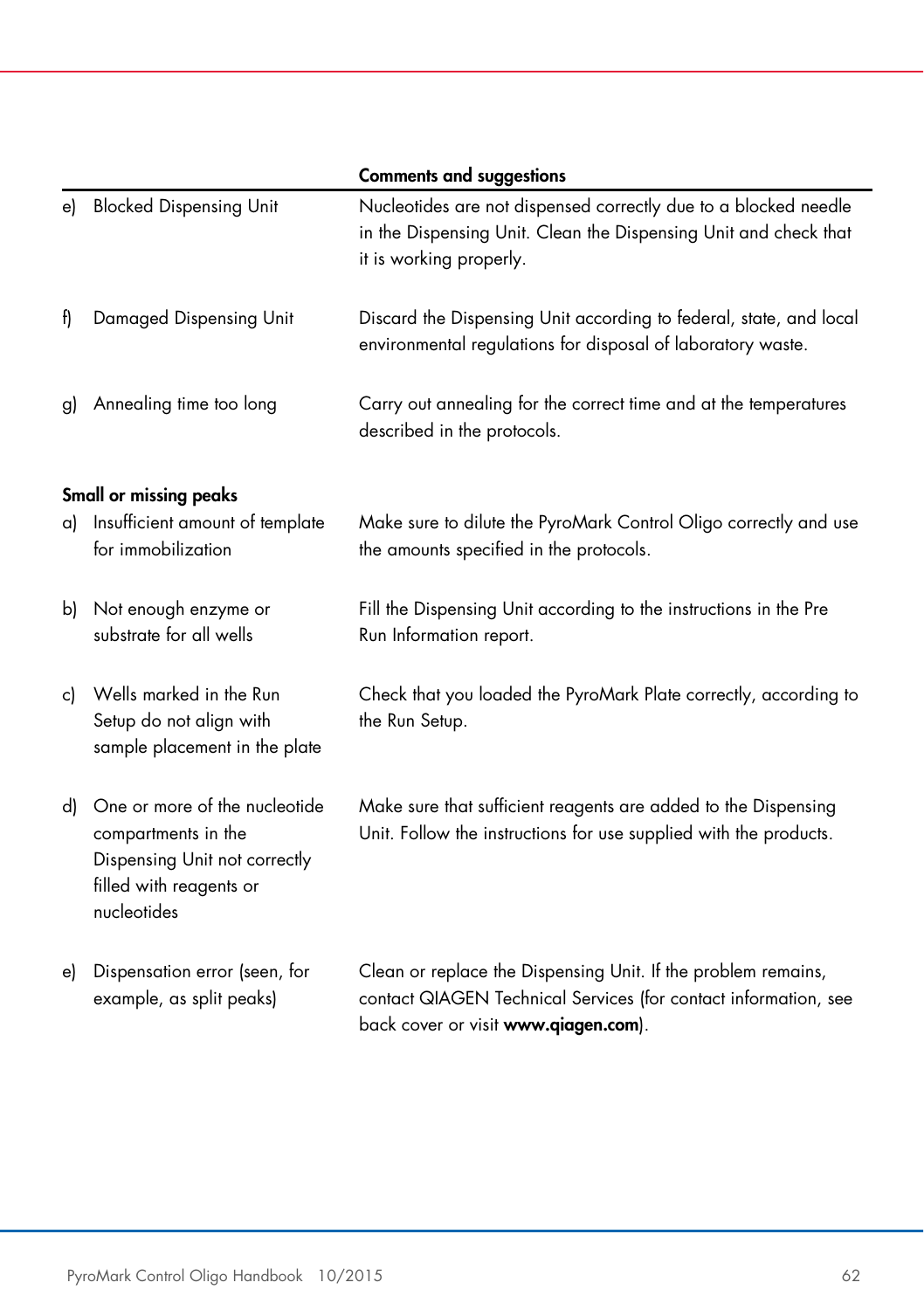|    |                                                                                                                                                                              | <b>Comments and suggestions</b>                                                                                                                                                                                                                                                                                                                                                                                                                                                                 |
|----|------------------------------------------------------------------------------------------------------------------------------------------------------------------------------|-------------------------------------------------------------------------------------------------------------------------------------------------------------------------------------------------------------------------------------------------------------------------------------------------------------------------------------------------------------------------------------------------------------------------------------------------------------------------------------------------|
| f) | <b>Blocked Dispensing Unit</b>                                                                                                                                               | Nucleotides are not dispensed correctly due to a blocked needle<br>in the Dispensing Unit. Clean the Dispensing Unit and check that<br>it is working properly.<br>Enzymes or substrates are not dispensed correctly due to a<br>blocked Dispensing Unit (as indicated by a missing<br>presequencing signal and no peaks in the Pyrogram). Clean the<br>Dispensing Unit and check that it is working properly.<br>Note: The presequencing signal is not applicable for PyroMark<br>Q48 Autoprep. |
| g) | Damaged Dispensing Unit                                                                                                                                                      | Discard the Dispensing Unit according to federal, state, and local<br>environmental regulations for disposal of laboratory waste.                                                                                                                                                                                                                                                                                                                                                               |
| h) | Buffers or reagents incorrectly<br>diluted or incorrectly stored                                                                                                             | Follow the instructions supplied with the reagents.                                                                                                                                                                                                                                                                                                                                                                                                                                             |
| i) | PyroMark instrument started<br>without a plate inserted                                                                                                                      | Clean the heating block and the light guides/lens array<br>according to instructions in the user manual for the instrument.                                                                                                                                                                                                                                                                                                                                                                     |
| i) | PyroMark Control Oligo not<br>correctly prepared                                                                                                                             | Follow the instruction in the protocols for preparing the PyroMark<br>Control Oligo. Make sure to dilute the PyroMark Control Oligo in<br>the dilution buffer as described in the protocols. Make sure that<br>the 10x dilution buffer provided is first diluted to 1x using high-<br>purity water.                                                                                                                                                                                             |
| k) | Contaminated sample leads to<br>unusually high consumption of<br>substrate mixture (noted as a<br>high presequencing signal; not<br>applicable for PyroMark Q48<br>Autoprep) | Change buffers. Only use buffers that are supplied by QIAGEN<br>or QIAGEN authorized distributors.<br>Use the zoom in function to check if any peaks have been<br>generated (select a section of Pyrogram with the left mouse<br>button).                                                                                                                                                                                                                                                       |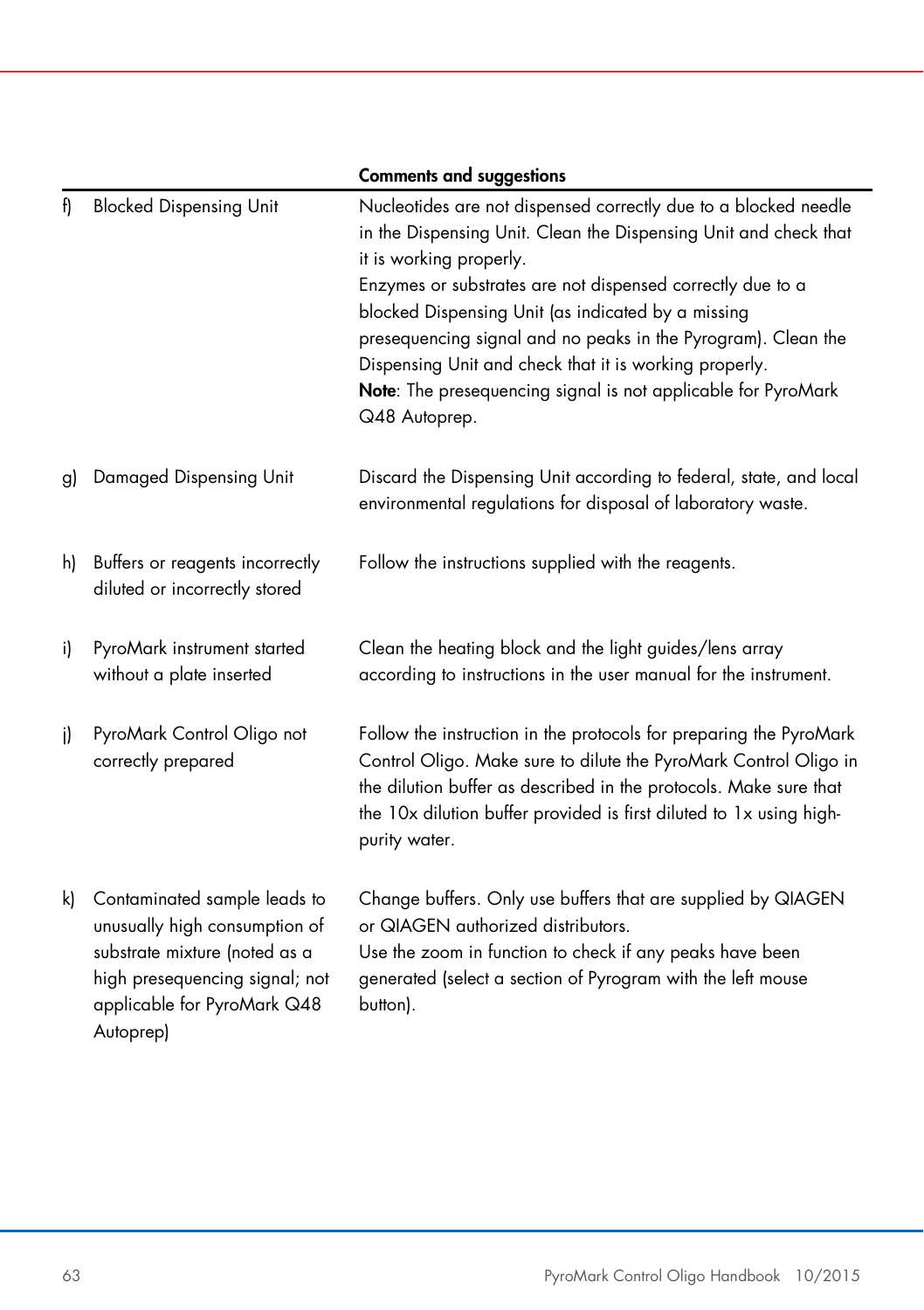<span id="page-63-0"></span>

|    |                                                                             | <b>Comments and suggestions</b>                                                                                                                                                                                                                                                                                                                                                                                                                                       |
|----|-----------------------------------------------------------------------------|-----------------------------------------------------------------------------------------------------------------------------------------------------------------------------------------------------------------------------------------------------------------------------------------------------------------------------------------------------------------------------------------------------------------------------------------------------------------------|
| I) | Air bubbles are transferred<br>from the pipet to the cartridge              | Air bubbles in the cartridge well will prevent the liquid from<br>being dispensed during the Pyrosequencing run. Air bubbles can<br>be removed by gently tapping the cartridge several times on a<br>smooth work bench.<br>Important: Avoid tapping the cartridge too hard or on uneven<br>surfaces, as this can damage the needles.                                                                                                                                  |
| m) | PyroMark reagents and<br>nucleotides adhere to the wall<br>of the cartridge | If pipetting small volumes of reagents into the cartridge (e.g.,<br>below 50 µl per well) make sure that all liquid is collected at the<br>bottom of the cartridge. For example, this can be accomplished<br>by gently tapping the cartridge several times on a smooth work<br>bench. <b>Important</b> : Avoid tapping the cartridge too hard or on<br>uneven surfaces, as this can damage the needles. Alternatively,<br>the volume of liquid used can be increased. |
|    | Warning regarding signal to noise                                           |                                                                                                                                                                                                                                                                                                                                                                                                                                                                       |

Various See points a) to k) in "Small or missing peaks", above.

## <span id="page-63-1"></span>Quantification results

|    |                                                        | <b>Comments and suggestions</b>                                                                                                                                                                                                                                                                    |
|----|--------------------------------------------------------|----------------------------------------------------------------------------------------------------------------------------------------------------------------------------------------------------------------------------------------------------------------------------------------------------|
|    | Poor or incorrect sequence                             |                                                                                                                                                                                                                                                                                                    |
|    | a) PyroMark Control Oligo not<br>correctly prepared    | Follow the instruction in the protocols for preparing the<br>PyroMark Control Oligo. Make sure to dilute the PyroMark<br>Control Oligo in the dilution buffer as described in the<br>protocols. Make sure that the 10x dilution buffer provided is<br>first diluted to 1x using high-purity water. |
| b) | Incorrect sequence to analyze or<br>dispensation order | Check that the correct sequence was typed in the Assay<br>Setup.                                                                                                                                                                                                                                   |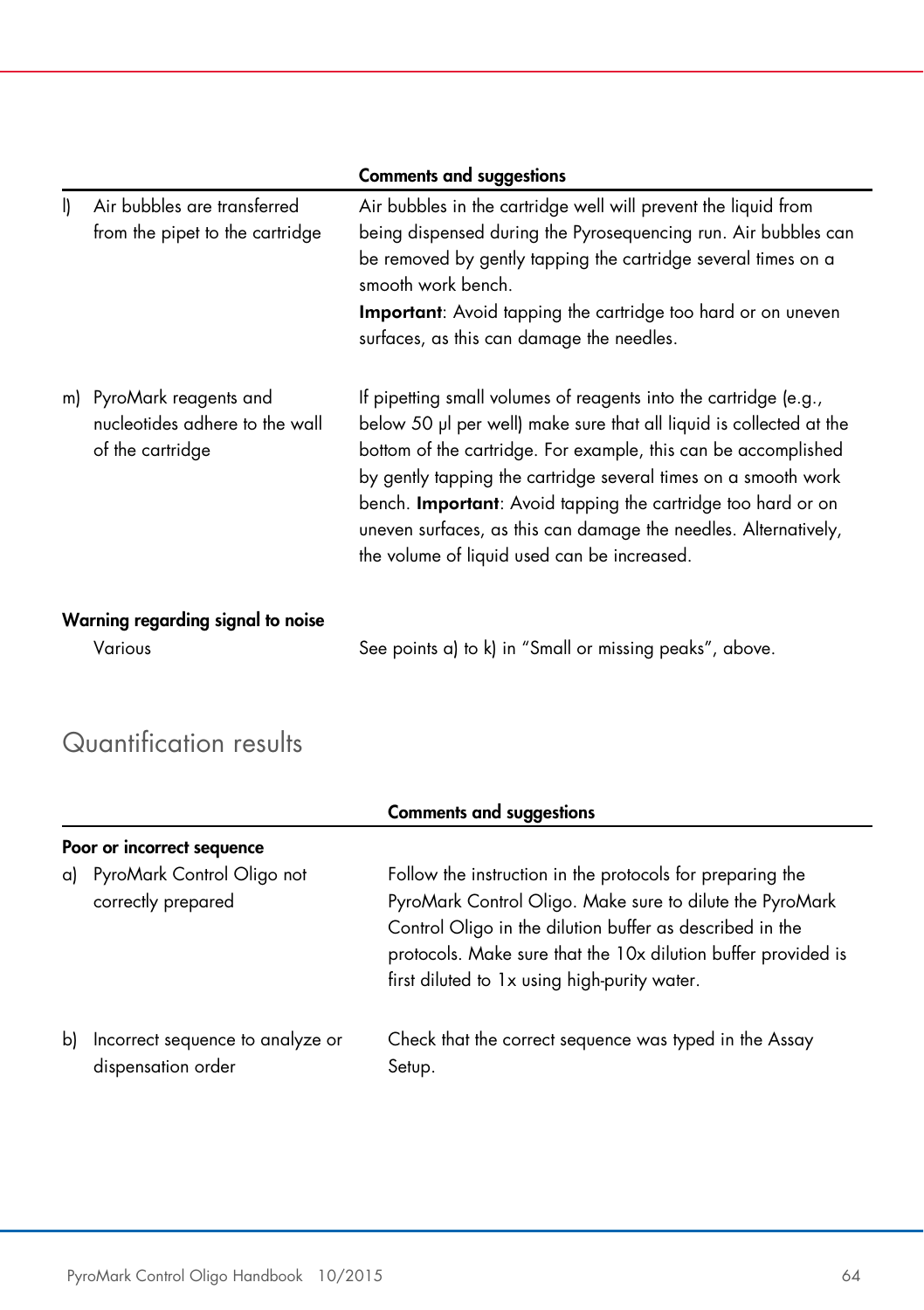<span id="page-64-0"></span>

|    |                                                                                                                          | <b>Comments and suggestions</b>                                                                                                                                                                          |
|----|--------------------------------------------------------------------------------------------------------------------------|----------------------------------------------------------------------------------------------------------------------------------------------------------------------------------------------------------|
| c) | Buffers or reagents incorrectly<br>diluted or incorrectly stored                                                         | Follow the instructions supplied with the reagents. Include an<br>empty well (containing only PyroMark Annealing Buffer) in<br>your run to check if background peaks are coming from the<br>nucleotides. |
| d) | Dispensation error (seen, for<br>example, as split peaks)                                                                | Clean or replace the Dispensing Unit. If the problem remains,<br>contact QIAGEN Technical Services (for contact information,<br>see back cover or visit www.qiagen.com).                                 |
| e) | <b>Blocked Dispensing Unit</b>                                                                                           | Nucleotides are not dispensed correctly due to a blocked<br>needle in the Dispensing Unit. Clean the Dispensing Unit and<br>check that it is working properly.                                           |
| f) | Damaged Dispensing Unit                                                                                                  | Discard the Dispensing Unit according to federal, state, and<br>local environmental regulations for disposal of laboratory<br>waste.                                                                     |
| g) | Annealing time too long                                                                                                  | Carry out annealing for the correct time and at the<br>temperatures described in the protocols.                                                                                                          |
|    | High background                                                                                                          |                                                                                                                                                                                                          |
| a) | The storage conditions for one or<br>more reagent did not comply with<br>the instructions given in<br>"Storage", page 4. | Check the storage conditions and the expiration date of the<br>reagents and use new reagents, if necessary.                                                                                              |
| b) | Reagents have expired                                                                                                    | Check the storage conditions and the expiration date of the<br>reagents and use new reagents, if necessary.                                                                                              |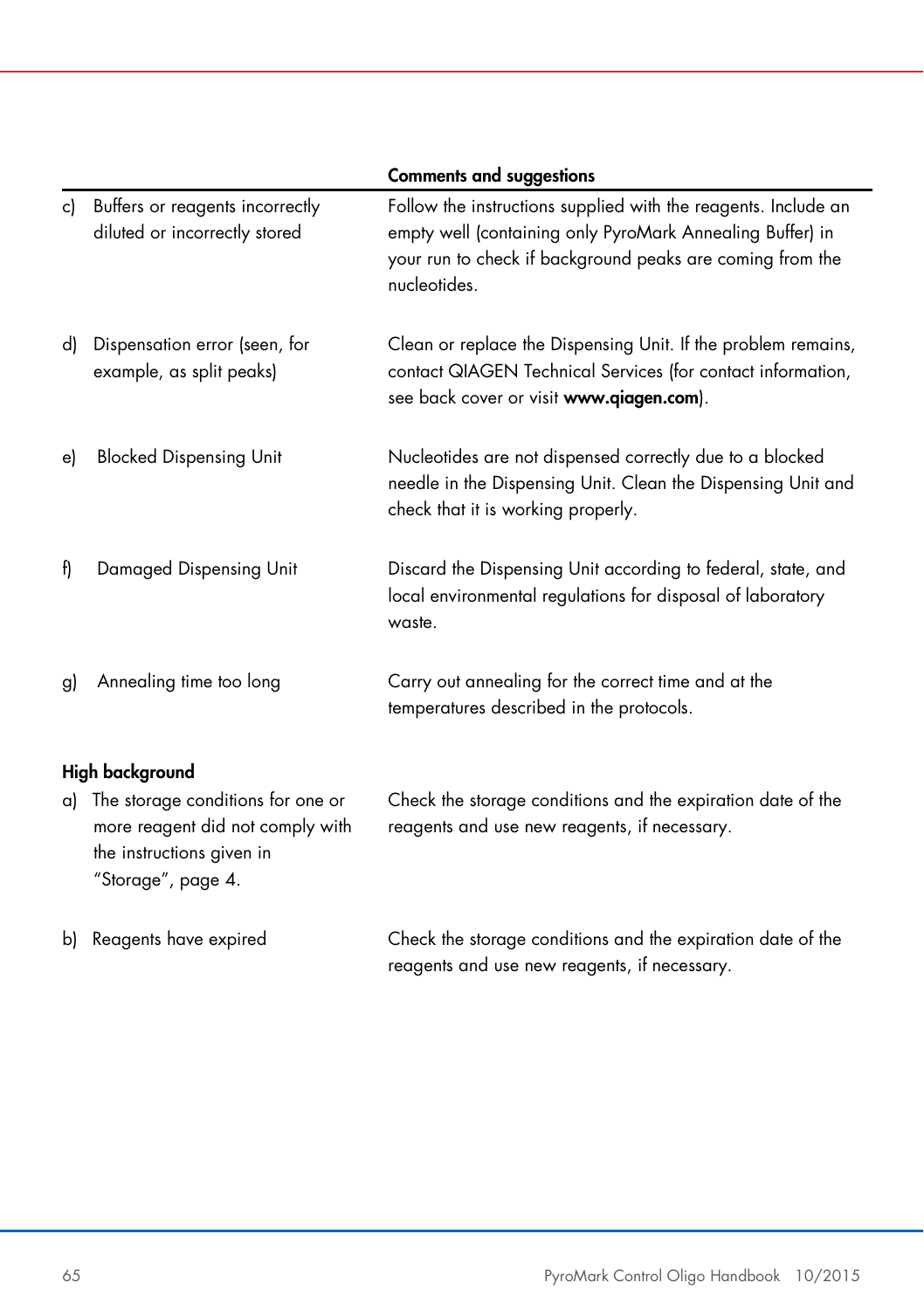# Single peak heights

|    |                                                                  | <b>Comments and suggestions</b>                                                                                                                                                                                                                                                                     |  |  |  |
|----|------------------------------------------------------------------|-----------------------------------------------------------------------------------------------------------------------------------------------------------------------------------------------------------------------------------------------------------------------------------------------------|--|--|--|
|    | Poor or incorrect sequence                                       |                                                                                                                                                                                                                                                                                                     |  |  |  |
| a) | PyroMark Control Oligo not<br>correctly prepared                 | Follow the instruction in the protocols for preparing the PyroMark<br>Control Oligo. Make sure to dilute the PyroMark Control Oligo in<br>the dilution buffer as described in the protocols. Make sure that<br>the 10x dilution buffer provided is first diluted to 1x using high-<br>purity water. |  |  |  |
| b) | Incorrect sequence to analyze<br>or dispensation order           | Check that the correct sequence was typed in the Assay Setup.                                                                                                                                                                                                                                       |  |  |  |
| c) | Buffers or reagents incorrectly<br>diluted or incorrectly stored | Follow the instructions supplied with the reagents. Include an<br>empty well (containing only PyroMark Annealing Buffer) in your<br>run to check if background peaks are coming from the<br>nucleotides.                                                                                            |  |  |  |
| d) | Dispensation error (seen, for<br>example, as split peaks)        | Clean or replace the Dispensing Unit. If the problem remains,<br>contact QIAGEN Technical Services (for contact information, see<br>back cover or visit www.qiagen.com).                                                                                                                            |  |  |  |
| e) | <b>Blocked PyroMark Dispensing</b><br>Unit                       | Nucleotides are not dispensed correctly due to a blocked needle<br>in the Dispensing Unit. Clean the Dispensing Unit and check that it<br>is working properly.                                                                                                                                      |  |  |  |
| f) | Damaged PyroMark<br>Dispensing Unit                              | Discard the Dispensing Unit according to federal, state, and local<br>environmental regulations for disposal of laboratory waste.                                                                                                                                                                   |  |  |  |
| g) | Annealing time too long                                          | Carry out annealing for the correct time and at the temperatures<br>described in the protocols.                                                                                                                                                                                                     |  |  |  |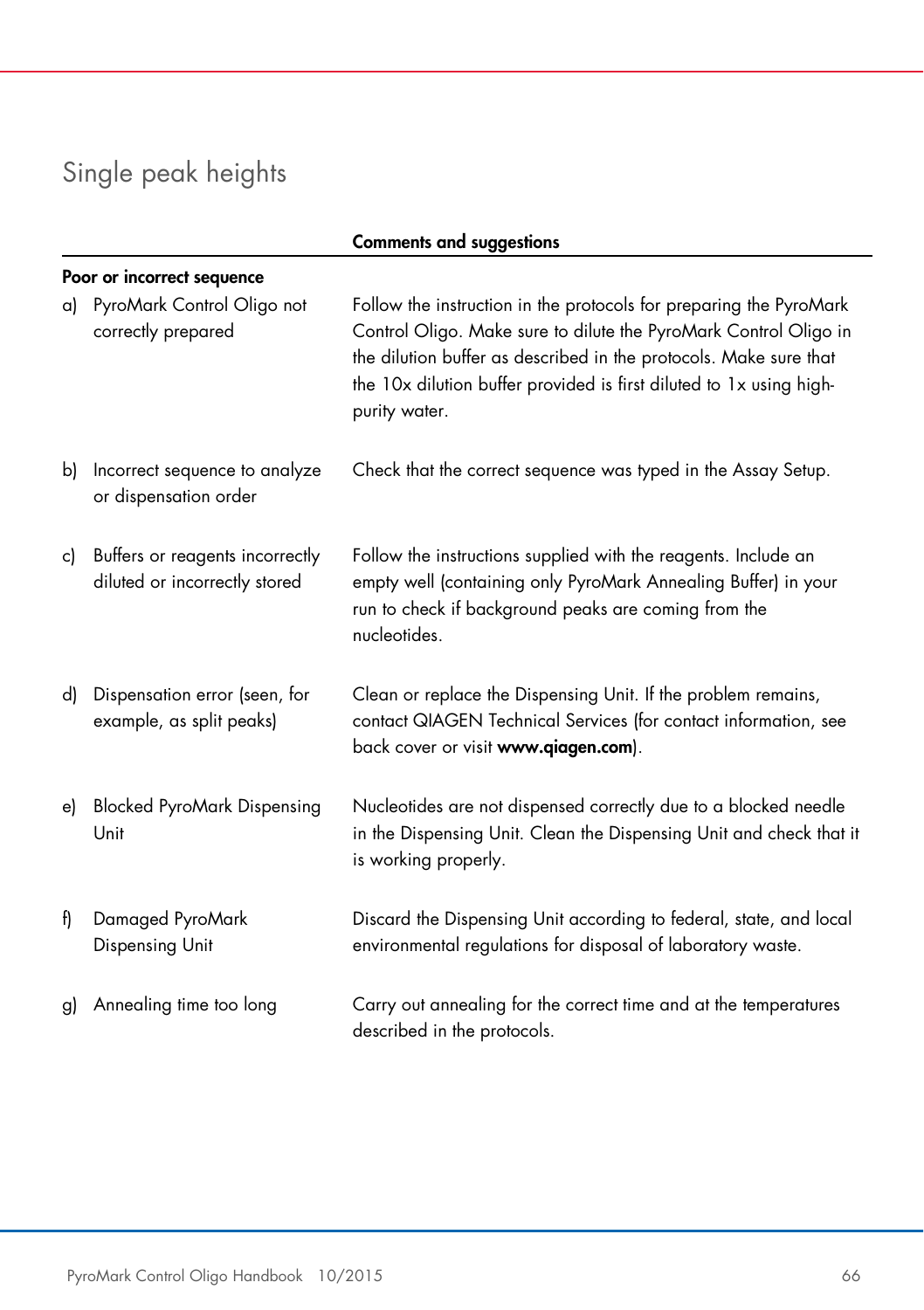#### Comments and suggestions

|    | Small or missing peaks<br>a) Insufficient amount of template<br>for immobilization                                              | Make sure to dilute the PyroMark Control Oligo correctly and use<br>the amounts specified in the protocols.                                                                                                                                                                                                                                                                                                                                                                                     |
|----|---------------------------------------------------------------------------------------------------------------------------------|-------------------------------------------------------------------------------------------------------------------------------------------------------------------------------------------------------------------------------------------------------------------------------------------------------------------------------------------------------------------------------------------------------------------------------------------------------------------------------------------------|
| b) | Not enough enzyme or<br>substrate for all wells                                                                                 | Fill the Dispensing Unit according to the instructions in the Pre Run<br>Information report.                                                                                                                                                                                                                                                                                                                                                                                                    |
| c) | Wells marked in the Run<br>Setup do not align with<br>sample placement in the plate                                             | Check that you loaded the PyroMark Q24 or Q96 Plate correctly,<br>according to the Run Setup.                                                                                                                                                                                                                                                                                                                                                                                                   |
| d) | One or more of the nucleotide<br>compartments in the<br>Dispensing Unit not correctly<br>filled with reagents or<br>nucleotides | Make sure that sufficient reagents are added to the Dispensing<br>Unit. Follow the instructions for use supplied with the products.                                                                                                                                                                                                                                                                                                                                                             |
| e) | Dispensation error (seen, for<br>example, as split peaks)                                                                       | Clean or replace the Dispensing Unit. If the problem remains,<br>contact QIAGEN Technical Services (for contact information, see<br>back cover or visit www.qiagen.com).                                                                                                                                                                                                                                                                                                                        |
| f) | <b>Blocked Dispensing Unit</b>                                                                                                  | Nucleotides are not dispensed correctly due to a blocked needle<br>in the Dispensing Unit. Clean the Dispensing Unit and check that it<br>is working properly.<br>Enzymes or substrates are not dispensed correctly due to a<br>blocked Dispensing Unit (as indicated by a missing presequencing<br>signal and no peaks in the Pyrogram). Clean the Dispensing Unit<br>and check that it is working properly.<br>Note: The presequencing signal is not applicable for PyroMark<br>Q48 Autoprep. |
| g) | Damaged Dispensing Unit                                                                                                         | Discard the Dispensing Unit according to federal, state, and local<br>environmental regulations for disposal of laboratory waste.                                                                                                                                                                                                                                                                                                                                                               |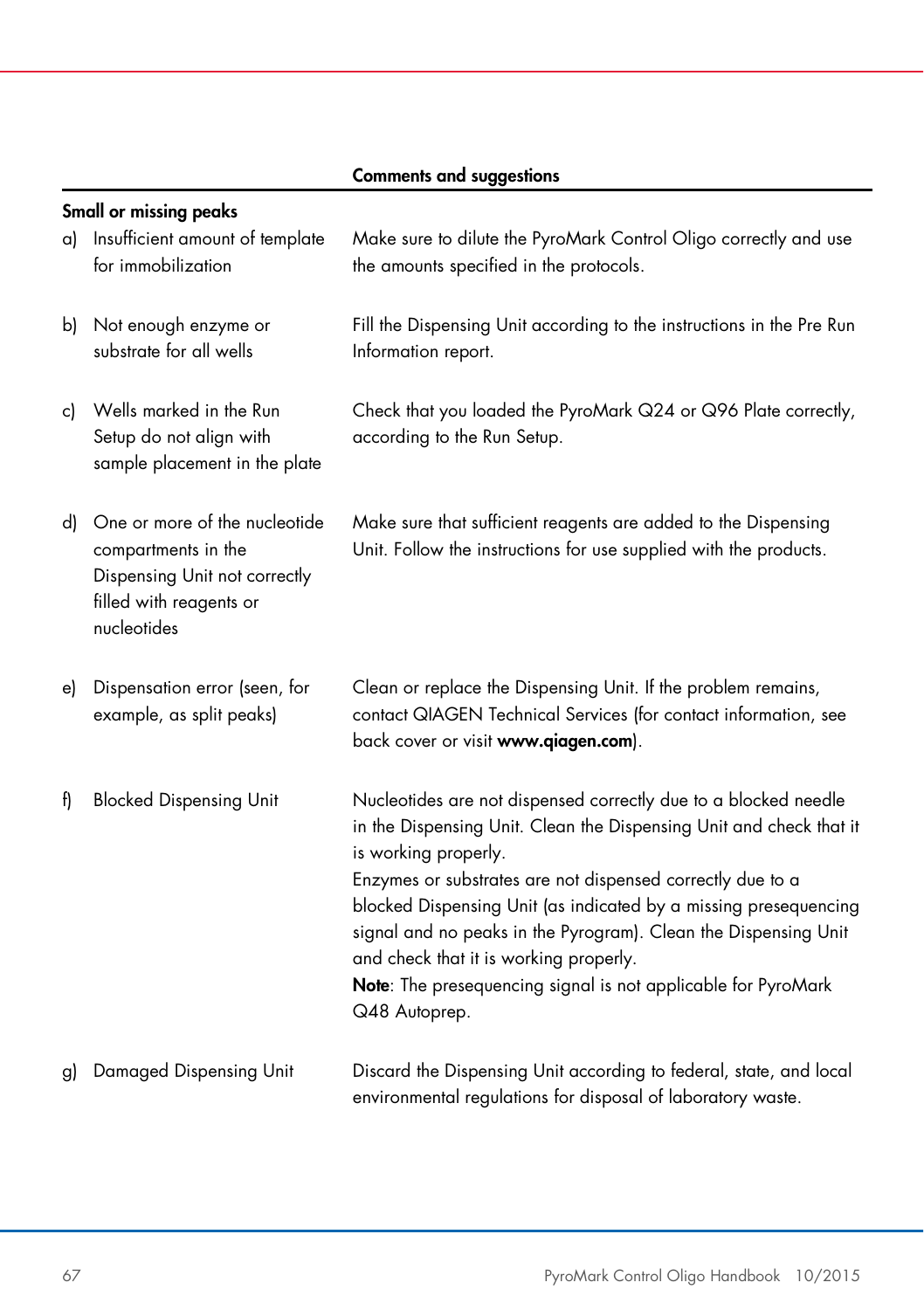|    |                                                                                                                                                                             | <b>Comments and suggestions</b>                                                                                                                                                                                                                                                                                                                                                                                                                               |
|----|-----------------------------------------------------------------------------------------------------------------------------------------------------------------------------|---------------------------------------------------------------------------------------------------------------------------------------------------------------------------------------------------------------------------------------------------------------------------------------------------------------------------------------------------------------------------------------------------------------------------------------------------------------|
| h) | Buffers or reagents incorrectly<br>diluted or incorrectly stored                                                                                                            | Follow the instructions supplied with the reagents.                                                                                                                                                                                                                                                                                                                                                                                                           |
| i) | PyroMark Control Oligo not<br>correctly prepared                                                                                                                            | Follow the instruction in the protocols for preparing the PyroMark<br>Control Oligo. Make sure to dilute the PyroMark Control Oligo in<br>the dilution buffer as described in the protocols. Make sure that<br>the 10x dilution buffer provided is first diluted to 1x using high-<br>purity water.                                                                                                                                                           |
| i) | Contaminated sample leads<br>to unusually high consumption<br>of substrate mixture (noted as<br>a high presequencing signal;<br>not applicable to PyroMark<br>Q48 Autoprep) | Change buffers. Only use buffers that are supplied by QIAGEN or<br><b>QIAGEN</b> authorized distributors.<br>Use the zoom in function to check if any peaks have been<br>generated (select a section of Pyrogram with the left mouse<br>button).                                                                                                                                                                                                              |
| k) | Air bubbles are transferred<br>from the pipet to the cartridge                                                                                                              | Air bubbles in the cartridge well will prevent the liquid from being<br>dispensed during the Pyrosequencing run. Air bubbles can be<br>removed by gently tapping the cartridge several times on a<br>smooth work bench.<br>Important: Avoid tapping the cartridge too hard or on uneven<br>surfaces, as this can damage the needles.                                                                                                                          |
| I) | PyroMark reagents and<br>nucleotides adhere to the wall<br>of the cartridge                                                                                                 | If pipetting small volumes of reagents into the cartridge (e.g.,<br>below 50 µl per well) make sure that all liquid is collected at the<br>bottom of the cartridge. For example, this can be accomplished by<br>gently tapping the cartridge several times on a smooth work<br>bench. Important: Avoid tapping the cartridge too hard or on<br>uneven surfaces, as this can damage the needles. Alternatively,<br>the volume of liquid used can be increased. |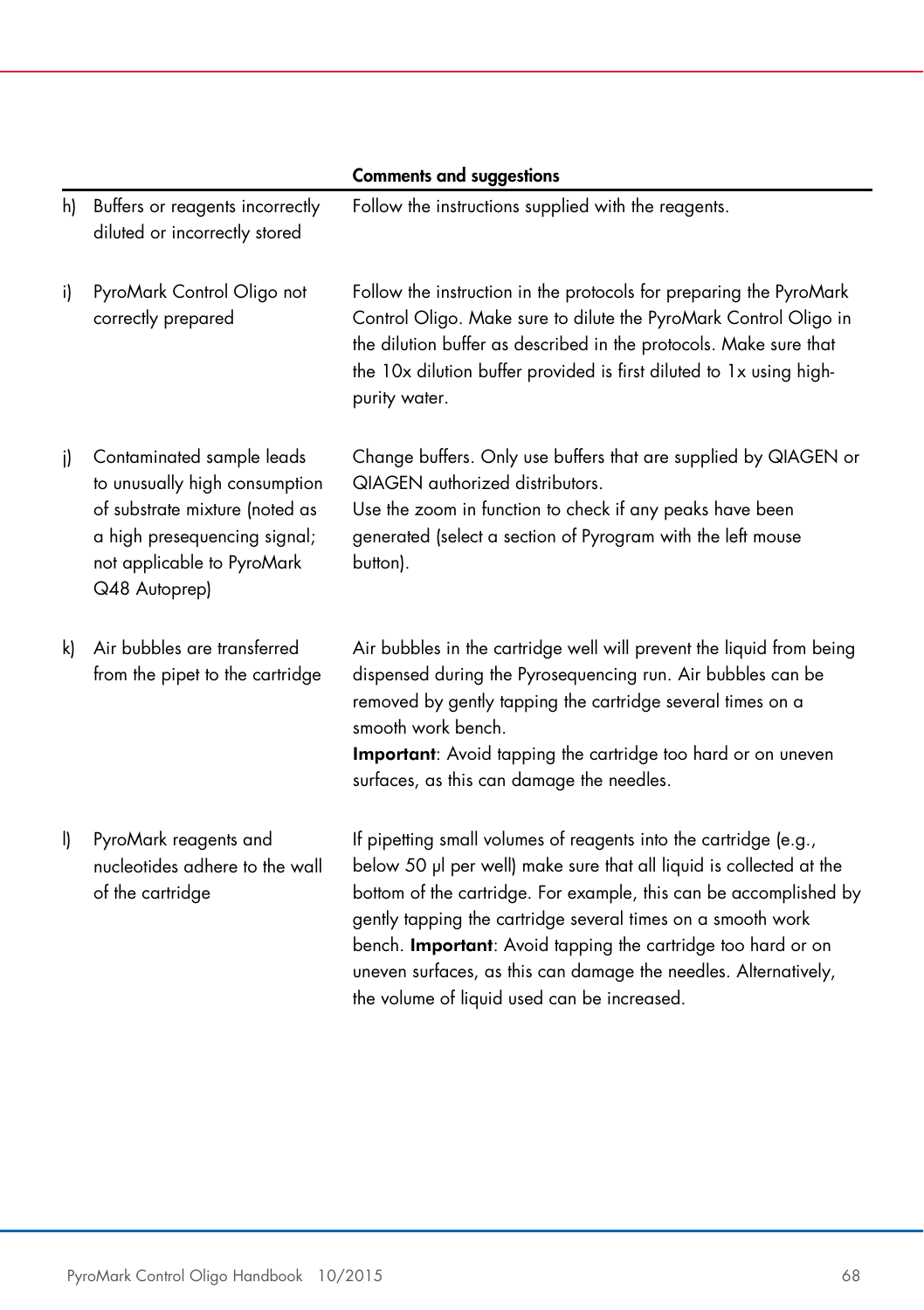#### Comments and suggestions

#### Very high peaks

PyroMark Control Oligo not correctly prepared

Follow the instruction in the protocols for preparing the PyroMark Control Oligo. Make sure to dilute the PyroMark Control Oligo in the dilution buffer as described in the protocols. Make sure that the 10x dilution buffer provided is first diluted to 1x using highpurity water.

## <span id="page-68-0"></span>Background

|                                                                                                                             | <b>Comments and suggestions</b>                                                                             |  |  |  |
|-----------------------------------------------------------------------------------------------------------------------------|-------------------------------------------------------------------------------------------------------------|--|--|--|
| High background                                                                                                             |                                                                                                             |  |  |  |
| a) The storage conditions for one<br>or more reagent did not comply<br>with the instructions given in<br>"Storage", page 4. | Check the storage conditions and the expiration date of the<br>reagents and use new reagents, if necessary. |  |  |  |
| b) Reagents have expired                                                                                                    | Check the storage conditions and the expiration date of the<br>reagents and use new reagents, if necessary. |  |  |  |

## <span id="page-68-1"></span>Difference in peak height with and without sample preparation

### Incorrect sample preparation

#### a) Liquid left in some wells or tubes when capturing the beads containing immobilized template to the filter probes

Comments and suggestions

Replace corresponding filter probe in the vacuum tool of the PyroMark Q24 or PyroMark Q96 Vacuum Workstation. See the sample preparation guidelines available at our Technical Support Center at www.qiagen.com/Support or call one of the QIAGEN Technical Service Departments or local distributors (see back cover or visit www.qiagen.com).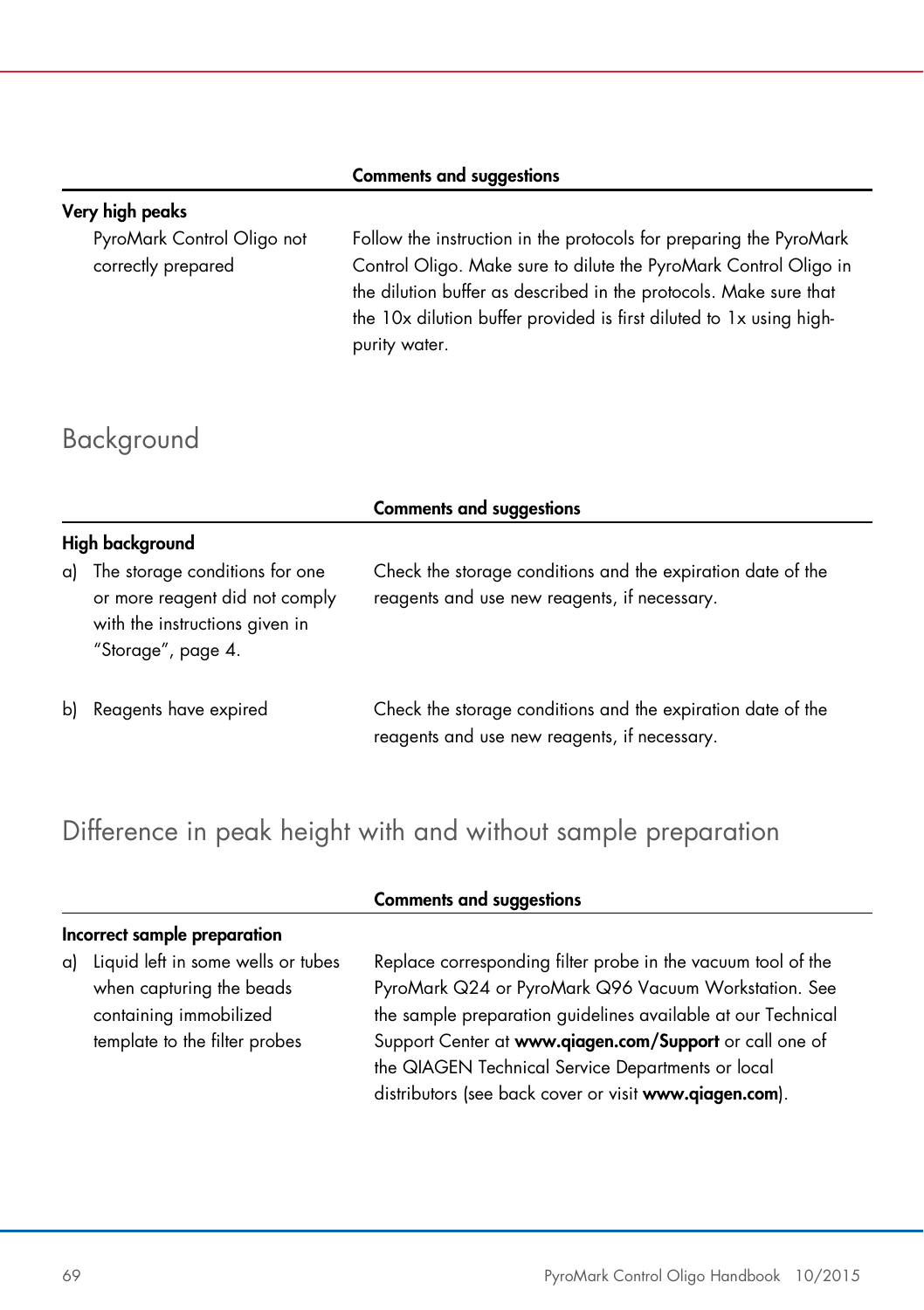|    |                                                                                                                                                                                  | <b>Comments and suggestions</b>                                                                                                                                                                                                                                                                                                                      |
|----|----------------------------------------------------------------------------------------------------------------------------------------------------------------------------------|------------------------------------------------------------------------------------------------------------------------------------------------------------------------------------------------------------------------------------------------------------------------------------------------------------------------------------------------------|
| b) | Filter probes not working<br>properly                                                                                                                                            | Check the filter probes. Add 80 µl of high-purity water to<br>each well of a PCR plate. Start the vacuum pump and apply<br>vacuum by opening the vacuum switch (On). Lower the<br>vacuum tool into the PCR plate and wait 10 s. Check that all<br>wells of the PCR plate are empty. If not, replace the failed<br>filter probes and repeat the test. |
| c) | White debris (Streptavidin<br>Sepharose High Performance<br>beads) in some wells or tubes<br>when capturing the beads<br>containing immobilized<br>template to the filter probes | Do not leave the PCR plate, used in the immobilization step,<br>for longer than 1 min after mixing is finished. If necessary,<br>mix for an extra minute before capturing the beads.                                                                                                                                                                 |
| d) | Leakage of the PyroMark Q24<br>or Q96 Vacuum Workstation                                                                                                                         | Ensure that the tubing is connected properly and that there is<br>no leakage. The waste filter might be wet and need to be<br>replaced.                                                                                                                                                                                                              |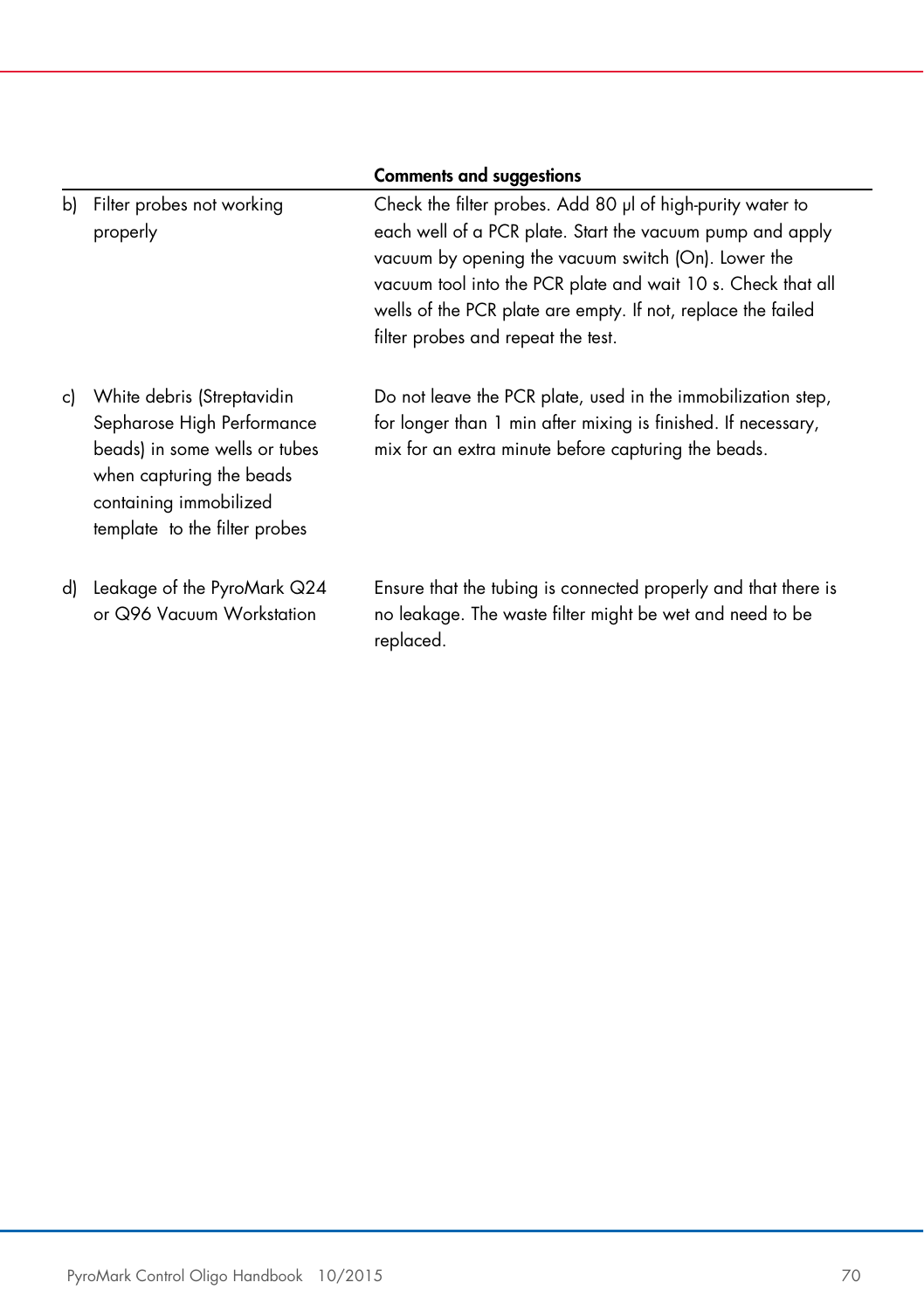# Appendix A: Preparation of the PyroMark Q24 Vacuum Workstation

This protocol is a description of how to prepare the PyroMark Q24 Vacuum Workstation before using it for preparation of single-stranded DNA.

### Procedure

- 1. Fill 5 separate troughs (supplied with the PyroMark Q24 Vacuum Workstation) as follows.
	- Approximately 50 ml ethanol (70%) (1)
	- Approximately 40 ml PyroMark Denaturation Solution (2)
	- Approximately 50 ml PyroMark Wash Buffer (3)
	- Approximately 50 ml high-purity water (4)
	- Approximately 70 ml high-purity water (5)

A suggested setup is shown in [Figure 23.](#page-70-0) Refill the troughs to these levels whenever necessary.



<span id="page-70-0"></span>

- 2. Switch on the vacuum pump.
- 3. Apply vacuum to the tool by opening the vacuum switch.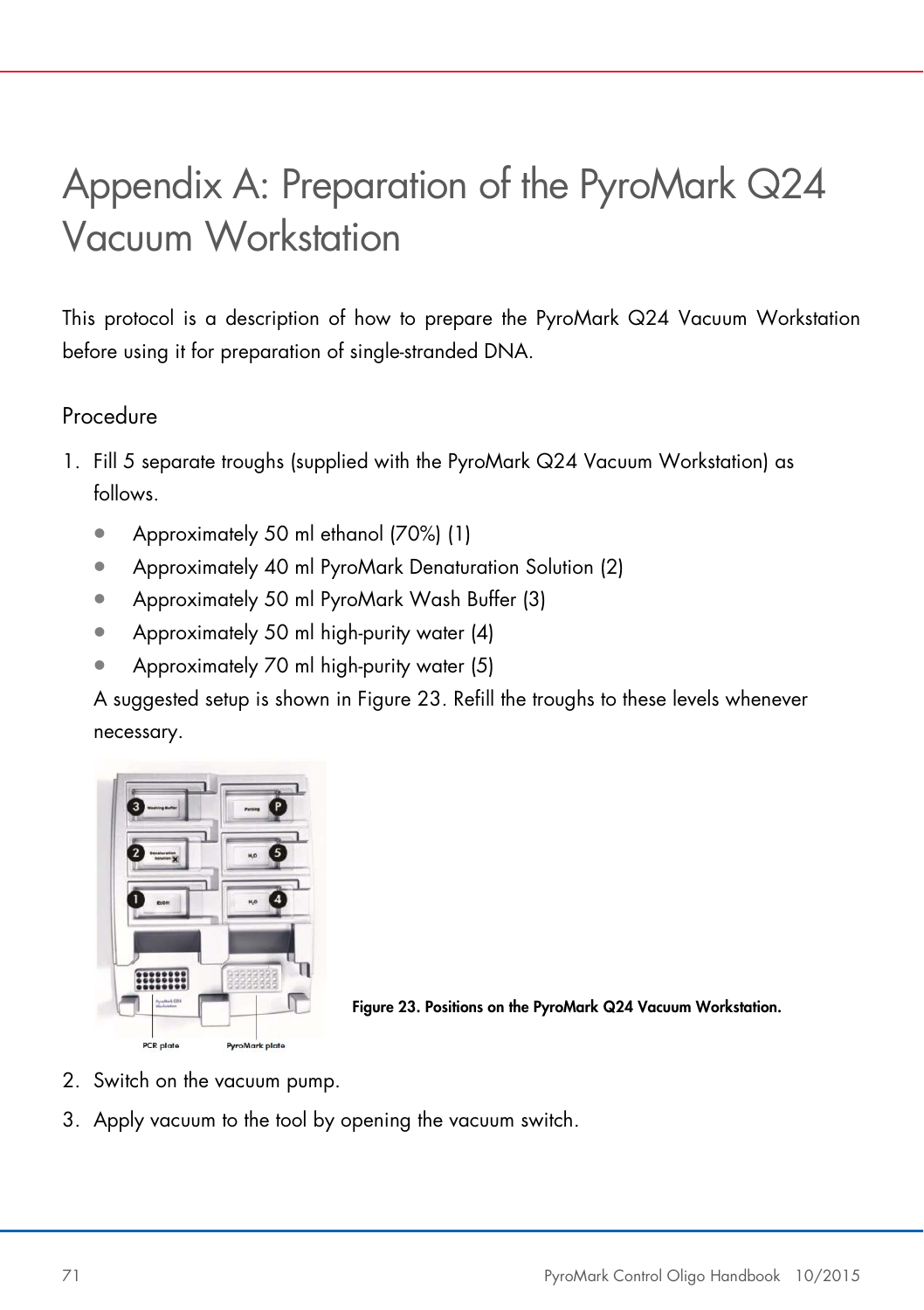- 4. Wash the filter probes by lowering the probes into high-purity water (trough 5). Flush the probes with 70 ml high-purity water. Make sure that the water is being transferred to the waste container. If it is not, then make sure that the tubing is connected correctly and is not broken. Broken tubing should be replaced, see "Replacing the tubing" in the *PyroMark Q24 User Manual*.
- 5. Make sure that the waste filter is dry. If the filter is wet, it should be replaced, see "Replacing the waste filter" in the *PyroMark Q24 User Manual*.
- 6. Refill trough 5 with 70 ml high-purity water.
- <span id="page-71-0"></span>7. Close the vacuum switch on the tool (Off) and place the tool in the Parking (P) position.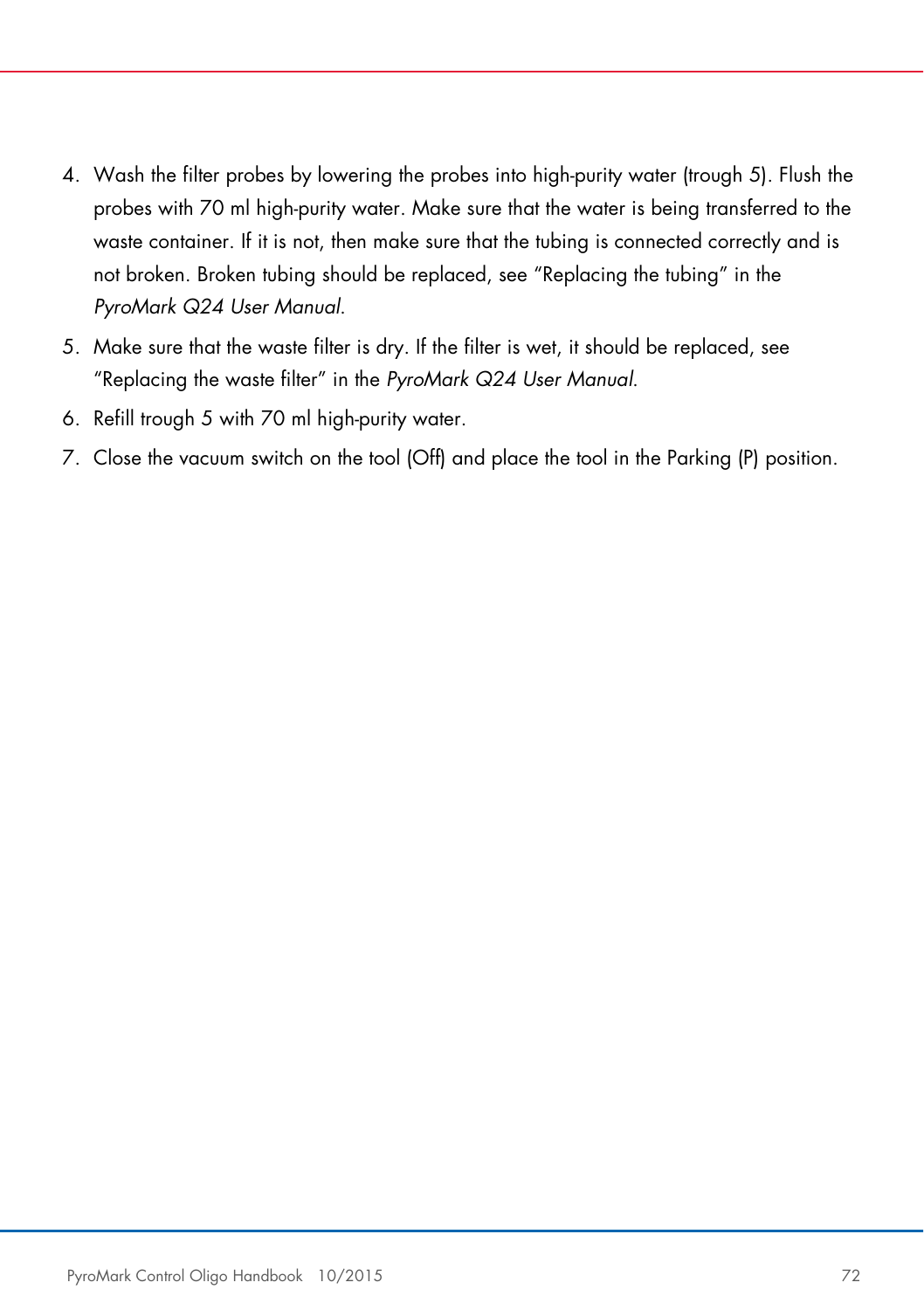# Appendix B: Preparation of the PyroMark Q96 Vacuum Workstation

This protocol is a description of how to prepare the PyroMark Q96 Vacuum Workstation before using it for preparation of single-stranded DNA.

- 1. Fill 5 separate troughs (supplied with the PyroMark Q96 Vacuum Workstation) as follows.
	- Approximately 110 ml ethanol (70%) (1)
	- Approximately 90 ml PyroMark Denaturation Solution (2)
	- Approximately 110 ml PyroMark Wash Buffer (3)
	- Approximately 110 ml high-purity water (4)
	- Approximately 180 ml high-purity water (Parking position)

A suggested setup is shown in [Figure 24.](#page-72-0) Refill the troughs to these levels whenever necessary.



<span id="page-72-0"></span>Figure 24. Placement of PCR plate (or strips) and PyroMark Q96 Plate Low or PyroMark Q96 HS Plate on the PyroMark Q96 Vacuum Workstation. The marked positions contain 70% ethanol (1), PyroMark Denaturation Solution (2), PyroMark Wash Buffer (3), and high-purity water (4).

- 2. Refill the troughs to approximately these levels whenever needed.
- 3. Start the vacuum pump.
- 4. Apply vacuum to the tool by opening the vacuum switch.
- 5. Wash the filter probes by lowering the probes into high purity water (Parking position). Let approximately 180 ml of water flush through the filter probes, i.e., empty the trough.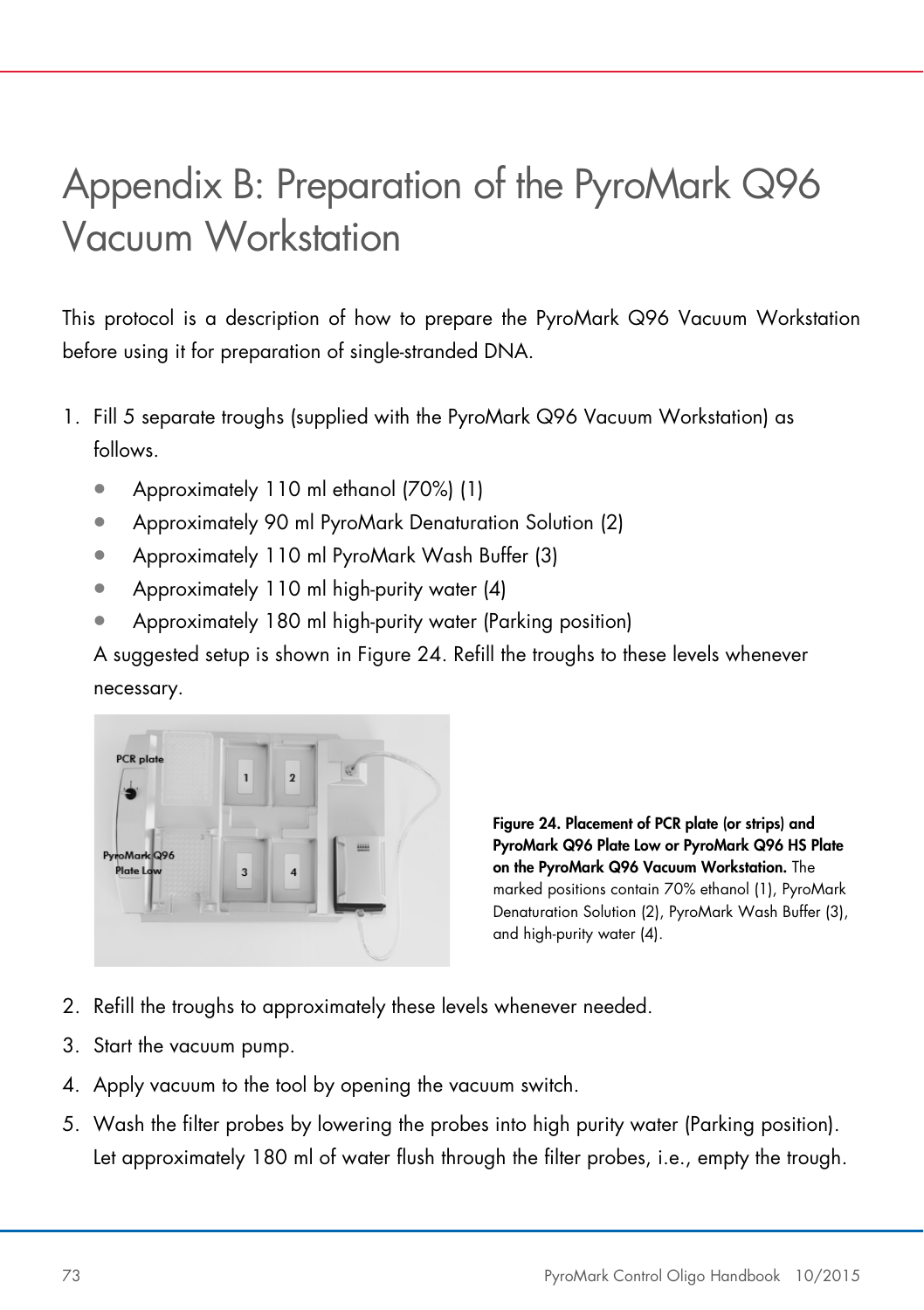Ensure that the water is being transferred to the waste container. If not ensure that the tubing is connected properly and there is no leakage.

- 6. Refill Parking Position with 180 ml of high-purity water.
- 7. Switch off the vacuum switch on the vacuum workstation (Off) and place the tool in the Parking (P) position.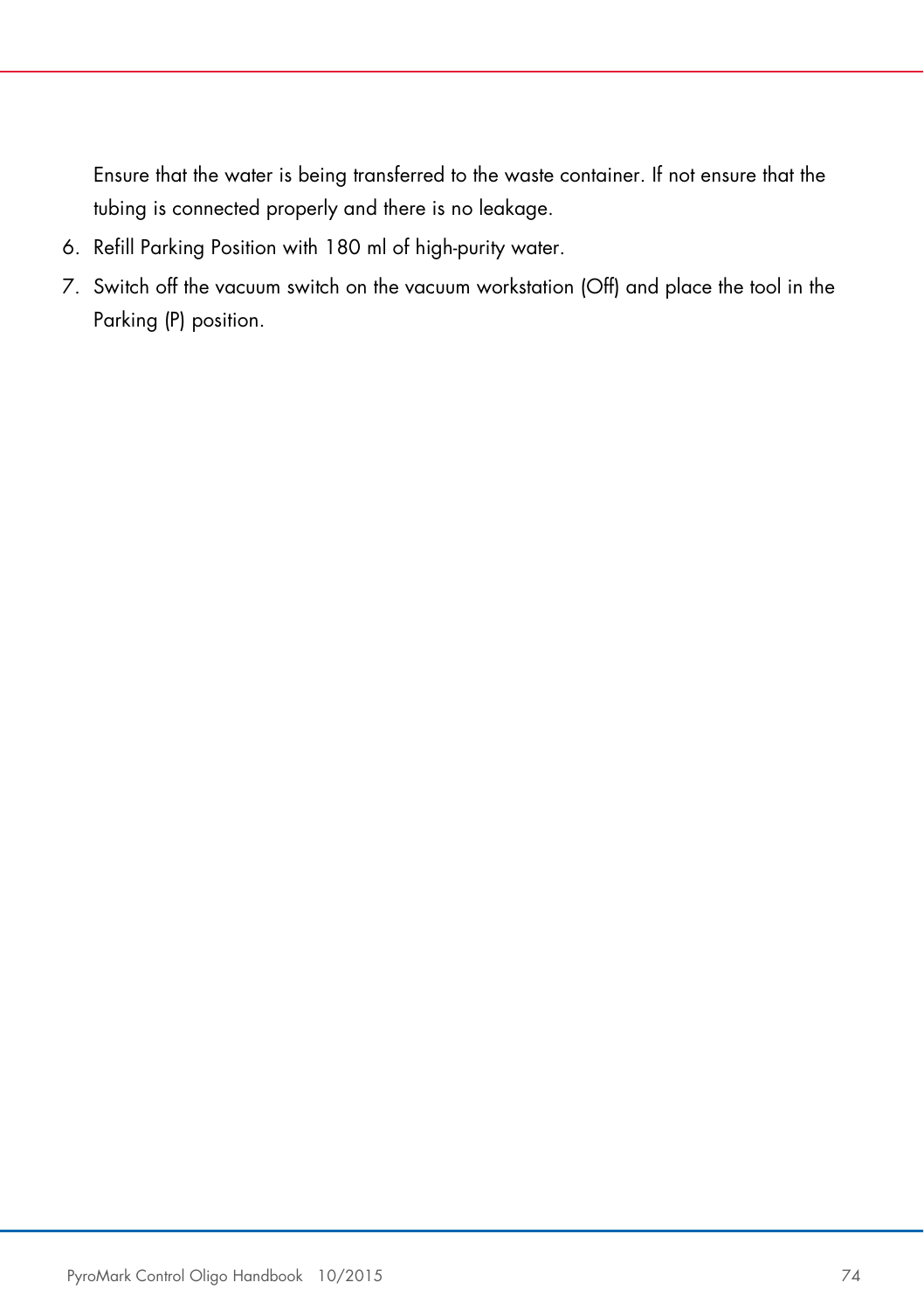# Appendix C: Emptying the Waste Container and Troughs

WARNING | Hazardous chemicals

The PyroMark Denaturation Solution used with the PyroMark Q24 Vacuum Workstation contains sodium hydroxide, which is irritating to eyes and skin. Always wear safety glasses, gloves, and a lab coat. The responsible body (e.g., laboratory manager) must take the necessary precautions to ensure that the surrounding workplace is safe and that the instrument operators are not exposed to hazardous levels of toxic substances (chemical or biological) as defined in the applicable Safety Data Sheets (SDSs) or OSHA,\*ACGIH,<sup>†</sup> or COSHH<sup>‡</sup> documents. Venting for fumes and disposal of wastes must be in accordance with all national, state and local health and safety regulations and laws.

OSHA: Occupational Safety and Health Administration (United States of America).

† ACGIH: American Conference of Government Industrial Hygienists (United States of America).

‡ COSHH: control of Substances Hazardous to Health (United Kingdom).

Be sure to observe federal, state and local environmental regulations for the disposal of laboratory waste.

The following item is required:

High-purity water (Milli-Q 18.2 MΩ x cm, www.millipore.com, or equivalent).

### Procedure

- 1. Ensure that no vacuum is applied to the vacuum tool, the vacuum switch is closed (Off), and the vacuum pump is switched off.
- 2. Discard any solutions left in the troughs.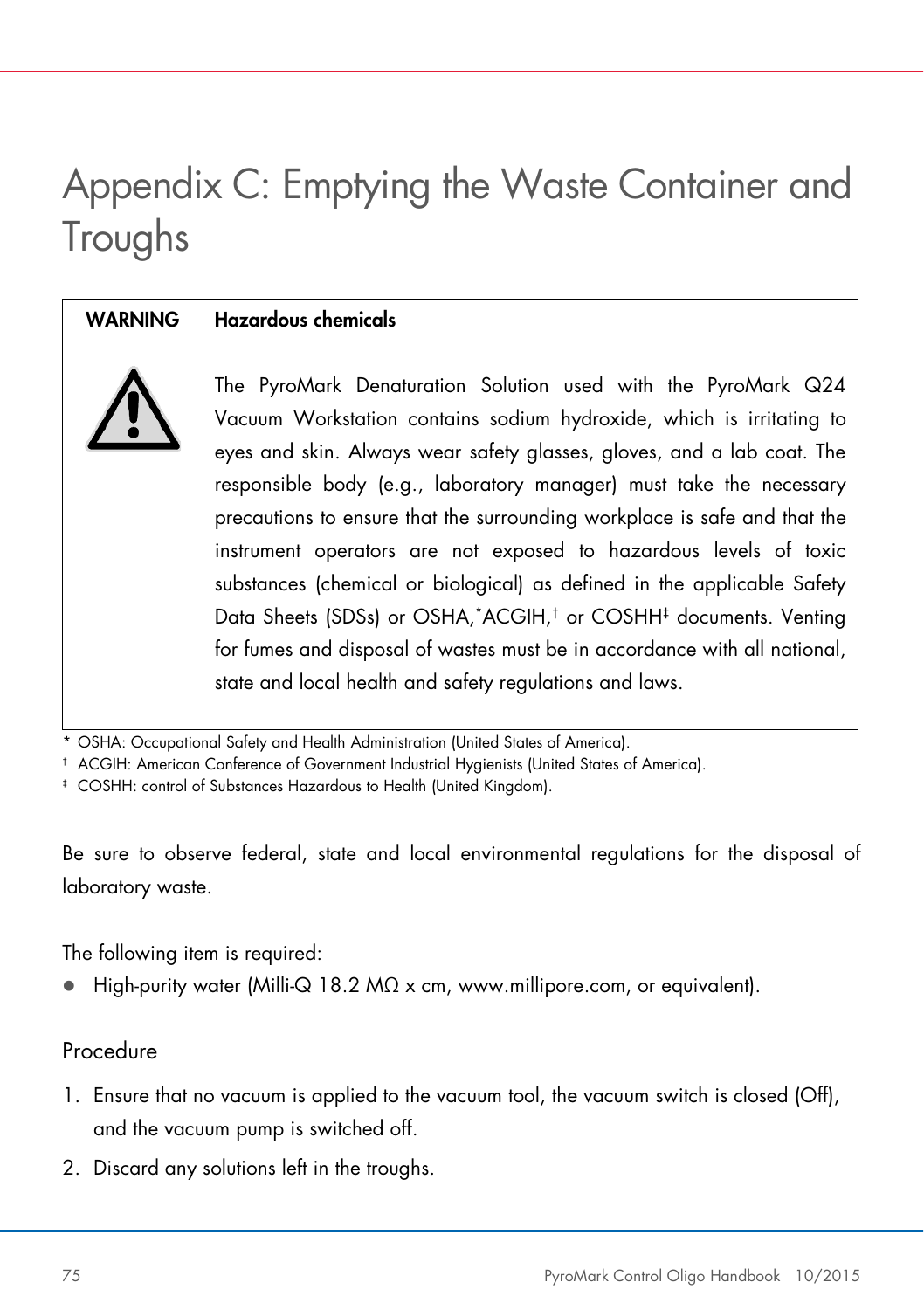- 3. Rinse the troughs with high-purity water, or replace them, if necessary.
- 4. Empty the waste container.
- 5. The cap can be removed without disconnecting the tubing.
- 6. If the PyroMark Q24 Vacuum Workstation must be cleaned (for dust or spillage), follow the instructions in "Cleaning the PyroMark Q24 Vacuum Workstation" in the *PyroMark Q24 User Manual*.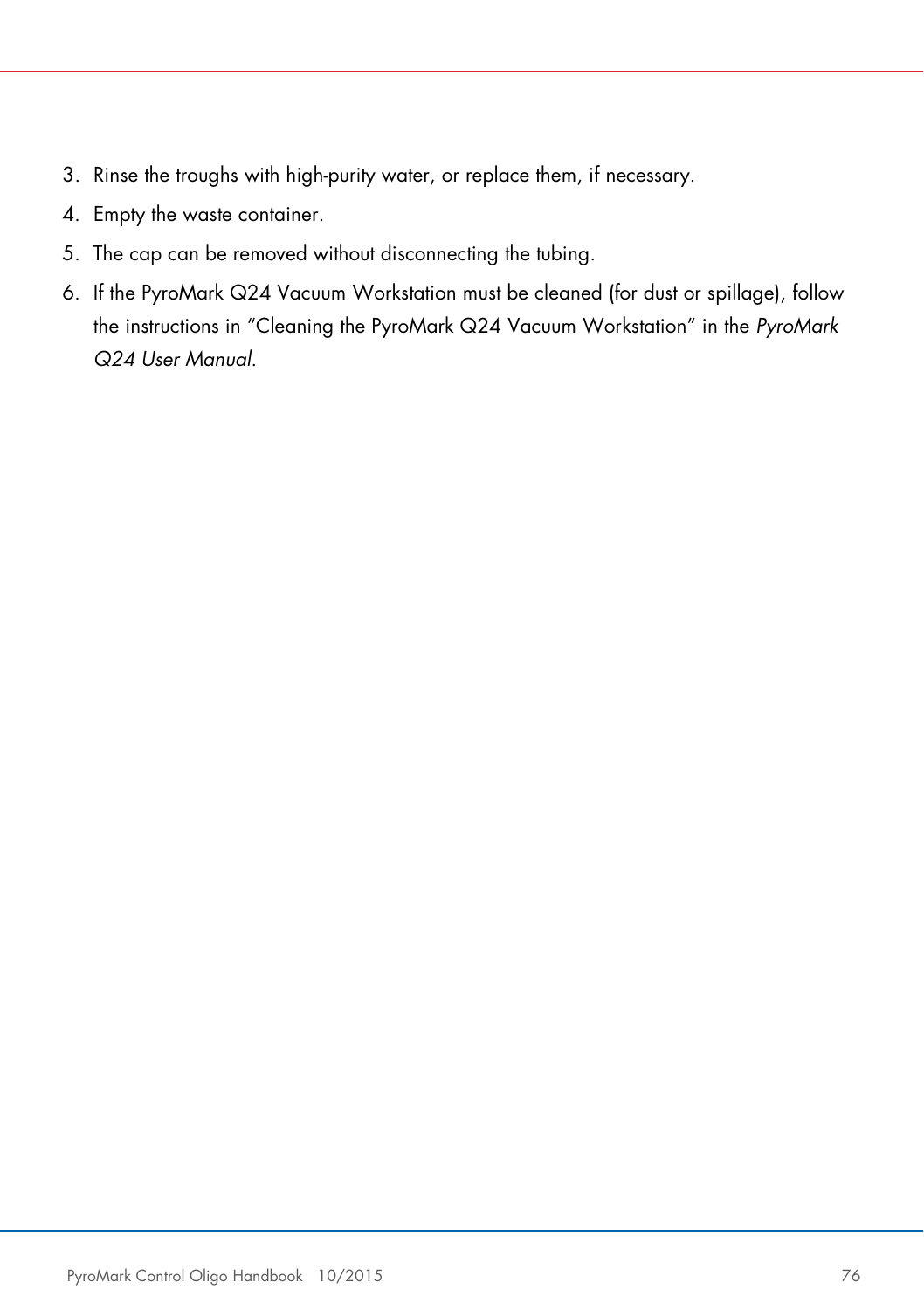# Ordering Information

| Product                               | <b>Contents</b>                                                                                | Cat. no.            |
|---------------------------------------|------------------------------------------------------------------------------------------------|---------------------|
| PyroMark Control Oligo                | For installation check of PyroMark systems                                                     | 979203              |
| <b>Instruments</b>                    |                                                                                                |                     |
| PyroMark Q24                          | Instrument and software for Pyrosequencing of 24<br>samples in parallel                        | 9001514             |
| PyroMark Q24<br>Advanced              | Instrument and software for advanced<br>Pyrosequencing of 24 samples in parallel               | 9002270             |
| PyroMark Q24 Vacuum<br>Workstation    | Workstation for preparing single-stranded DNA<br>from 24 samples                               | Varies*             |
| PyroMark Q48<br>Autoprep              | Instrument, software, and pipet for advanced<br>Pyrosequencing of 48 samples in parallel       | 9002470             |
| PyroMark Q96 ID                       | Sequence-based detection platform for<br>Pyrosequencing of 96 samples in parallel              | 9001525             |
| PyroMark Q96<br>Vacuum Workstation    | Workstation for preparing single-stranded DNA<br>from 96 samples; for use with PyroMark Q96 ID | Varies <sup>†</sup> |
| Consumables                           |                                                                                                |                     |
| PyroMark Q24<br>Cartridge (3)         | Cartridges for dispensing nucleotides and<br>reagents                                          | 979202              |
| PyroMark Q24 Plate<br>(100)           | 24-well sequencing reaction plate                                                              | 979201              |
| PyroMark Q48 Discs<br>(50)            | 50 discs for running PyroMark Q48 Autoprep<br>reactions                                        | 974901              |
| PyroMark Q48<br>Absorber Strips (100) | 100 absorber strips for running PyroMark Q48<br>Autoprep reactions                             | 974912              |

<span id="page-76-0"></span>\* 9001518 (220V); 9001516 (110V); 9001519 (100V).

<span id="page-76-1"></span><sup>†</sup> 9001529 (220V); 9001528 (110V); 9001740 (100V).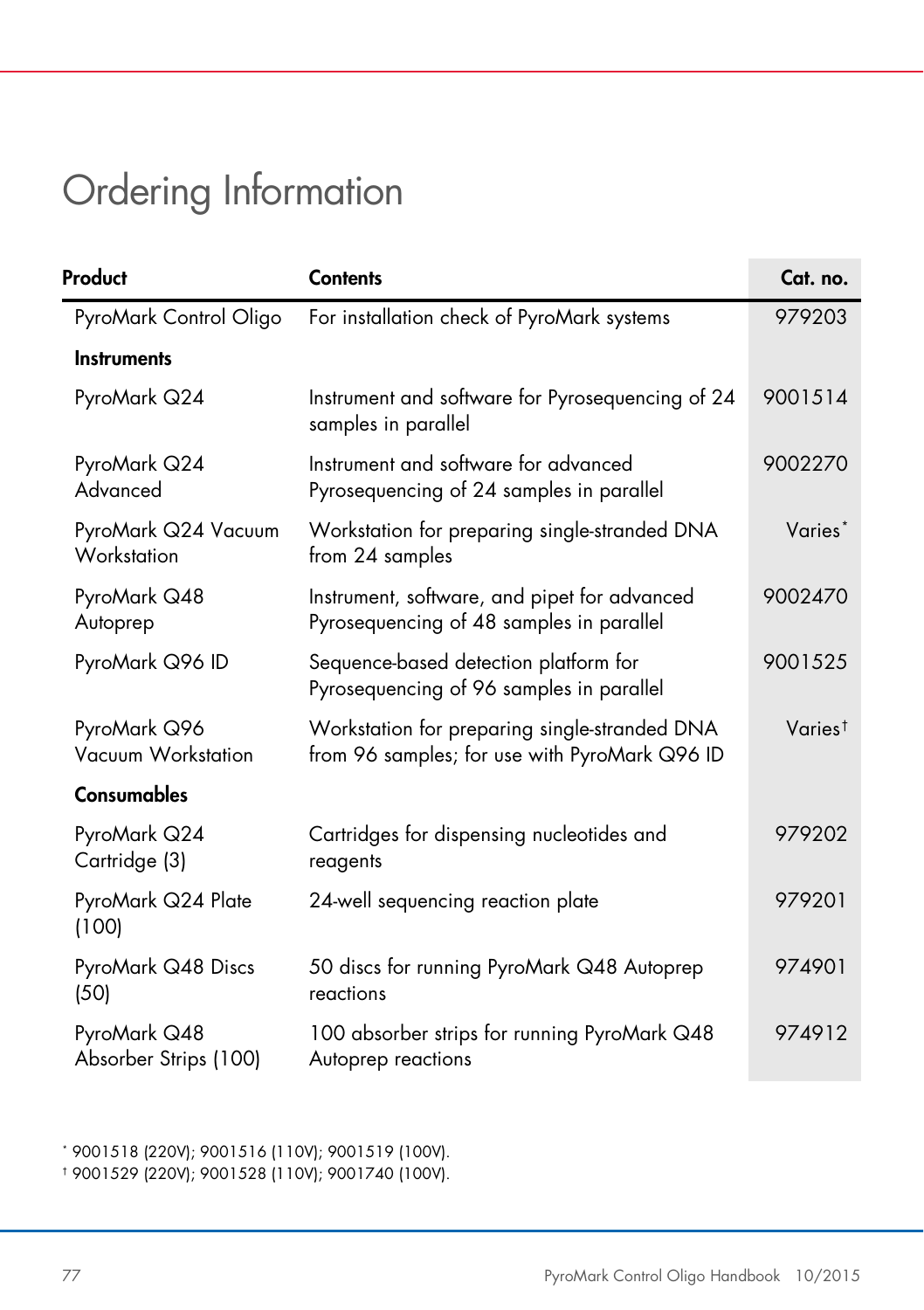| Product                                                     | <b>Contents</b>                                                                                                                                             | Cat. no. |
|-------------------------------------------------------------|-------------------------------------------------------------------------------------------------------------------------------------------------------------|----------|
| PyroMark Q96<br>Cartridge                                   | Cartridges for dispensing nucleotides and<br>reagents                                                                                                       | 979004   |
| PyroMark Q96 Plate<br>Low (100)                             | 96-well sequencing reaction plate, for use with<br>PyroMark Q96 ID, 100 plates in each package                                                              | 979002   |
| <b>Reagents and buffers</b>                                 |                                                                                                                                                             |          |
| EpiTect® PCR Control<br>DNA Set (100)                       | Human control DNA set (containing both bisulfite-<br>converted methylated and unmethylated DNA<br>and unconverted unmethylated DNA) for 100<br>control PCRs | 59695    |
| PyroMark PCR Kit<br>$(200)^*$                               | PCR Master Mix for PCR reactions optimized for<br>Pyrosequencing analysis                                                                                   | 978703   |
| PyroMark OneStep RT-<br>PCR Kit (50)*                       | OneStep RT-PCR Enzyme Mix for RT-PCR<br>reactions optimized for Pyrosequencing analysis                                                                     | 978801   |
| PyroMark Gold Q24<br>Reagents (5 x 24)                      | Reagents for 5 x 24 PyroMark Q24 reactions                                                                                                                  | 970802   |
| PyroMark Q24<br><b>Advanced Reagents</b><br>$(4 \times 24)$ | Reagents for 4 x 24 PyroMark Q24 Advanced<br>standard reactions                                                                                             | 970902   |
| PyroMark Q24<br>Advanced CpG<br>Reagents (4 x 24)           | Reagents for 4 x 24 PyroMark Q24 Advanced<br>CpG and long-read reactions                                                                                    | 970922   |
| PyroMark Q48<br><b>Advanced Reagents</b><br>$(4 \times 48)$ | Reagents for 4 x 48 PyroMark Q48 Autoprep<br>standard reactions                                                                                             | 974002   |
| PyroMark Q48<br>Advanced CpG<br>Reagents (4 x 48)           | Reagents for 4 x 48 PyroMark Q48 Autoprep<br>CpG and long-read reactions                                                                                    | 974022   |

<span id="page-77-0"></span>\* Other kit sizes/formats, available; see www.qiagen.com.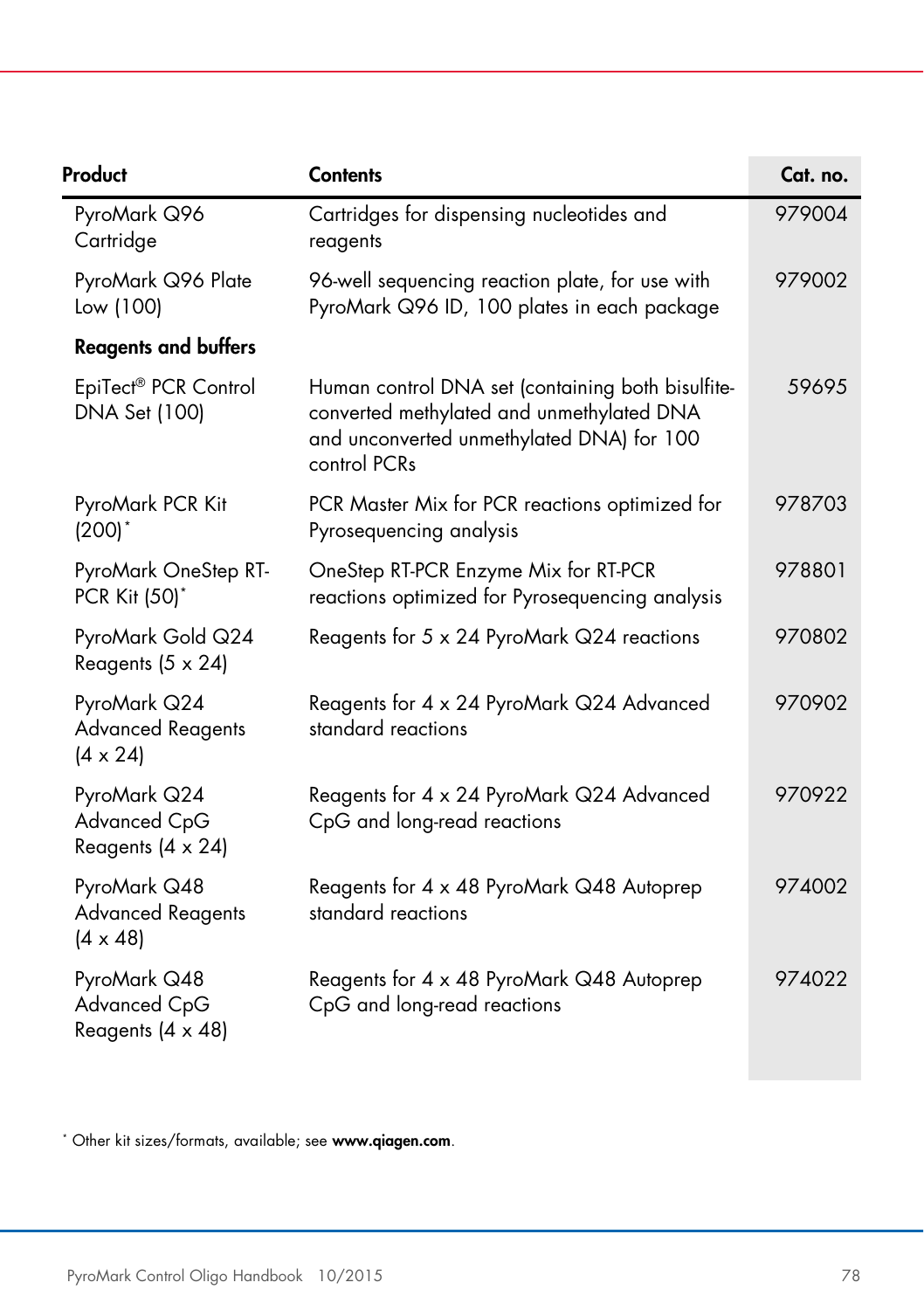| Product                                                     | <b>Contents</b>                                                                                                                                                                  | Cat. no. |
|-------------------------------------------------------------|----------------------------------------------------------------------------------------------------------------------------------------------------------------------------------|----------|
| PyroMark Q48<br>Autoprep Starter Kit                        | PyroMark Q48 Magnetic Beads (300), PyroMark<br>Q48 Advanced CpG Reagents (4 x 48),<br>PyroMark Control Oligo, PyroMark Q48 Discs<br>(50) and PyroMark Q48 Absorber Strips (100)  | 974230   |
| PyroMark Q48<br>Magnetic Beads (300)                        | Magnetic streptavidin-coated Sepharose beads<br>for running 300 PyroMark Q48 Autoprep<br>reactions                                                                               | 974203   |
| PyroMark Gold Q96<br>Reagents (5 x 96)                      | Reagents for 5 x 96 Pyrosequencing reactions on<br>the PyroMark Q96 ID                                                                                                           | 972804   |
| PyroMark Annealing<br>Buffer (250 ml)                       | For annealing sequencing primer to single-<br>stranded PCR product and for Pyrosequencing<br>reaction                                                                            | 979009   |
| PyroMark Binding<br>Buffer (200 ml)*                        | For binding of biotinylated PCR product to<br>Sepharose beads                                                                                                                    | 979006   |
| PyroMark Denaturation<br>Solution (500 ml) <sup>t</sup>     | For denaturation of double-stranded PCR product<br>into single-stranded template DNA                                                                                             | 979007   |
| PyroMark Wash Buffer,<br>concentrate (200 ml) <sup>‡</sup>  | For washing of single-stranded DNA                                                                                                                                               | 979008   |
| EpiTect Fast DNA<br>Bisulfite Kit (50) <sup>§</sup>         | For 50 preps: Bisulfite Solution, DNA Protect<br>Buffer, MinElute DNA Spin Columns, Carrier<br><b>RNA and Buffers</b>                                                            | 59824    |
| <b>EpiTect Fast FFPE</b><br>Bisulfite Kit (50) <sup>§</sup> | For 50 preps: Deparaffinization Solution, Lysis<br>Buffer, Proteinase K, Bisulfite Solution, DNA<br>Protect Buffer, MinElute DNA Spin Columns,<br><b>Carrier RNA and Buffers</b> | 59844    |
| EpiTect Fast LyseAll<br>Bisulfite Kit (50) <sup>§</sup>     | For 50 preps: Lysis Buffer, Proteinase K, Bisulfite<br>Solution, DNA Protect Buffer, MinElute DNA Spin<br>Columns, Carrier RNA and Buffers                                       | 59864    |

<span id="page-78-0"></span><sup>\*</sup> For use with PyroMark Q24, PyroMark Q96 MD, and PyroMark Q96 ID. Not for use with PyroMark Q24 Advanced.

<span id="page-78-1"></span><sup>†</sup> For use with PyroMark Q24, PyroMark Q24 Advanced, PyroMark Q96 MD, and PyroMark Q96 ID.

<span id="page-78-2"></span><sup>‡</sup> For use with PyroMark Q24 Vacuum Workstation and PyroMark Q96 Vacuum Workstation.

<span id="page-78-3"></span><sup>§</sup> Other kit sizes/formats, available; see www.qiagen.com.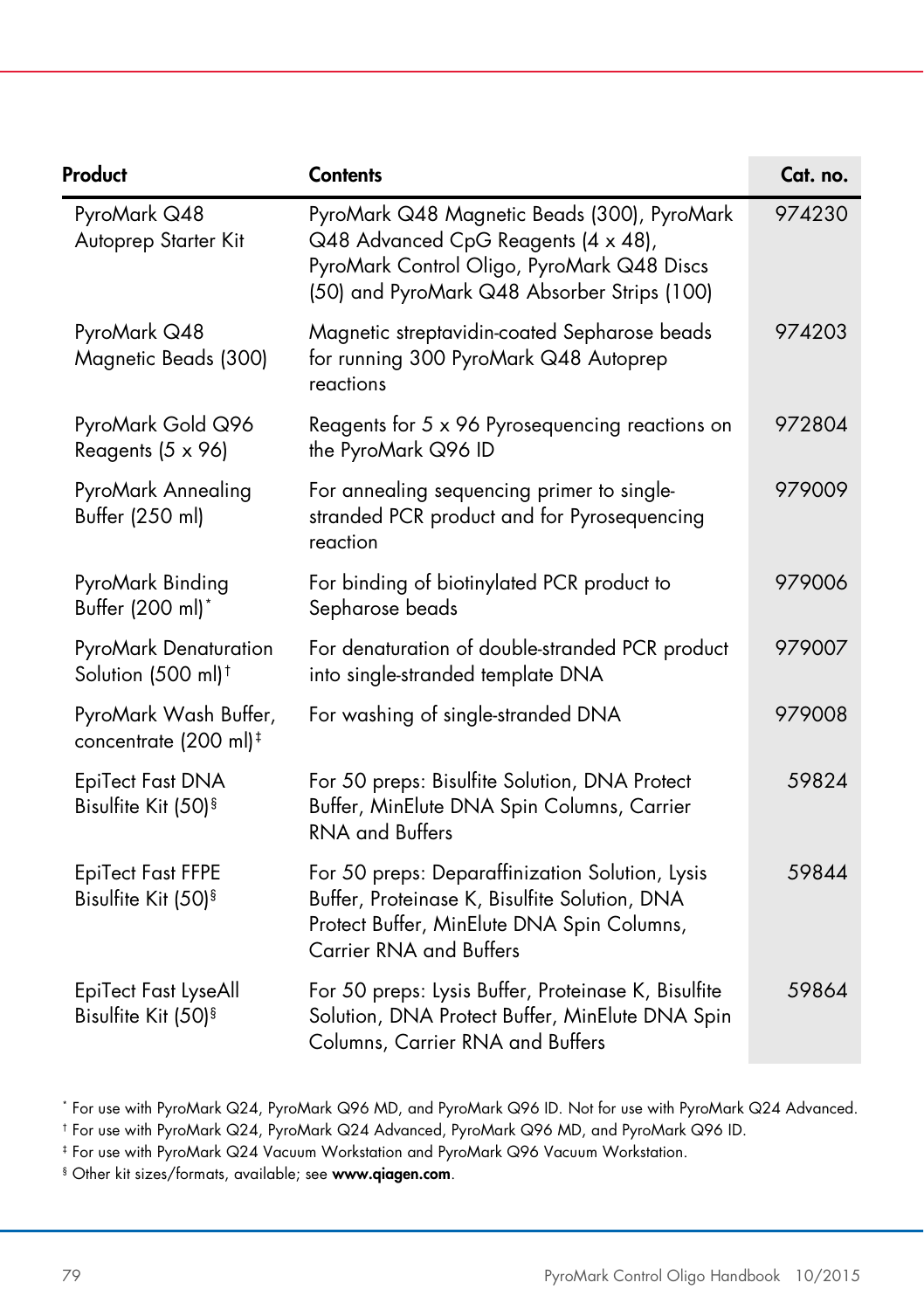For up-to-date licensing information and product-specific disclaimers, see the respective QIAGEN kit handbook or user manual. QIAGEN kit handbooks and user manuals are available at www.qiagen.com or can be requested from QIAGEN Technical Services or your local distributor.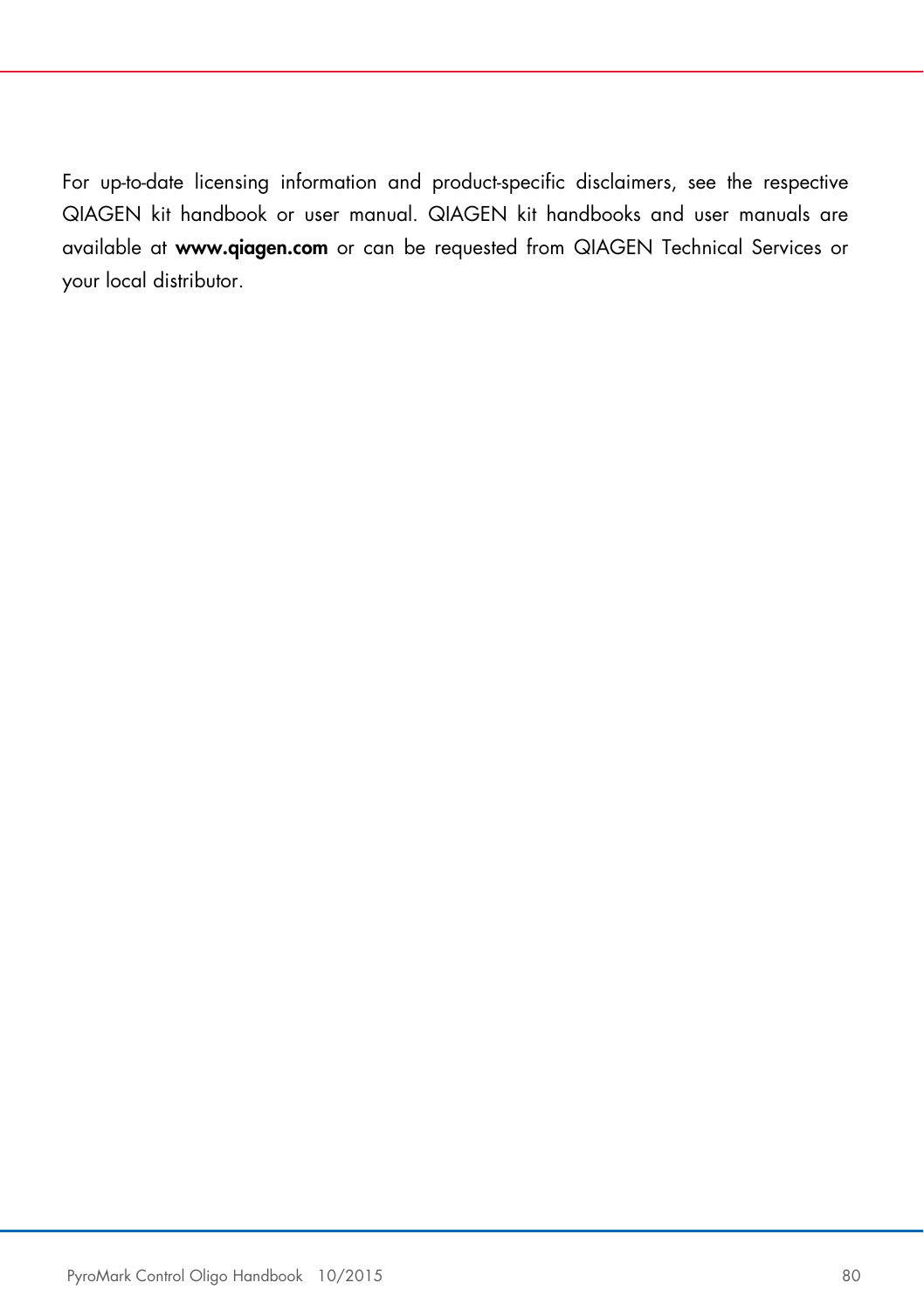Trademarks: QIAGEN®, EpiTect®, PyroMark®, Pyrosequencing®, Pyrogram®, Sample to Insight® (QIAGEN Group); Excel®, Microsoft® (Microsoft Corporation); Milli-Q® (Millipore Corporation); Sepharose® (GE Healthcare).

#### Limited License Agreement

Use of this product signifies the agreement of any purchaser or user of the PyroMark Control Oligo to the following terms:

- 1. The PyroMark Control Oligo may be used solely in accordance with the PyroMark Control Oligo Handbook and for use with components contained in the Product only. QIAGEN grants no license under any ot its intellectual property to use or incorporate the enclosed components ot this Product with any<br>components not included within this Product except as described in the Py www.qiagen.com.
- 2. Other than expressly stated licenses, QIAGEN makes no warranty that this Product and/or their use(s) do not infringe the rights of third-parties.
- 3. This product and its components are licensed for one-time use and may not be reused, refurbished, or resold.
- 4. QIAGEN specifically disclaims any other licenses, expressed or implied other than those expressly stated.
- 5. The purchaser and user of the product agree not to take or permit anyone else to take any steps that could lead to or facilitate any acts prohibited above. QIAGEN may enforce the prohibitions of this Limited License Agreement in any Court, and shall recover all its investigative and Court costs, including attorney fees, in any action to enforce this Limited License Agreement or any of its intellectual property rights relating to the Product and/or its components.

For updated license terms, see www.qiagen.com.

© 2009-2015 QIAGEN, all rights reserved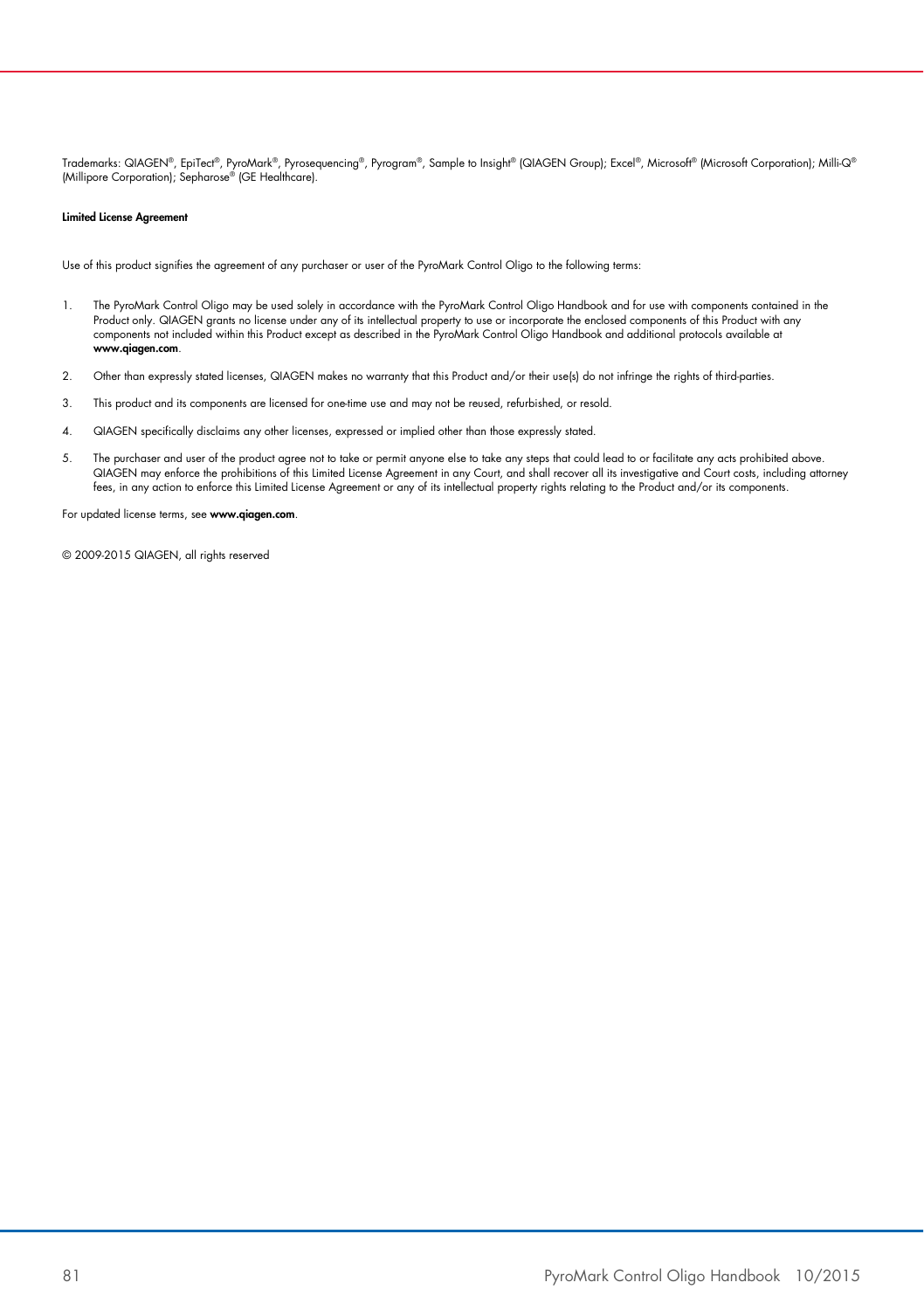**Notes**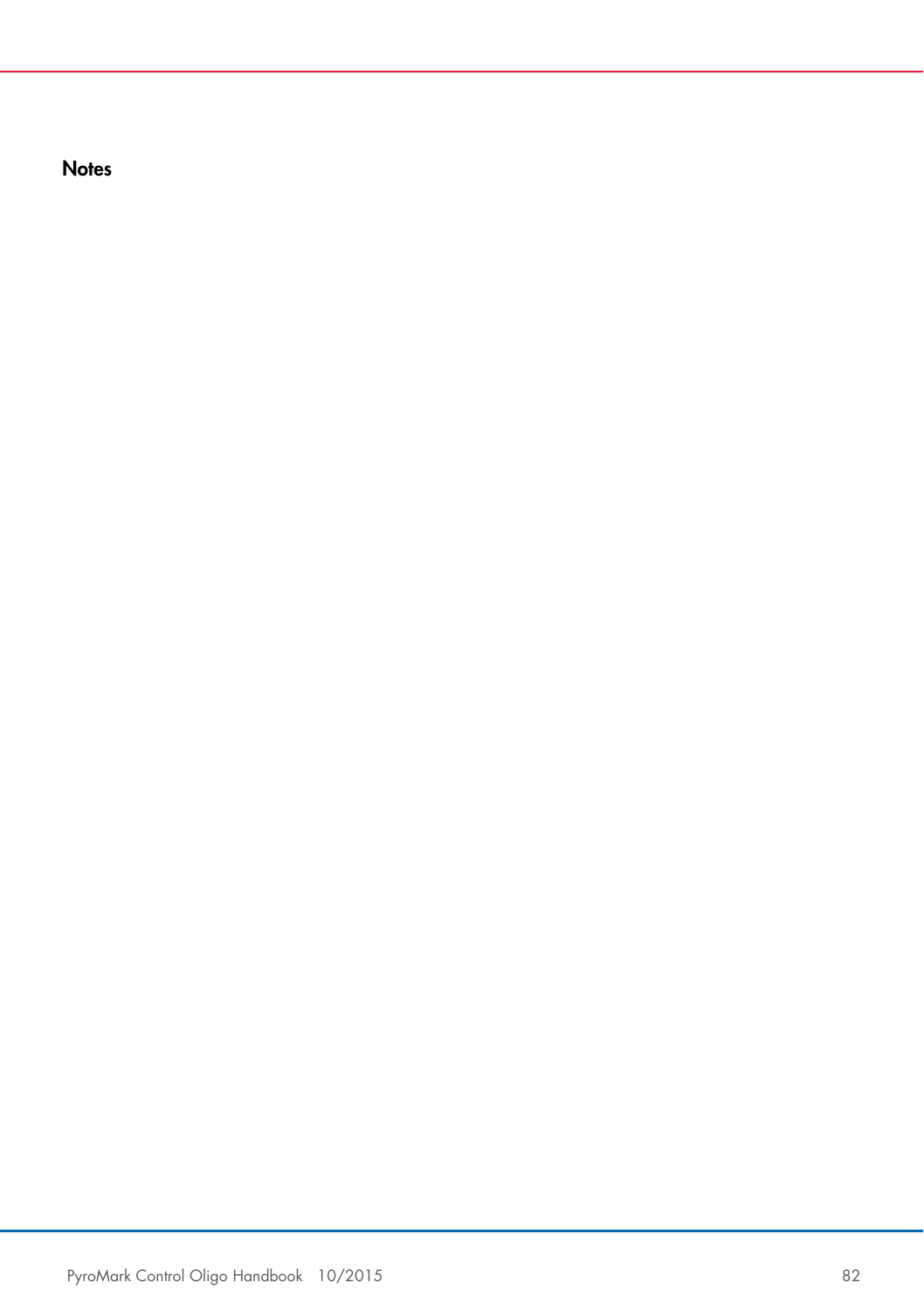**Notes**